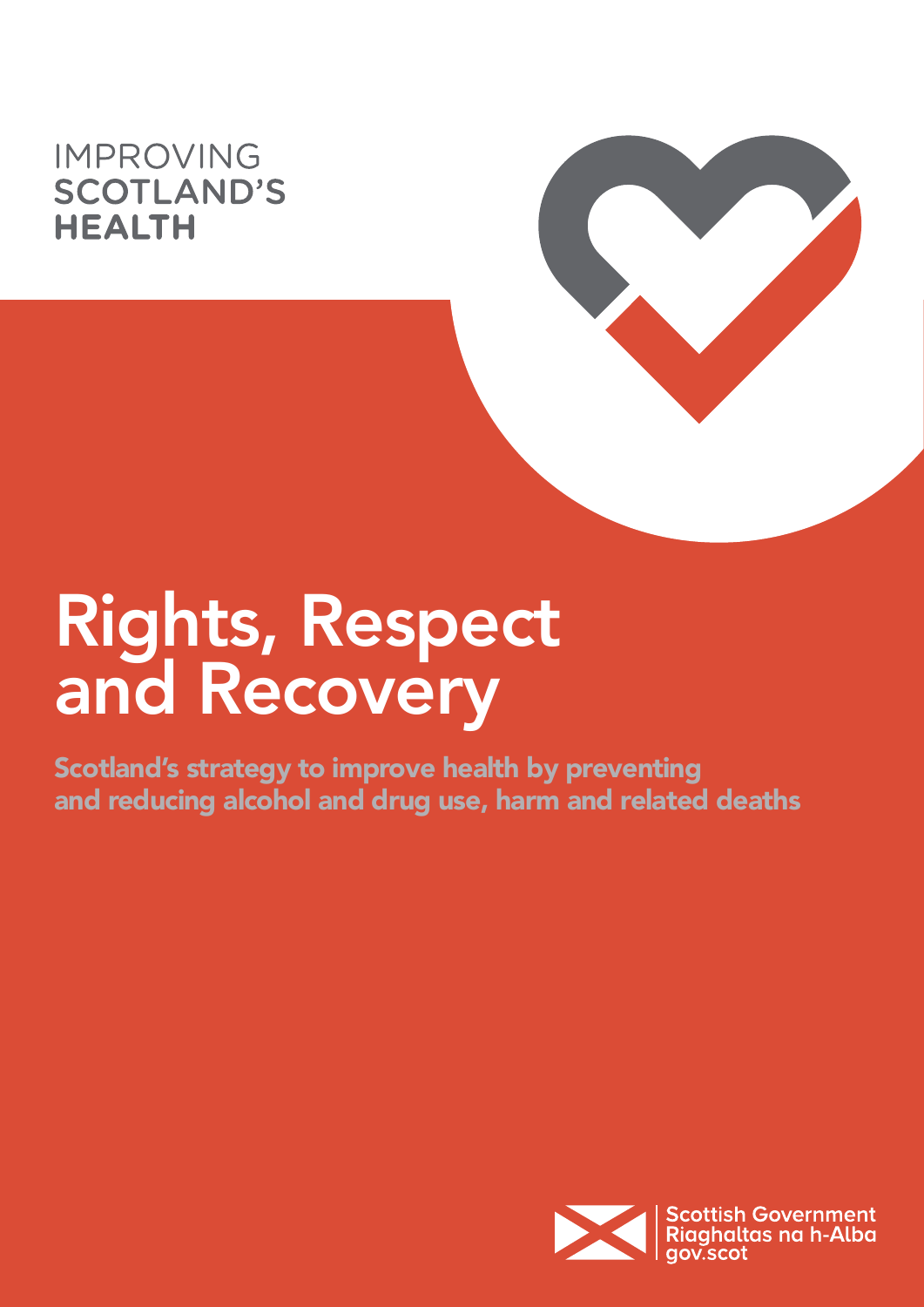## **Contents**

| <b>Ministerial Foreword</b>                                          | 02 |
|----------------------------------------------------------------------|----|
| Chapter 1 - Vision                                                   | 04 |
| Chapter 2 - Delivering in Partnership                                | 06 |
| Chapter 3 - Context and Challenges                                   | 09 |
| Chapter 4 - Prevention and Early Intervention                        | 17 |
| Chapter 5 - Developing Recovery Oriented Systems of Care             | 25 |
| Chapter 6 - Getting it Right for Children, Young People and Families | 40 |
| Chapter 7 - A Public Health Approach to Justice                      | 48 |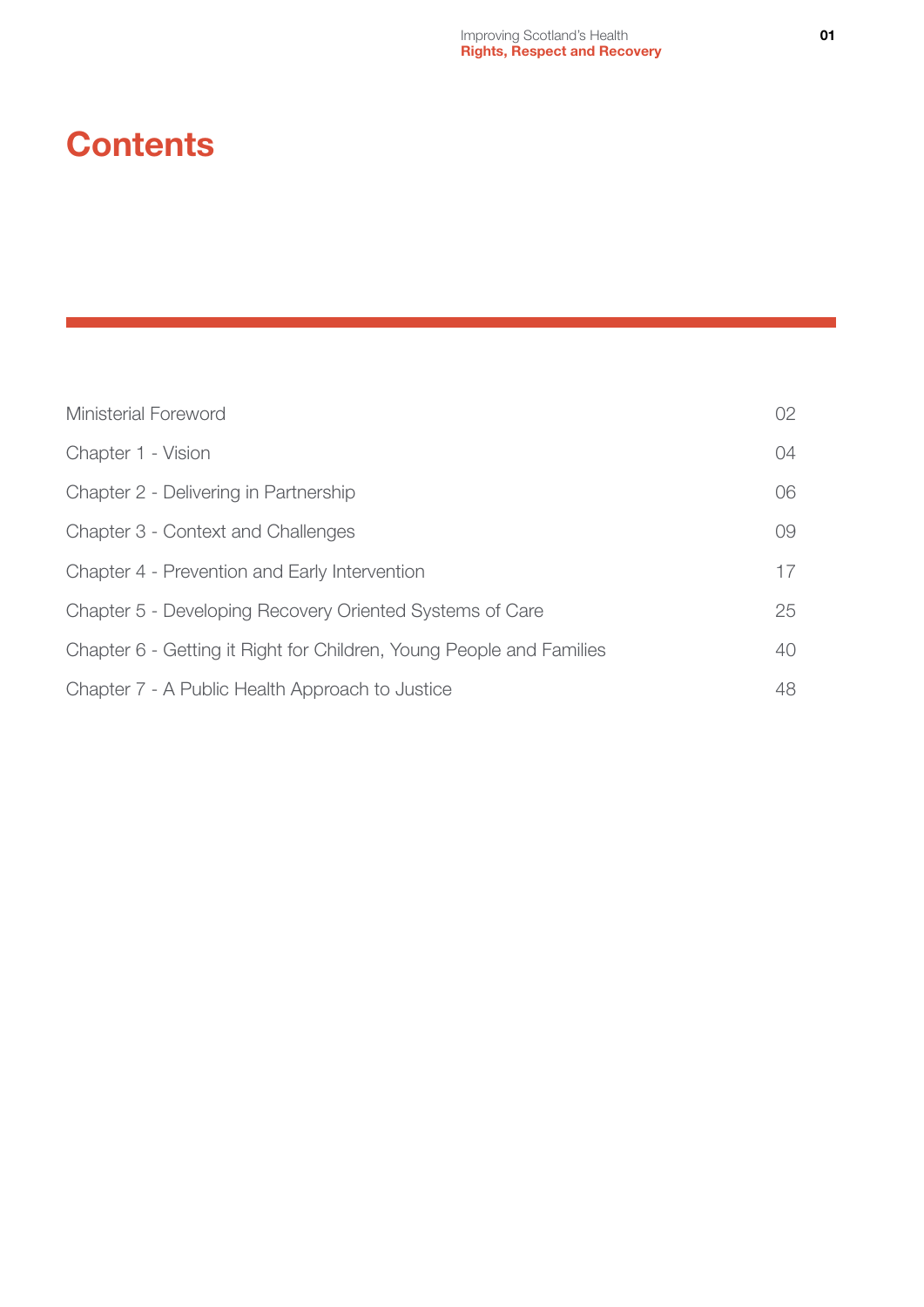## <span id="page-2-0"></span>Ministerial Foreword



In the ten years since the publication of Scotland's previous alcohol and drugs strategies we have seen a lot of positive change. I am proud of the successes achieved over this period, driven by

Alcohol and Drug Partnerships, our nationallycommissioned organisations, Health Boards, Councils, Integration Authorities, Third Sector Organisations, Mutual Aid Organisations, but also, crucially, by individuals, their families and wider communities.

A key success to improving outcomes for individuals, families and communities has been the introduction of minimum unit pricing for alcohol, the establishment of recovery oriented systems of care, and the growth of over 120 recovery communities throughout Scotland. The introduction of a waiting times standard is also a worthy achievement, as is the introduction of the world's first take home naloxone programme, an initiative which we are confident has saved lives. We have also provided a vision that recovery is possible, recognising that each recovery journey is unique. But we also recognise that through an increasing visibility of recovery, we can begin to tackle some of the issues of stigma and discrimination that affect so many individuals and family members.

Despite our other successes, over the last five years we have, tragically, seen a sharp increase in drug related deaths across Scotland. Although alcohol deaths are not rising at such a rate, any loss of life weighs heavily on me personally, but it also takes a toll on Scotland's communities and all of us as a nation.

Everyone has the right to health and to live free from the harms of alcohol and drugs. Everyone has the right to be treated with respect and dignity and for their individual recovery journey to be fully supported. This strategy is, therefore, about how we best support people across alcohol and drug issues - taking a human rights-based, public health approach to ensure we are delivering the best possible care, treatment and responses for individuals and communities.

There is a growing awareness that those experiencing problematic alcohol and drug use are often carrying other burdens such as poverty, inequality and health challenges. This means they need to be supported rather than be stigmatised. Treatment services and organisations in Scotland are already jointly tackling the harms caused by alcohol and drugs and this new strategy reflects that bringing together our approach to tackling the problematic use of alcohol and drugs for the first time.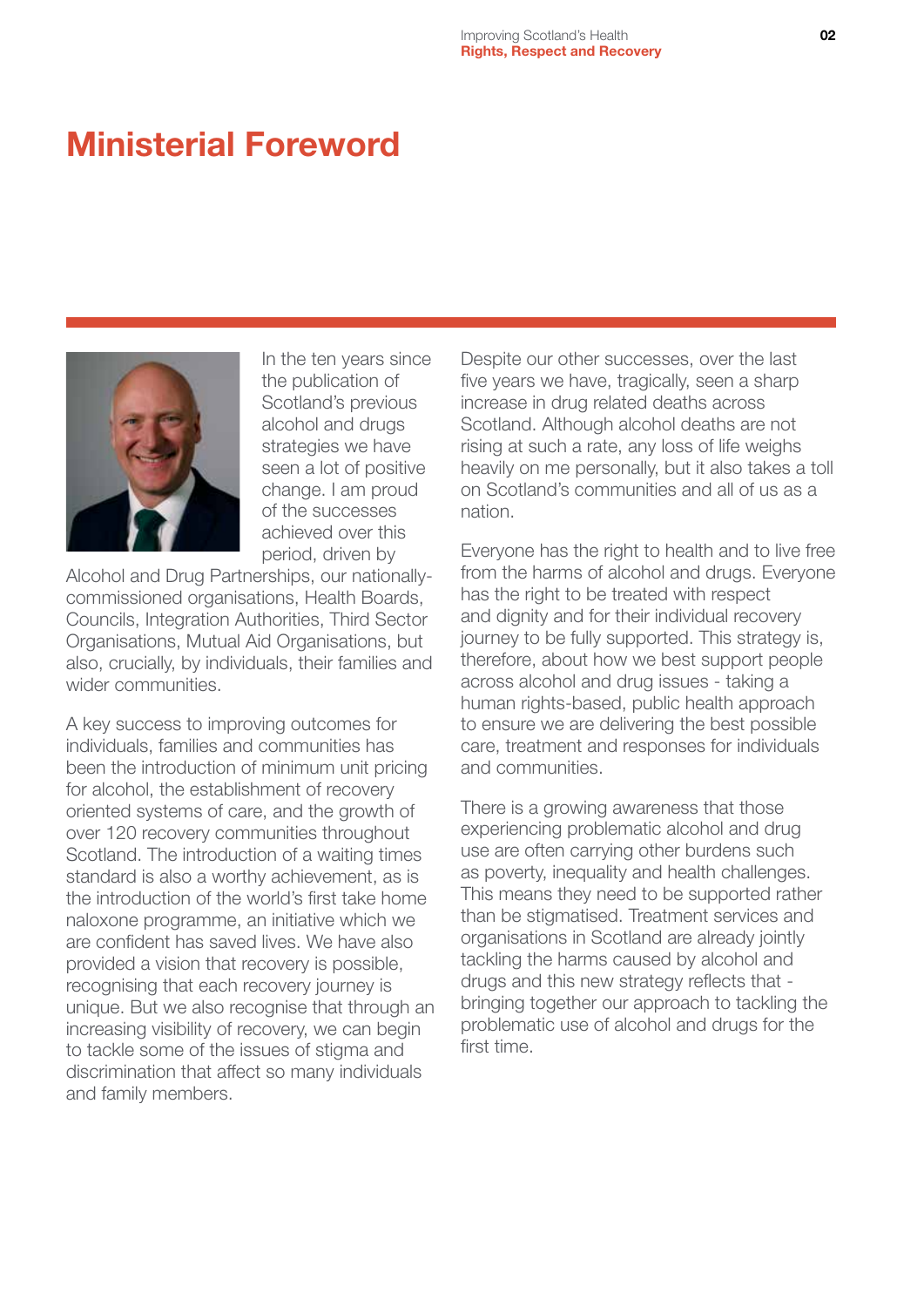We live in a changing landscape in which fewer young people are using alcohol and drugs. However, a significant number of the group of people who need our urgent help are older and less healthy. Consequently, they are more vulnerable. That's why the commitment of additional investment of £20m a year mustn't simply lead to more of the same – it must unlock innovation and ways of opening up services and making them attractive to those for whom the current support isn't right. All our investment must be seen to be working for the benefit of the people we serve.

It is vital that we recognise the challenges still faced by people and families. We know that quick access to treatment is crucial and that, for the huge majority, being in treatment has a protective effect. It is, therefore, important that we have a range of services for different people with different needs - from harm reduction measures which can help the most vulnerable, through to treatment and recovery services that support not only individuals, but also their children and families.

It is also vital that we recognise the challenges that services and frontline workers are meeting in 2018. The dedication and commitment of front-line workers needs to be celebrated and commended. Together we need to build on that, to reduce the numbers of people who require services and to achieve better outcomes for those who are currently using them.

Achieving the outcomes set out in this strategy will be a challenge and one we can only achieve by working together – people with lived and living experience, delivery partners, service providers, decision-makers, funders and the research community.

Adopting a public health approach also requires us all to think about how best to prevent harm, which takes us beyond just health services. This, requires links into other policy areas including housing, education and justice. It also means supporting responses which may initially seem controversial or unpopular, such as the introduction of supervised drug consumption facilities, but which are driven by a clear evidence base.

Supporting a better response to those harmed by alcohol and drugs is one of the hardest and most complex challenges we face as a country. The harms are real and will persist alongside the often inspiring stories of lives saved. It ought to be the work of all of us, together, to improve our response – recognising: the rights of people, their families and their communities; the need to treat people with respect; and that all individuals will be supported on their own, unique, recovery journey.

#### Joe FitzPatrick, MSP

Minister for Public Health, Sport and Wellbeing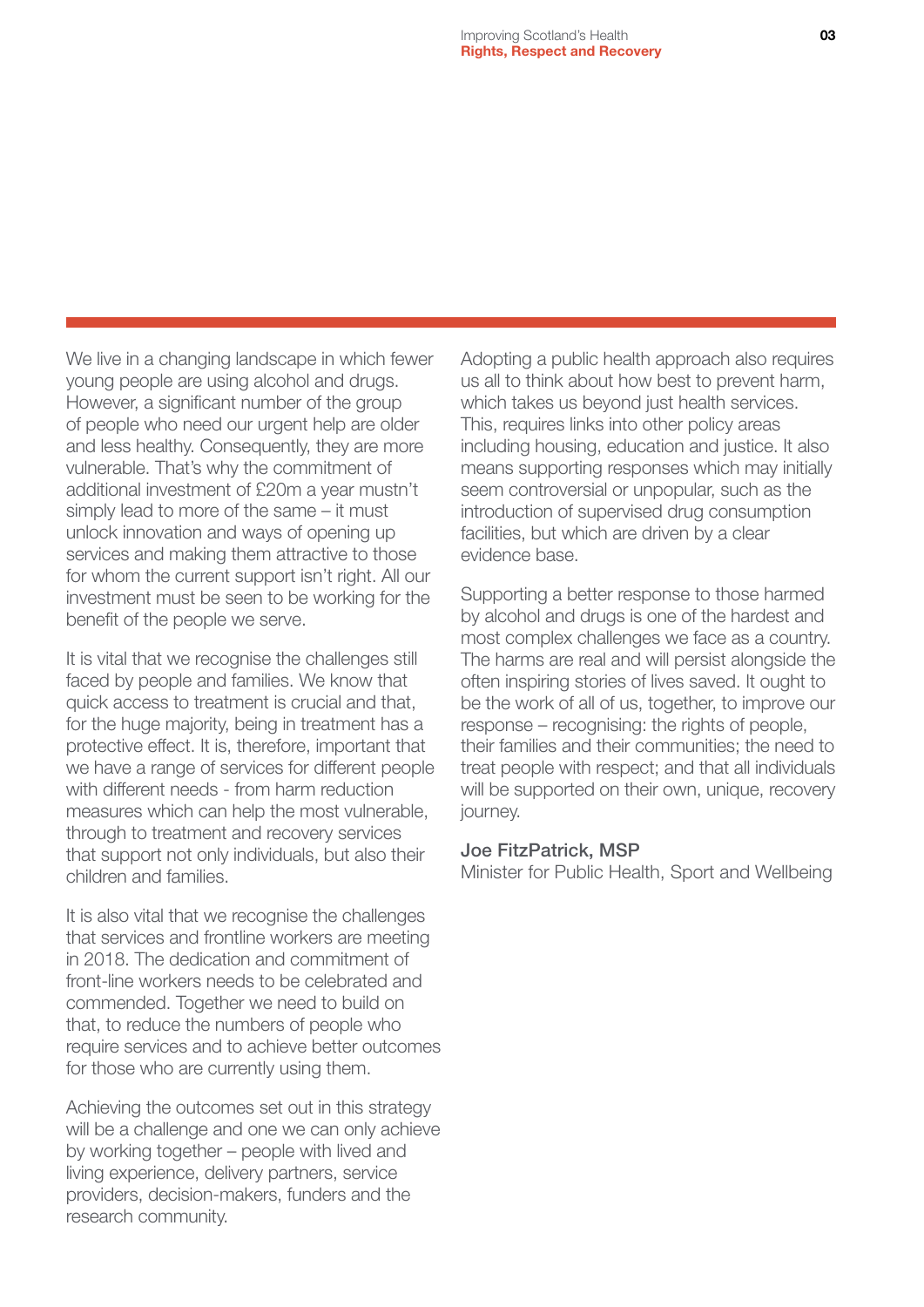## <span id="page-4-0"></span>Chapter 1 – Vision

- 1. Scotland is a country where "we live long, healthy and active lives regardless of where we come from"<sup>1</sup> and where individuals, families and communities:
	- have the right to health and life free from the harms of alcohol and drugs;
	- are treated with dignity and respect:
	- are fully supported within communities to find *their own* type of recovery.
- 2. We will achieve this vision by delivering Scotland's Public Health Priority to reduce the use of and harm from alcohol and drugs<sup>2</sup>, with a particular focus on reducing alcohol and drug deaths.
- 3. Delivering this will involve:
	- a focus on prevention which will reduce the individual, family and societal factors which increase the likelihood of alcohol and drug use and related harm;
	- ensuring that actions to reduce use and harm are tackling health inequalities;
	- a continuing whole-population approach to changing Scotland's relationship with alcohol, aligned with the World Health Organisation's "Best Buys"3 for reducing the harmful use of alcohol;
- a Human Rights-based, personcentred response to individuals and families experiencing alcohol and drug related harm, ensuring a focus on those who are most at risk;
- a focus on taking an improved public health approach in justice settings reducing use and harm - and taking vulnerable people out of the justice system;
- an evidence informed approach, which appropriately involves academic evidence, the voice of lived and living experience, family members, those with professional experience and other intelligence on alcohol and drug related harm and recovery; and
- clear arrangements for continuous improvement in delivery across the Scottish Government, Health Boards, Local Authorities, Police Scotland, the Scottish Prison Service, the Third Sector and other key organisations, particularly in working with local communities and recovery groups.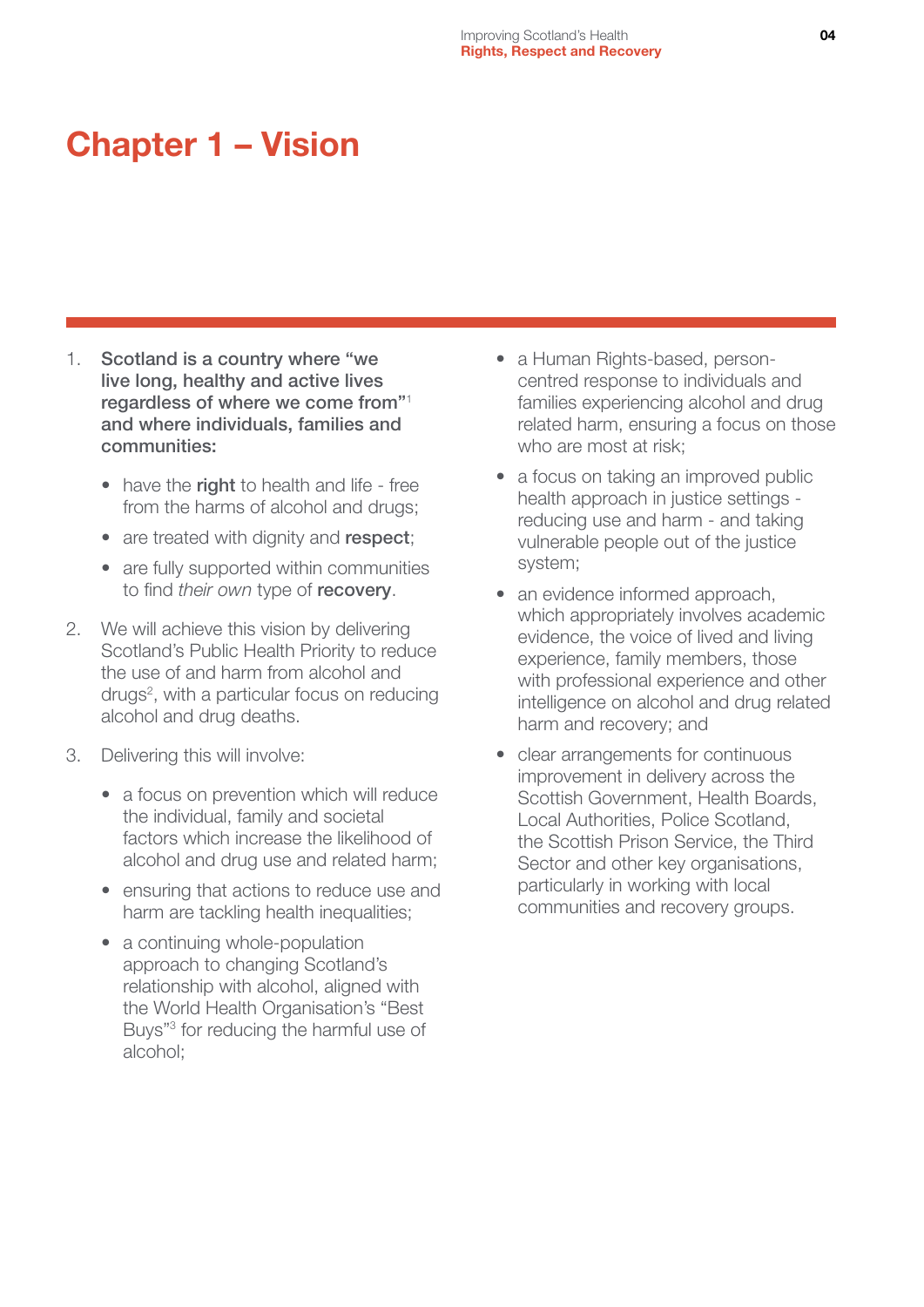#### Rights, Respect and Recovery

#### Vision

Scotland is a country where "we live long, healthy and active lives regardless of where we come from" and where individuals, families and communities:

- have the right to health and life free from the harms of alcohol and drugs;
- are treated with dignity and respect;
- are fully supported within communities to find their own type of recovery.

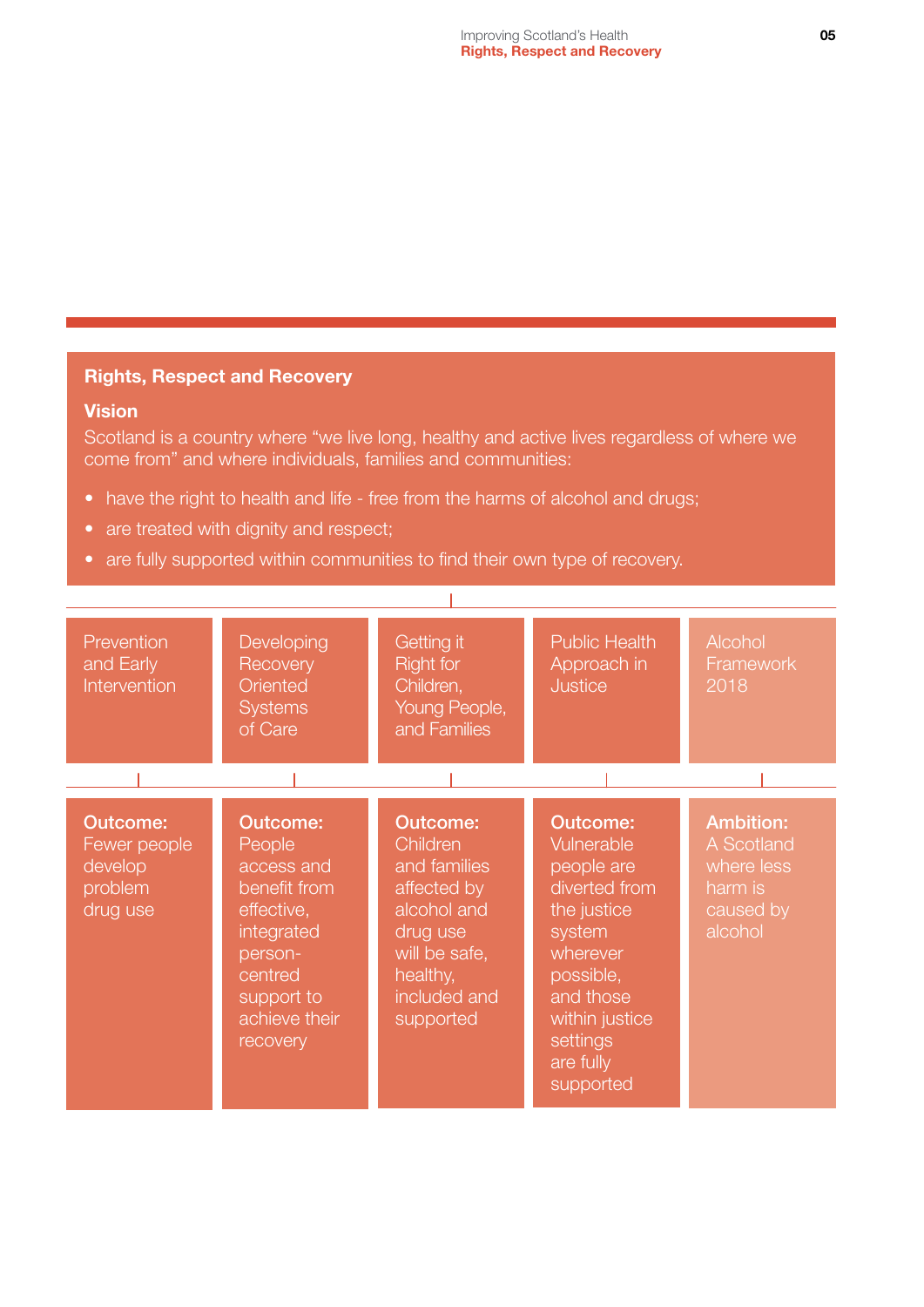## <span id="page-6-0"></span>Chapter 2 – Delivering in Partnership

1. Delivering the best health outcomes possible for people can only be done effectively in partnership. The success of this strategy depends on our ability to take an asset-based approach to working together to plan, invest and deliver in partnership.

#### Our partnership responsibilities

- 2. To ensure and show that we are working together, all those with responsibility for achieving the best possible outcomes will sign up to an overarching **Memorandum** of Understanding (MoU).
- 3. This MoU will be a joint statement of intent to **deliver this strategy** as well as being the framework within which we will all operate. The MoU will set out our respective roles a governance and accountability structure which will provide the general public, partners, Public Health Scotland, and Scottish Ministers with assurance on the quality of services and our performance.

#### Investing in partnership

4. Delivering in partnership requires continued investment from the Scottish Government and other partners. The Scottish Government is committed to continuing to fund prevention, treatment and recovery activities, building on the £746 million it has invested since 2008. In *A Nation with Ambition4* the Scottish Ministers announced a commitment of £20 million per year until 2021 in treatment and support services. This investment will continue to be passed to local areas to work in partnership through Alcohol and Drug Partnerships.

- 5. The Scottish Government will also continue to invest in national organisations active in alcohol and drug initiatives. These organisations all play hugely important roles in developing and supporting policy change. The critical role of Scottish Health Action on Alcohol Problems (SHAAP) and Alcohol Focus Scotland (AFS) advocating for in minimum unit pricing is a key example of that as it their work on alcohol availability and attractiveness more broadly. All of the national commissioned organisations can and do play a role in connecting policymakers, service commissioners, and providers to people with expertise and lived experience.
- 6. The Scottish Drug Forum's (SDF) role in considering how services and cultures can support or hinder harm reduction is hugely important, as is the Scottish Recovery Consortium's (SRC) role in supporting and championing recovery communities across Scotland. The work of Scottish Families Affected by Alcohol and Drugs' (SFAD) in supporting families living with the harms associated with drugs and alcohol is a part of a national response that this strategy looks to strengthen, and Crew's work in having honest, realistic conversations resonates with the developments in education. within Chapter 4 on *Prevention and Early Intervention*.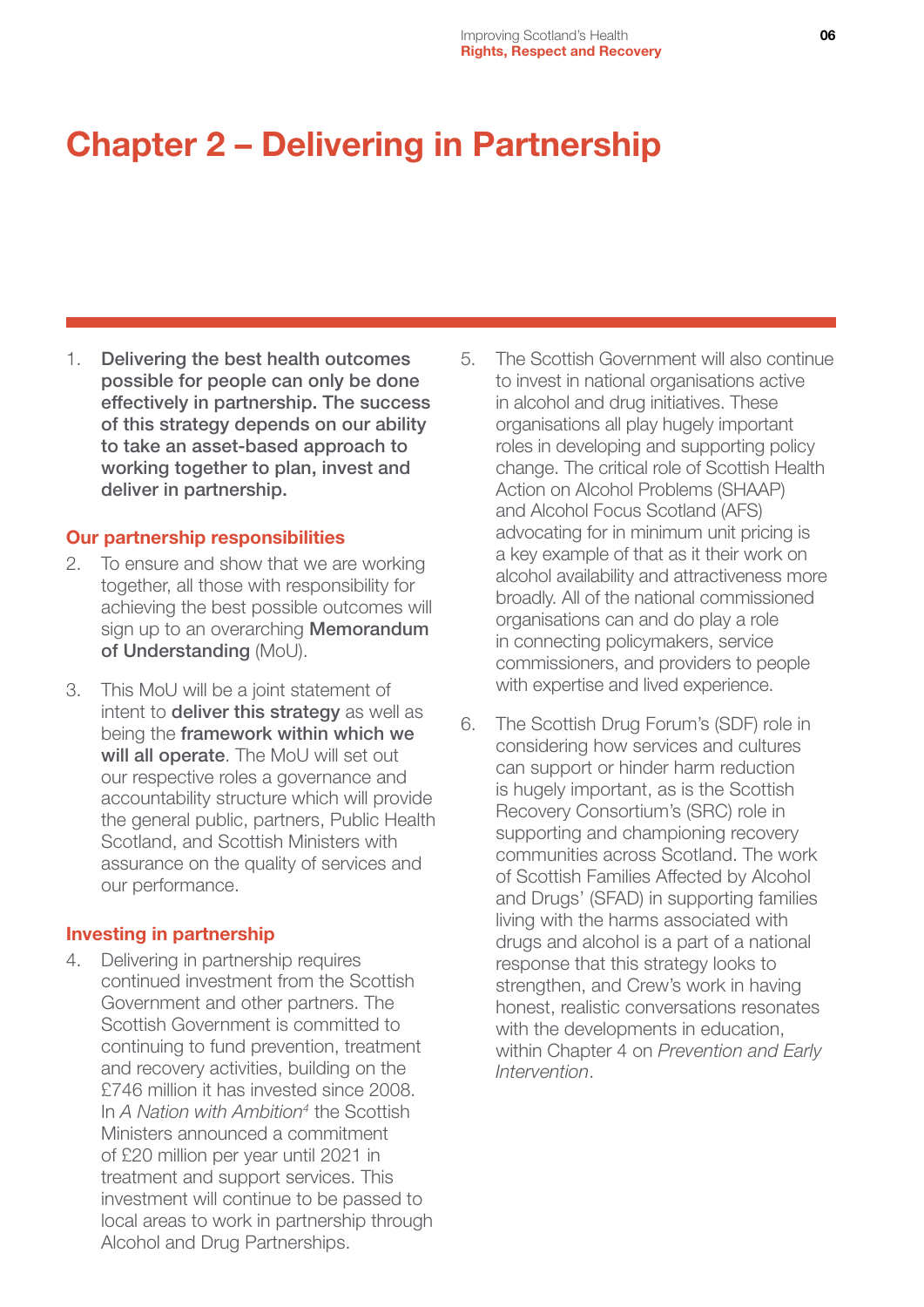#### Planning in Partnership

7. The majority of the commitments in this strategy are not in themselves detailed actions. Whilst some actions have been identified, we will coproduce clear action plans with our partners and review progress on a regular basis. This will include our actions around public health surveillance and research.

#### Key partners

- Police Scotland
- Local Authorities
- Health Boards
- Housing support
- Scottish Prison Service
- Courts
- Treatment providers
- Employability services
- Children and families services
- Social Work
- Youth Services
- Community Learning and Development
- Integration Authorities
- Nationally commissioned organisations
- Academia
- People with lived/living experience
- People who use services
- Community organisations
- Scottish Fire and Rescue Service
- Families
- Care Inspectorate
- NHS Health Scotland
- NHS National Services Scotland
- Improvement agencies
- Community Justice Scotland
- Housing providers
- Community members and organisations
- Mental health services
- Scottish Ambulance Service
- Third Sector
- Crown Office

#### The workforce

8. It is people who will deliver this strategy. Building on existing expertise we need to ensure that people have the right values, knowledge and experience as well as access to training and ongoing support to put these into practice. Our approach needs to reach beyond those working in treatment and other public services - to volunteers, those leading recovery communities, family members as well as the public. We are committed to developing a workforce development framework which will set out our shared expectations for this workforce.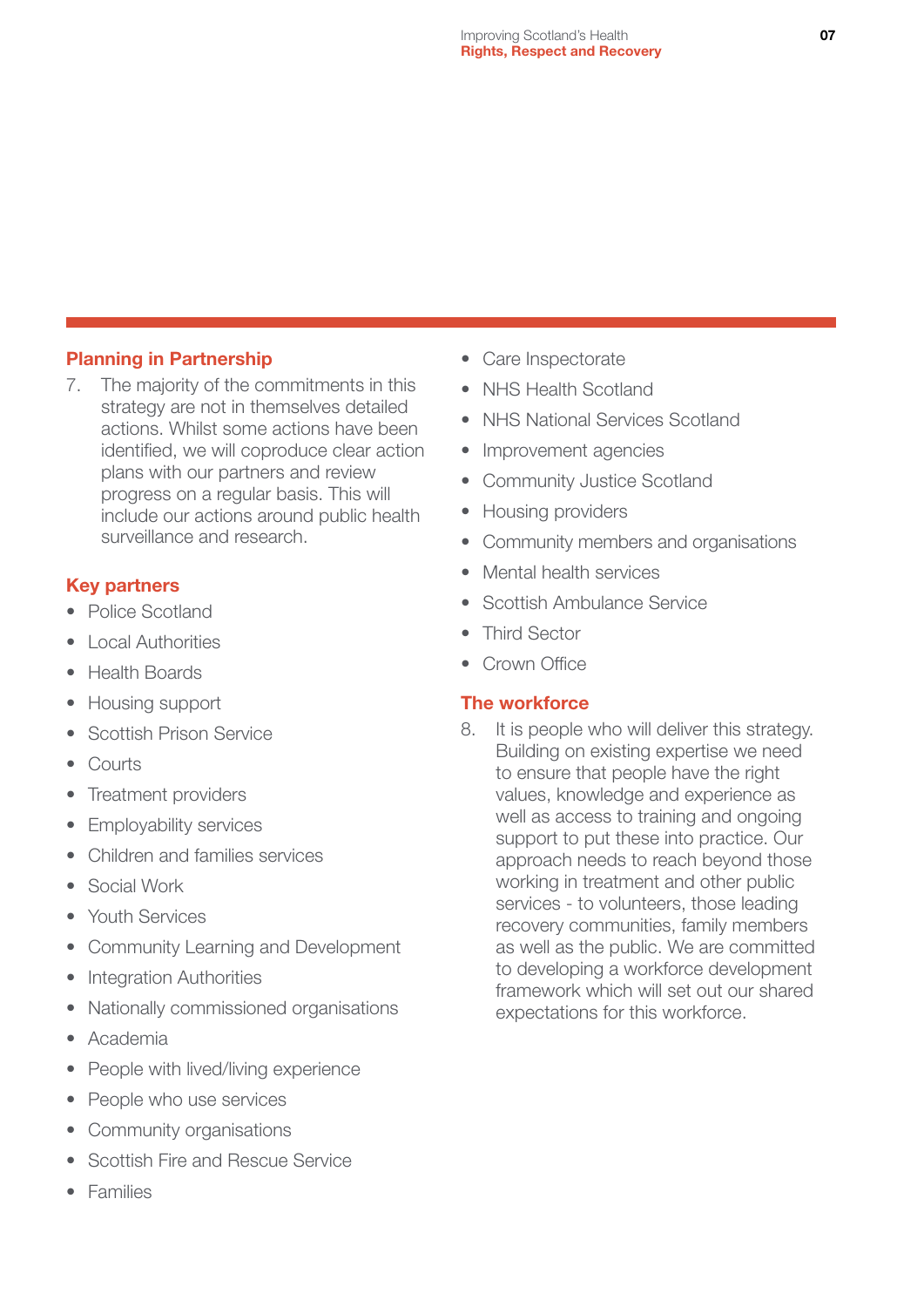#### Evaluation and review

9. NHS Health Scotland will lead on the evaluation of this strategy, through an evaluation framework. The framework will be used to monitor and evaluate progress against the commitments and outcomes from *Rights, Respect and Recovery* on an ongoing basis.This will sit alongside the existing evaluation framework for the Alcohol the Prevention Framework, Monitoring and Evaluating Scotland's Alcohol Strategy (MESAS)<sup>5</sup>.

#### Addressing alcohol and drug harms together

10. In recognising that there is much in common in how we respond to alcohol and drugs, the Scottish Government has brought together the alcohol and drug strategies into one suite of publications. *Rights, Respect and Recovery* is the overarching strategy for prevention and treatment of alcohol and drugs.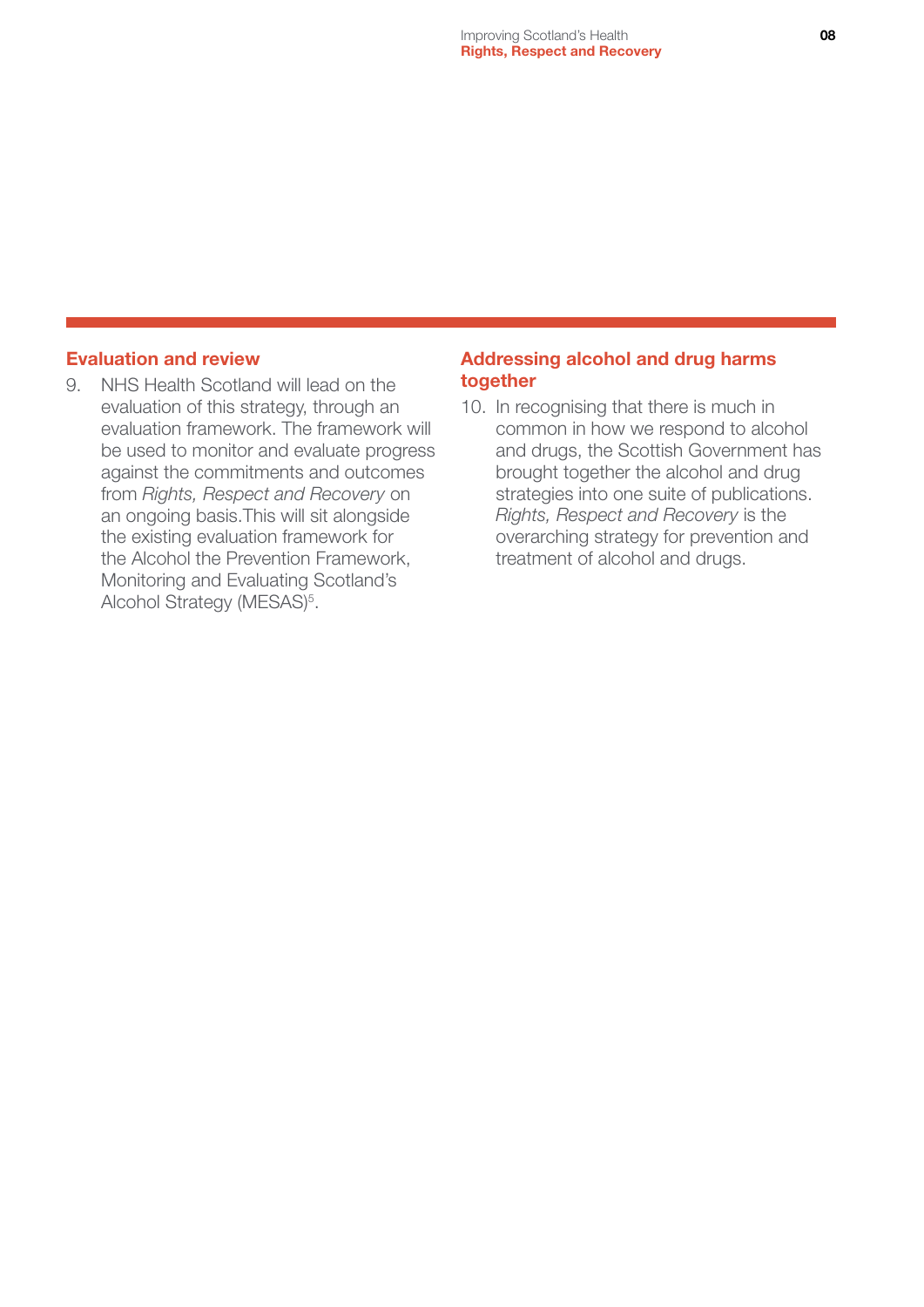## <span id="page-9-0"></span>Chapter 3 – Context and Challenges

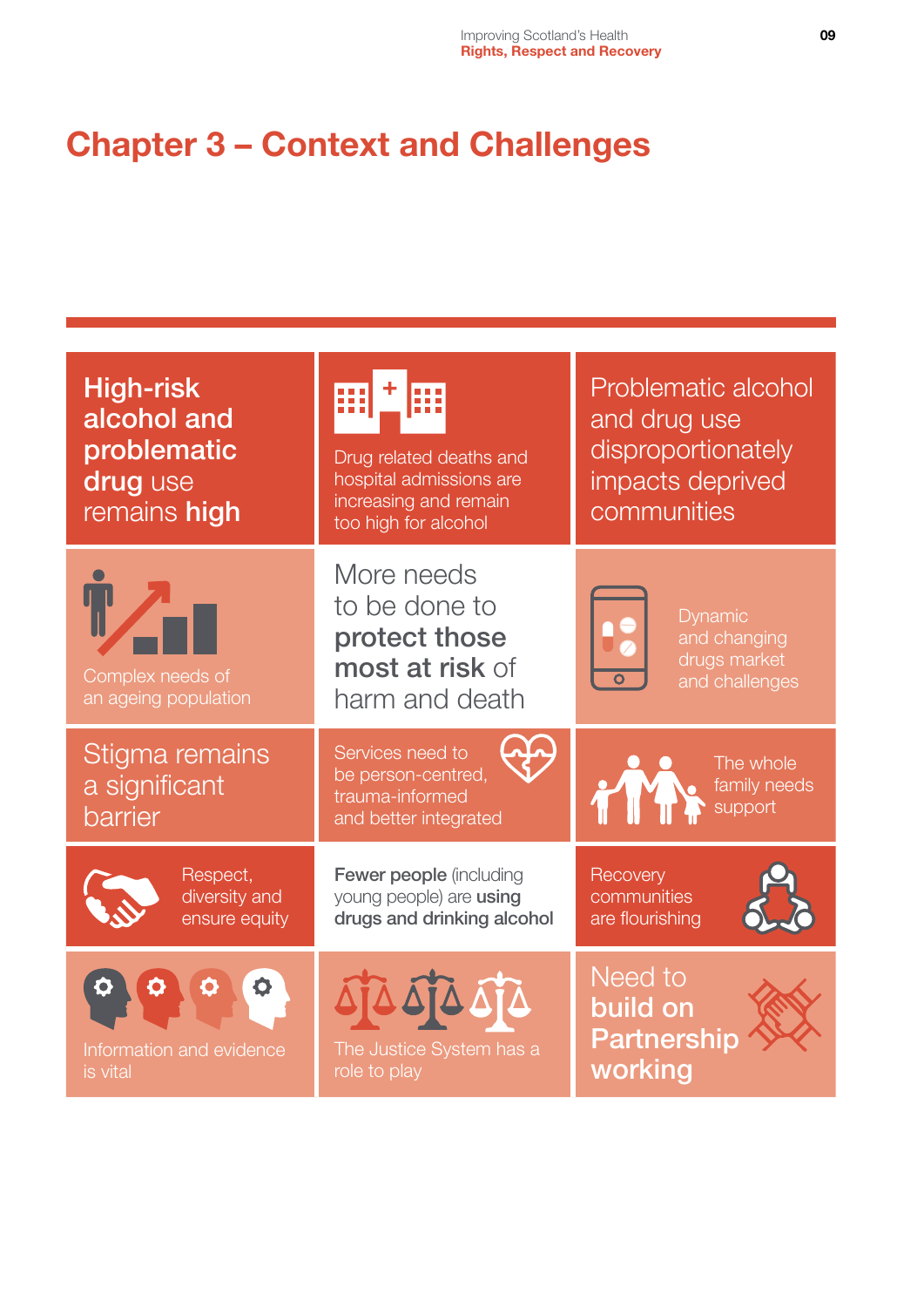1. There are a number of key challenges which we face today, many are interconnected or underpinned by the same socio-economic and demographic challenges.

#### Harmful alcohol and drug use remains high compared with similar countries

2. It is a challenge to reliably estimate the size and scale of problematic alcohol and drug use. However, the most recent prevalence study estimated 61,500 individuals, aged between 15-64, were engaged in problematic use of opiates and/or benzodiazepines in Scotland<sup>6</sup> and it is estimated that around 4% of the adult population have possible alcohol dependency<sup>7</sup>. This means that it is likely that we all have someone in our life who has experienced these challenges.



#### Deaths 2017: 1,120 Alcohol-specific

934 Drug-related



#### Drug related deaths and hospital admissions are increasing, and remain too high for alcohol

- 3. Nine hundred and thirty four people lost their life to a drug related death in Scotland in 2017 - the highest number ever recorded and more than double the number recorded in 2007. There has also been a corresponding rise in drug related hospital admissions and repeat stays.
- 4. Alcohol-specific deaths and hospital admissions have reduced in recent years but remain far higher than they were in the early 1980s<sup>8</sup>.



#### Stays in Hospital 2016/17: 8,546 Drugs 36,235 Alcohol (93%+ Emergency Admissions)



Source: Health Scotland: NRS data<sup>9, 10</sup>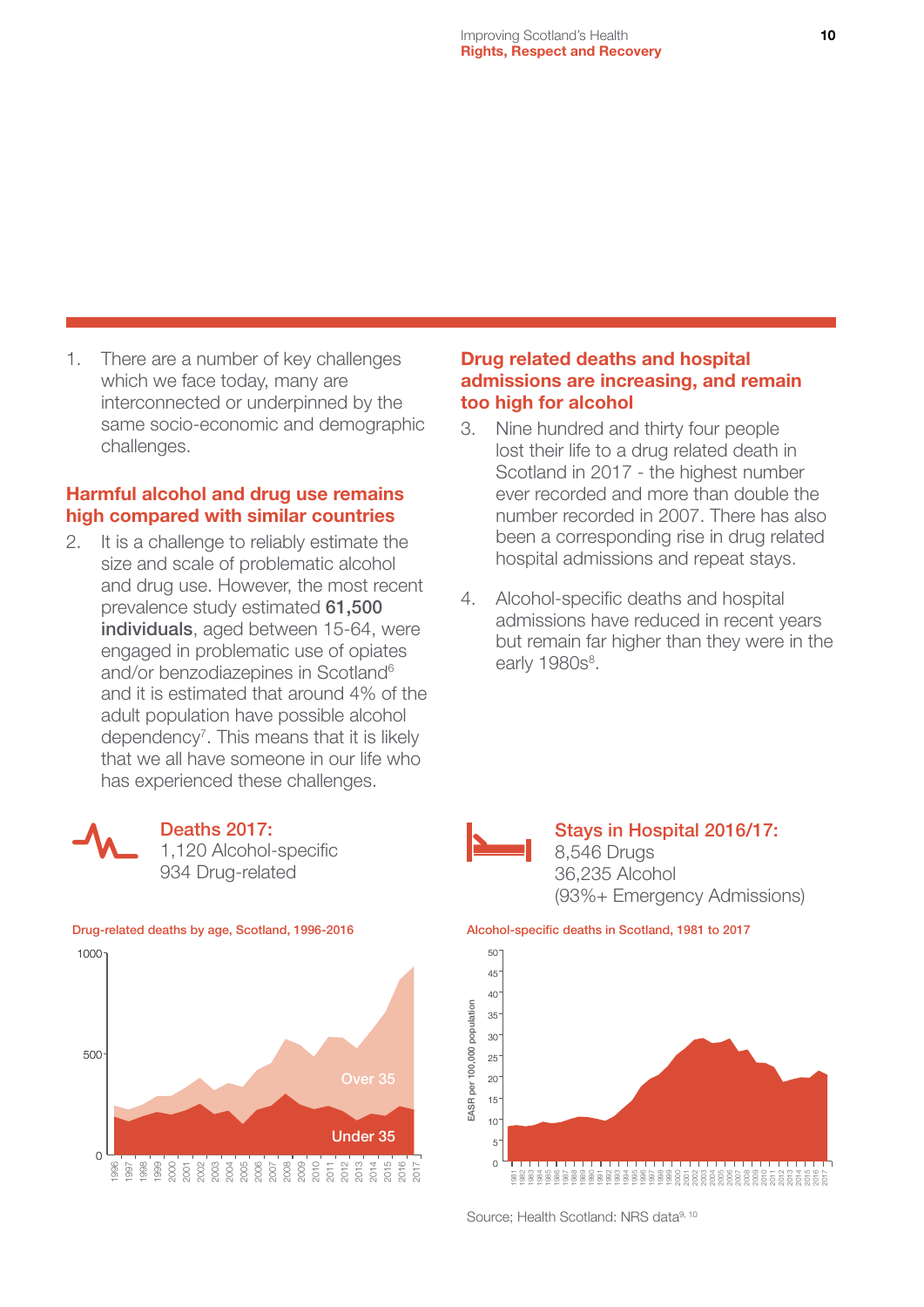#### Problematic alcohol and drug use disproportionately impacts deprived communities

- 5. Our ambition, as set out in the Fairer Scotland Action Plan, is 'to build a better country - one with low levels of poverty and inequality, genuine equality of opportunity, stronger life chances and support for all those who need it.'
- 6. The NHS Health Scotland *Burden of Disease* study highlights that alcohol and drug dependence are major contributors to absolute inequalities and recommends that alongside other measures we must tackle conditions that are more prevalent within higher levels of deprivation<sup>11</sup>. This Strategy reaffirms our commitment to this aim.

The disease burden of drug use disorders is

17 times higher and alcohol dependence 8.4 times higher in the most deprived

areas compared with the least deprived areas<sup>12</sup>. Hospital Admissions

54% of drug-related

 $41\%$ of alcohol-related were patients living in the 20% most deprived areas<sup>13</sup>.

## 29% m m m

of those living in the 10% most deprived neighbourhoods felt that drug misuse was a 'very' or 'fairly' common local problem compared with 12% overall<sup>14</sup>.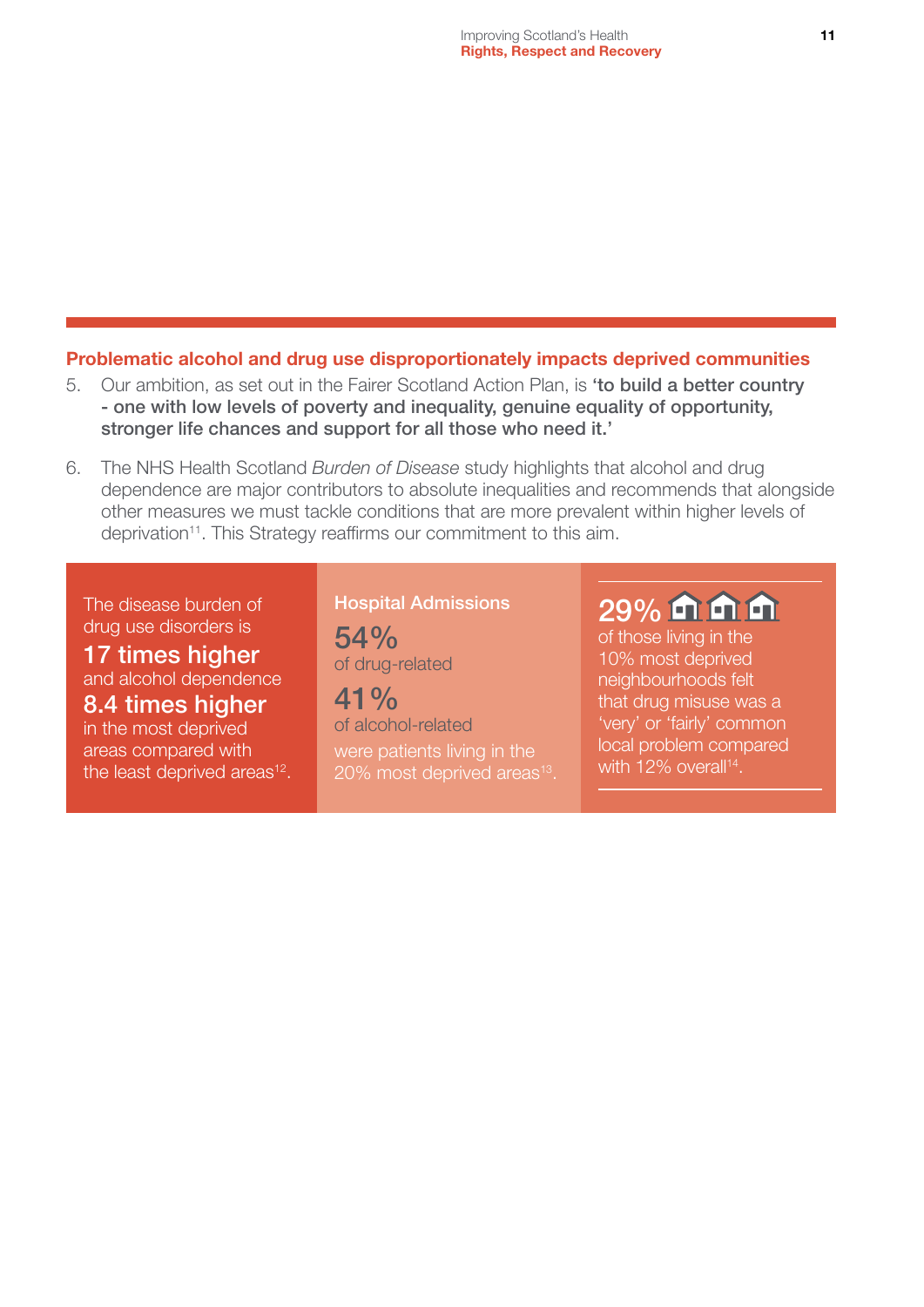#### An ageing population of higher risk alcohol and problematic drug users bring with it complex additional health challenges

- 7. There is a clear trend of an ageing population of users for whom drug use has become more harmful over time<sup>15</sup>. As evidenced by the steep rise in drug related deaths in recent years. In addition, while harmful use of alcohol is increasing among older adults<sup>16</sup>.
- 8. Older service users are more likely to present with complex multi-morbidities, often having used drugs and alcohol for many years.



# 46%

of the patients seen by GPs for alcohol misuse in 2012/13 were aged between 45 and 64, and around 10% were over 6517.

Source: NRS, 2018.

#### Dynamic and changing drugs market and challenges

9. The drugs market is increasingly dynamic with a rapid growth in new psychoactive substances as well as new routes to market through the internet, dark web and social media. Concerning new drug trends include an increase in the prevalence and potency of many drugs in the market including cannabis, cocaine and benzodiazepine-type drugs alongside an increase in poly-substance use, which is a particular concern for the most vulnerable population of people who use drugs.

#### More needs to be done to protect those most at risk of harm and death

10. The pioneering National Drug Related Deaths Database<sup>18</sup> and recently commissioned Dying for a Drink<sup>19</sup> study give us a valuable insight into the life circumstances of those most at risk of harm and death.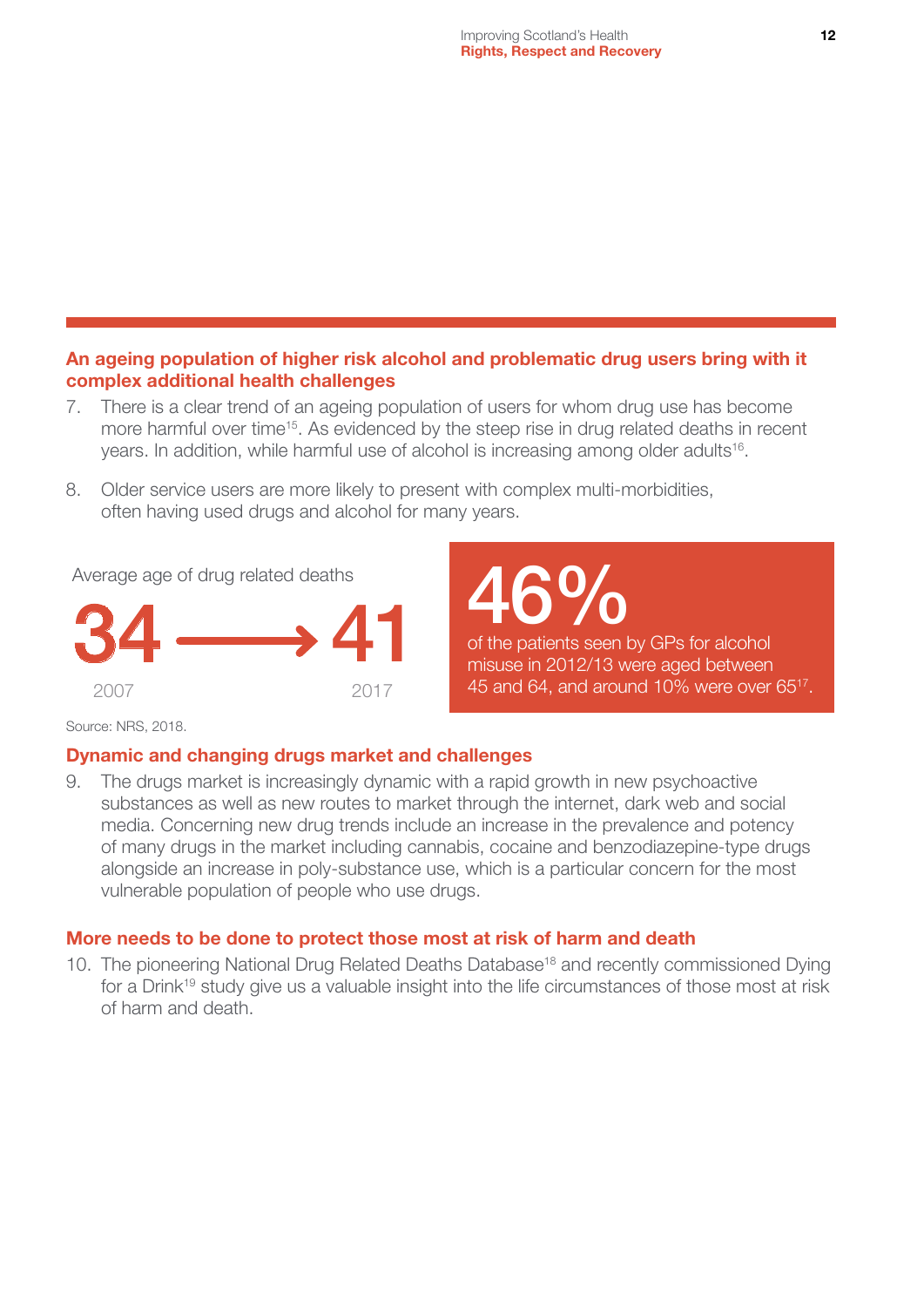11. While we know that being in treatment is a protective factor we must also endeavour to reduce the harms experienced by those who feel unready for treatment. Incidences like the recent HIV outbreak in Glasgow among people who use drugs highlight the importance of harm reduction measures and a co-ordinated response.

## 281

Injecting Equipment Provision outlets distributing over

4.4 million needles and syringes per year<sup>20</sup>.

### A total of 46,037 take-home Naloxone

kits were supplied in Scotland between 2011/12 and 2017/1821. Initiatives such as Housing First provide service users with a permanent tenancy in Glasgow, enabling better access to community support, health care and social benefits.

#### Stigma remains a significant barrier

- 12. People who experience alcohol or drug problems, either through use or by association, often experience the most stigma in our society. Negative attitudes and stigma from society, from professionals within services, and self-stigmatisation, can be one of the biggest barriers to accessing treatment, community services and other activities. Stigma needs to be challenged across the sector and society.
- 13. The language used in this strategy conforms wherever possible to the Global Commission on Drugs Policy guidelines<sup>22</sup> to help combat stigma.

#### Services need to be person-centred, trauma-informed and better integrated

- 14. Many people attending alcohol and drug services are thought to have a history of trauma (as well as being particularly vulnerable to experiencing further trauma)<sup>23</sup>. Studies have consistently shown a high prevalence of comorbidity of mental disorders in people who have problems with alcohol and drugs and clear connections with homelessness and interactions with the criminal justice system.
- 15. People need support from professionals across a wide range of services and more integrated approaches are needed to address homelessness, mental health problems, unemployment and general healthcare needs. It is this integration which is fundamental to the success of this strategy.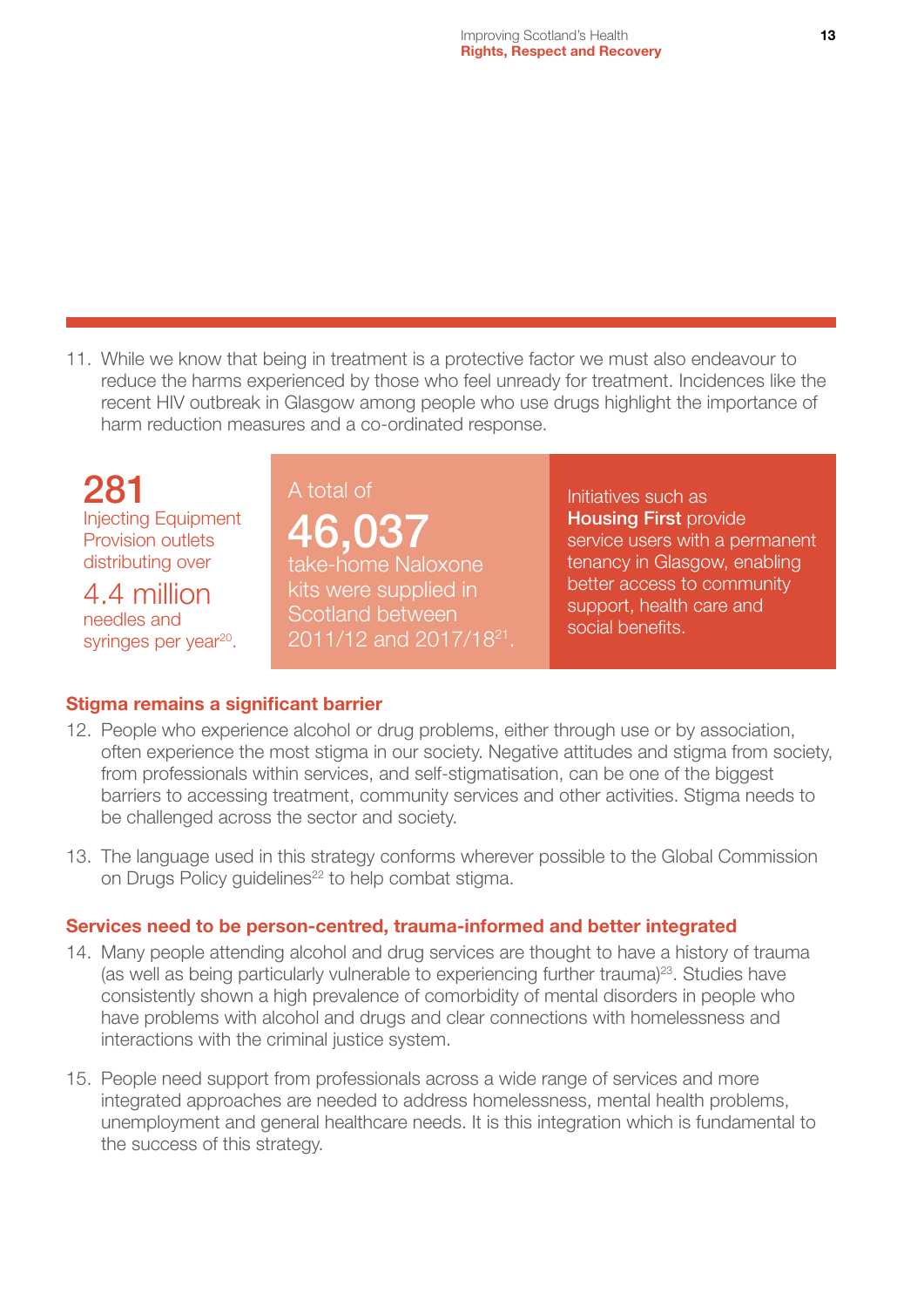A high of rough sleepers and 1 in 5 of all people who experienced **homelessness** had health interactions for drug or alcohol  $LISE<sup>24</sup>$ 

The most frequent psychiatric comorbidities among people who use drugs are depression, anxiety and personality disorders.<sup>25</sup>

#### The whole family needs support

16. Alcohol and drug use by a loved one can cause trauma and distress for their families<sup>i</sup>, often leading to relationship breakdown and increased caring responsibilities. Family members can play an important role in supporting the recovery of a loved one but also need support in their own right.

Multiple ACEs: Key risk factor for problematic alcohol and drug use $26$ .

16% of people in treatment for drug use are living with their friends/families, 16% are living with a spouse/partner<sup>27</sup>.

38% of all child protection case conferences cited parental drug and/ or alcohol use as a concern<sup>28</sup>.

15: average age of starting drug use by people seeking treatment. (Source: SDMD)

#### Respect diversity and ensure equity

- 17. Services need to be accessible and responsive to all who need them. The last decade has seen new trends in drug use among particular groups including chemsex, practiced mainly by men who have sex with men<sup>29</sup>, and a reported increase in the use of Image and Performance Enhancing Drugs such as anabolic steroids<sup>30</sup>.
- 18. While the majority of service users are male, the recent disproportionate rise in drug related deaths among women<sup>31</sup> has made us consider further the challenges of supporting this group. Services are also faced with meeting the often complex needs of a growing group of older people with alcohol and drug problems alongside meeting the needs of young people.
- 19. We have undertaken an Equalities Impact Assessment in the development of this strategy and a full report of this process will be published in due course.

The definition within this strategy of 'families' means anyone who is concerned about someone else's drug or alcohol use, including family members, carers, friends, neighbours, siblings, older children, partners, parents, grandparents, formal and informal kinship carers, work colleagues or any other 'Concerned Significant Others'.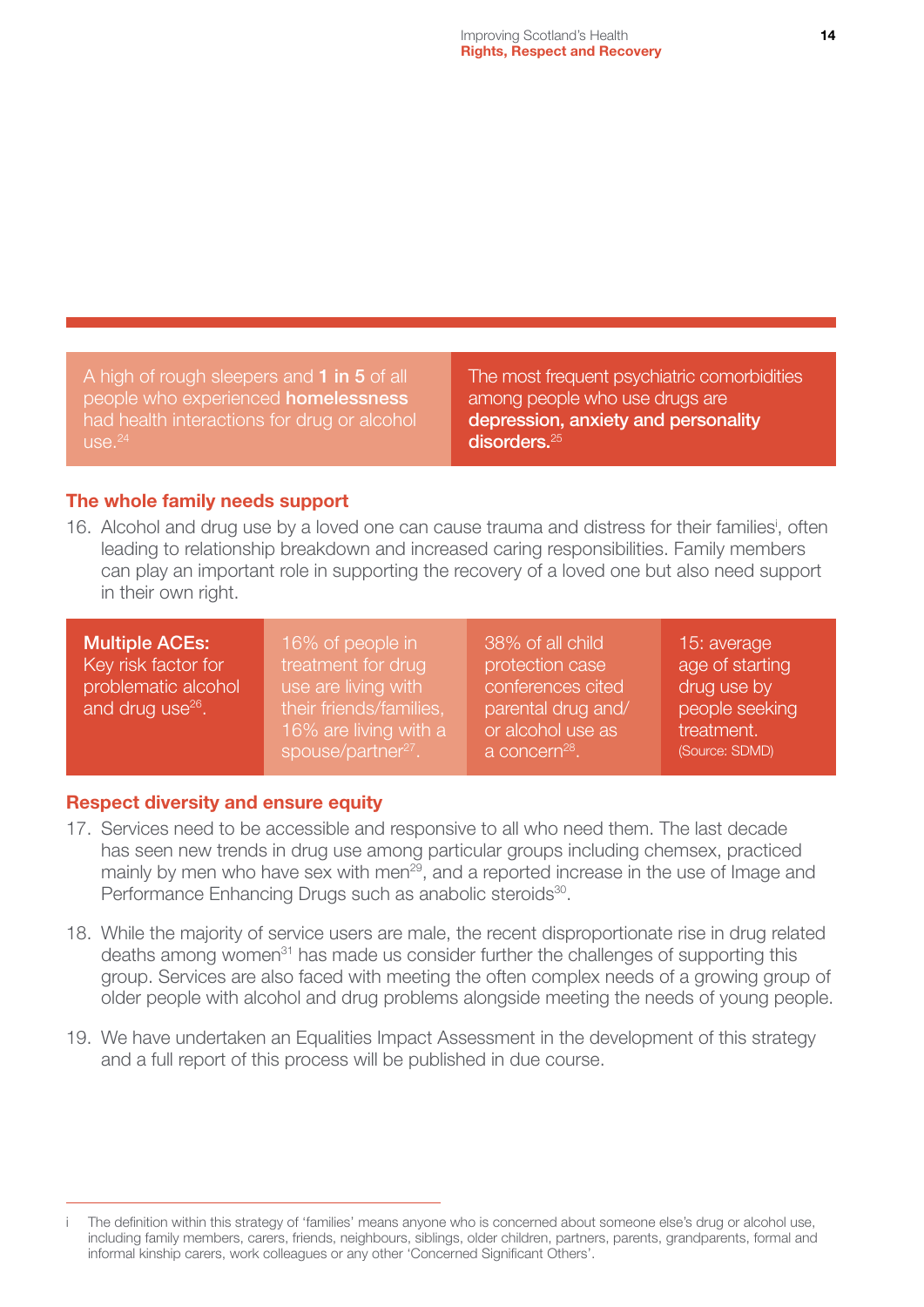#### Fewer people (including young people) are using drugs and drinking alcohol

20. The latest household survey data shows that self-reported levels of both drug use and alcohol consumption levels have decreased (although alcohol sales data suggests a long term increase in overall consumption). Furthermore, drinking and drug taking amongst young people have generally been declining since 200232.

6% of adults had used one or more illicit drugs in the last 12 months: down from 7.6% in 2008/09.

Source: Scottish Crime and Justice Survey 2014/15

- 24% of adults drank above the lower-risk guidelines: down from 34% in 2003;
- 17% of adults did not drink: Up from 11% in 2003.

- 3% of 13 year olds and 11% of 15 year olds reported using drugs in the last month
- 4% of 13 year olds and 17% of 15 year olds drinking alcohol in the last week.

#### Source: SALSUS, 2015.

#### Recovery communities are flourishing

21. We have seen the rapid growth of recovery communities in Scotland which have grown up alongside existing peer-led mutual aid groups. This has added a new dimension to Scotland's response to alcohol and drug problems. It has enabled those involved to socialise, reduce isolation and support each other. It has also improved the overall understanding of addiction, and recovery, and the impact of stigma and discrimination.

#### Information and evidence is vital

22. In Scotland we invest in a wide range of public health surveillance data and intelligence and benefiting from a wealth of excellence and expertise – which includes the voice of lived and living experience. We need to ensure that we maximise the potential of these resources.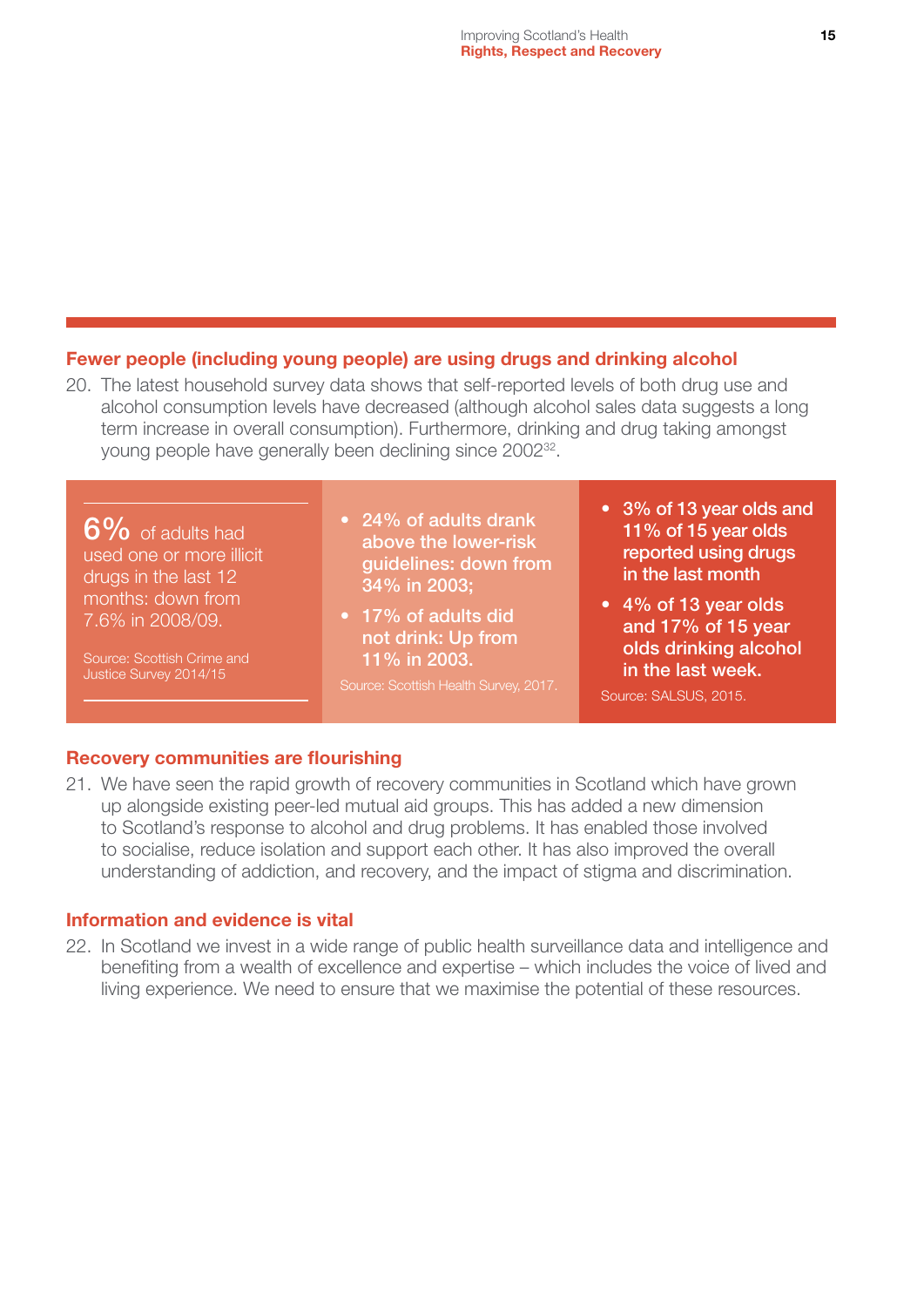#### The Justice System has a role to play

36% of prisoners stated their drug use was a problem for them on the outside;

32% stated alcohol affected their relationships with family $33$ .

Recorded drug crime has fallen by 20% in a decade  $34$ ;

Recorded offences for drunkenness in Scotland halved between 2008/09 and 2016/1735.

76% of prisoners tests on reception were positive for illegal drugs<sup>36</sup>.

- 23. People with alcohol and drug problems often interact with the criminal justice system, each stage presents an opportunity to engage and support this vulnerable group but we must also look at alternatives and diversions.
- 24. In 2017 the Scottish Government established the Health and Justice Collaboration Improvement Board<sup>37</sup>, to improving collaborative working, reducing health inequalities and reducing the risk of offending.
- 25. Diverting those with problematic alcohol and drug use away from the justice system and into treatment support, and other interventions that reduce harm and preserve life, is essential. This approach needs to run through how the police lead the work to control the supply of drugs, sentencing, the provision of treatment and support in prison setting, as well as supporting continuity of care on release.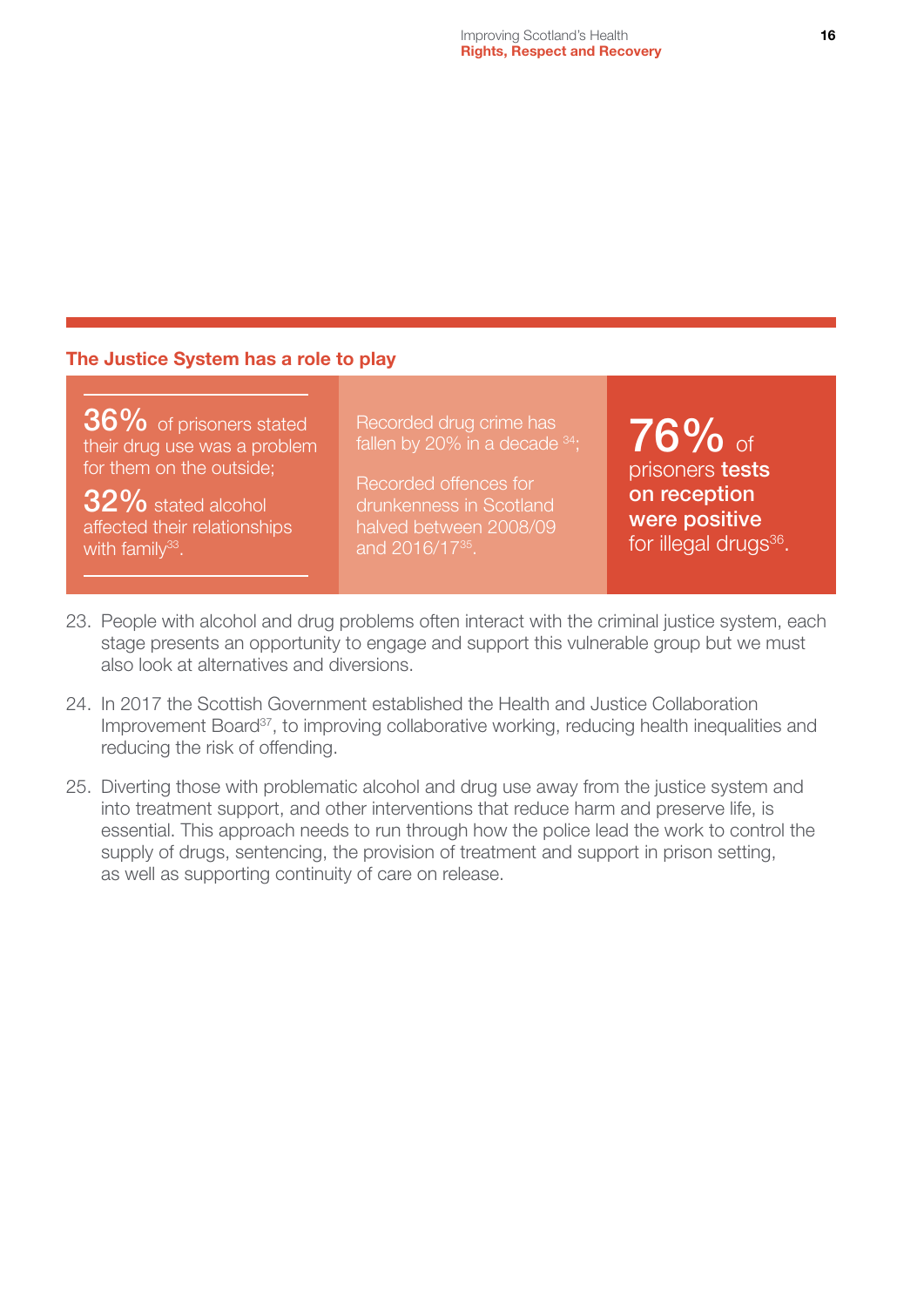## <span id="page-17-0"></span>Chapter 4 – Prevention and Early Intervention

#### Outcome: Fewer people develop problem drug use

| <b>Commitments to achieve the outcome</b>                                                                                                                                                                                                                                                                                                                                            |                |
|--------------------------------------------------------------------------------------------------------------------------------------------------------------------------------------------------------------------------------------------------------------------------------------------------------------------------------------------------------------------------------------|----------------|
| Identify and implement actions to reduce inequalities and improve Scotland's health.                                                                                                                                                                                                                                                                                                 | P1             |
| Work with key experts, including those with lived and living experience to address stigma as a way to<br>prevent and reduce related harm.                                                                                                                                                                                                                                            | P <sub>2</sub> |
| Develop a comprehensive approach to early intervention amongst those who are at risk of developing<br>problem drug use alongside those services who are already working with this group.                                                                                                                                                                                             | P3             |
| Revise and improve the programme of alcohol and drug use education in schools to ensure it is good<br>quality, impactful and in line with best practice.                                                                                                                                                                                                                             | P <sub>4</sub> |
| Develop education-based, person-centred approaches that are delivered in line with evidence-<br>based practice to aim to reach all of our children and young people including those not present in<br>traditional settings, such as Youth Groups, Community Learning and Development, looked after and<br>accommodated children, excluded children and those in touch with services. | P5             |
| Develop our current online resources to ensure they provide accurate, evidence-based, relevant and<br>up to date information and advice around alcohol and drug use; and how to<br>access help.                                                                                                                                                                                      | P <sub>6</sub> |

#### Introduction

- 1. The more we can do on prevention and early intervention, the less harm will be caused by alcohol and drugs. This chapter sets out commitments that cover both alcohol and drugs, but additional, alcohol-specific actions have been set out separately in our Alcohol Framework 201838. As alcohol is legally available for those 18 and over there is a range of additional measures set out in that framework which do not apply to drugs.
- 2. Similarly, there are many issues associated with problematic drug use which require specific commitments which apply only to drugs. Much of this chapter focuses particularly on the prevention and early interventions which apply to drug use.
- 3. Our approach to drug prevention is aligned to the European Monitoring Centre for Drug Dependence and Addiction (EMCDDA)39 definition and covers:
	- *Environmental prevention* Addressing the cultural, social, physical and economic environments in which people make choices about drug use.
	- *Selected prevention and indicated prevention –* Interventions with specific individuals, groups, families or communities who are more likely to develop drug use or dependence.
	- *Universal prevention* Improving drug education and awareness.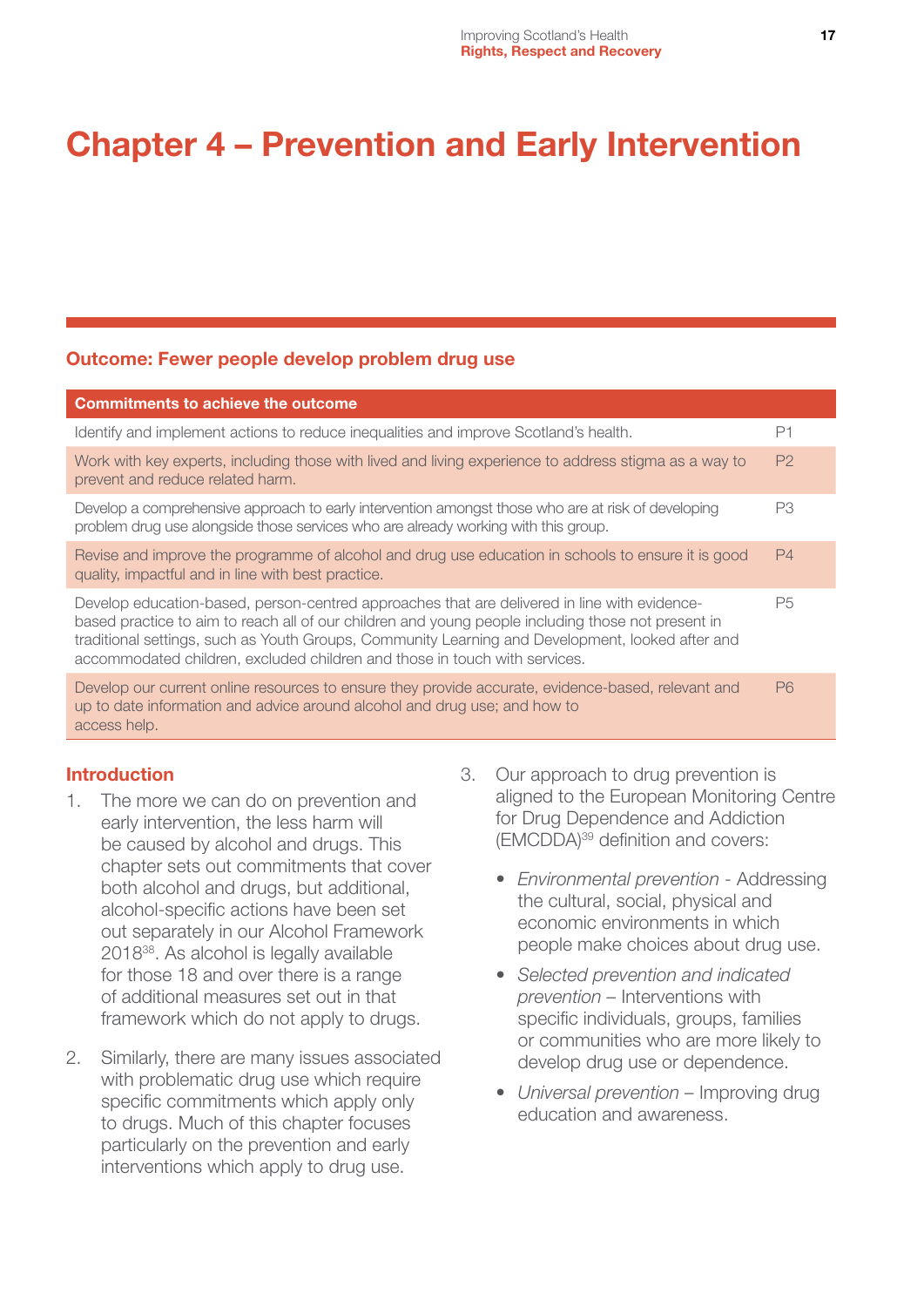#### Delivering the Outcome

#### Environmental prevention

#### Reducing inequalities

- 4. We understand the clear links between problem drug use, health and other inequalities. Our approach to prevention is framed within the wider context of tackling these broader inequalities, including improving people's quality of life, access to housing and employment. This will have the most significant impact on reducing problematic drug use in the longer term.
- 5. Many national and local strategies make key contributions to reducing inequalities, including this strategy. We need to work together – joining up policy at a national and local level – to ensure that we can help to reduce inequalities, particularly in those areas most affected by problem drug use.
- 6. Significantly, The Fairer Scotland Action Plan (2016)<sup>40</sup> sets out a 50 point plan to deliver a fairer and more prosperous Scotland by 2030. This includes the Fairer Scotland Duty which ensures that public bodies take account of poverty and disadvantage whenever key policy decisions are made. The Scottish Government is committed to ending child poverty. *Every Child, Every Chance41 – the Scottish Government's Tackling Child Poverty Delivery Plan for 2018- 22* – outlines the next, crucial steps to delivering on this ambition and its basis is in the *Child Poverty (Scotland) Act 201742*. The plan, backed by a range of investments, including a £50 million Tackling Child Poverty Fund, sets out a

range of actions to increase household incomes, reduce costs, and support children and families to have a better quality of life.

The Scottish Government, NHS Boards and Local Authorities will work with Public Health Scotland (once established) to identify and implement actions to reduce inequalities and improve Scotland's health. (P1)

#### Improving community connections

- 7. Improving connections within communities and reducing loneliness and social isolation will have a significant impact on reducing drug problems. Our approach to addressing these issues is set out in a number of national and local strategies and frameworks. Scotland is launching a national strategy to improve community connections.
- 8. For people with lived and living experience of alcohol and drug problems, stigma and discrimination can be a significant barrier to engaging in community services and activities. We will build on the work done by our expert advisory group to address drug related stigma. This group has identified three levels of stigma which need to be addressed concurrently:
	- stigma by association;
	- self-stigma; and
	- $\bullet$  institutional stigma<sup>43</sup>.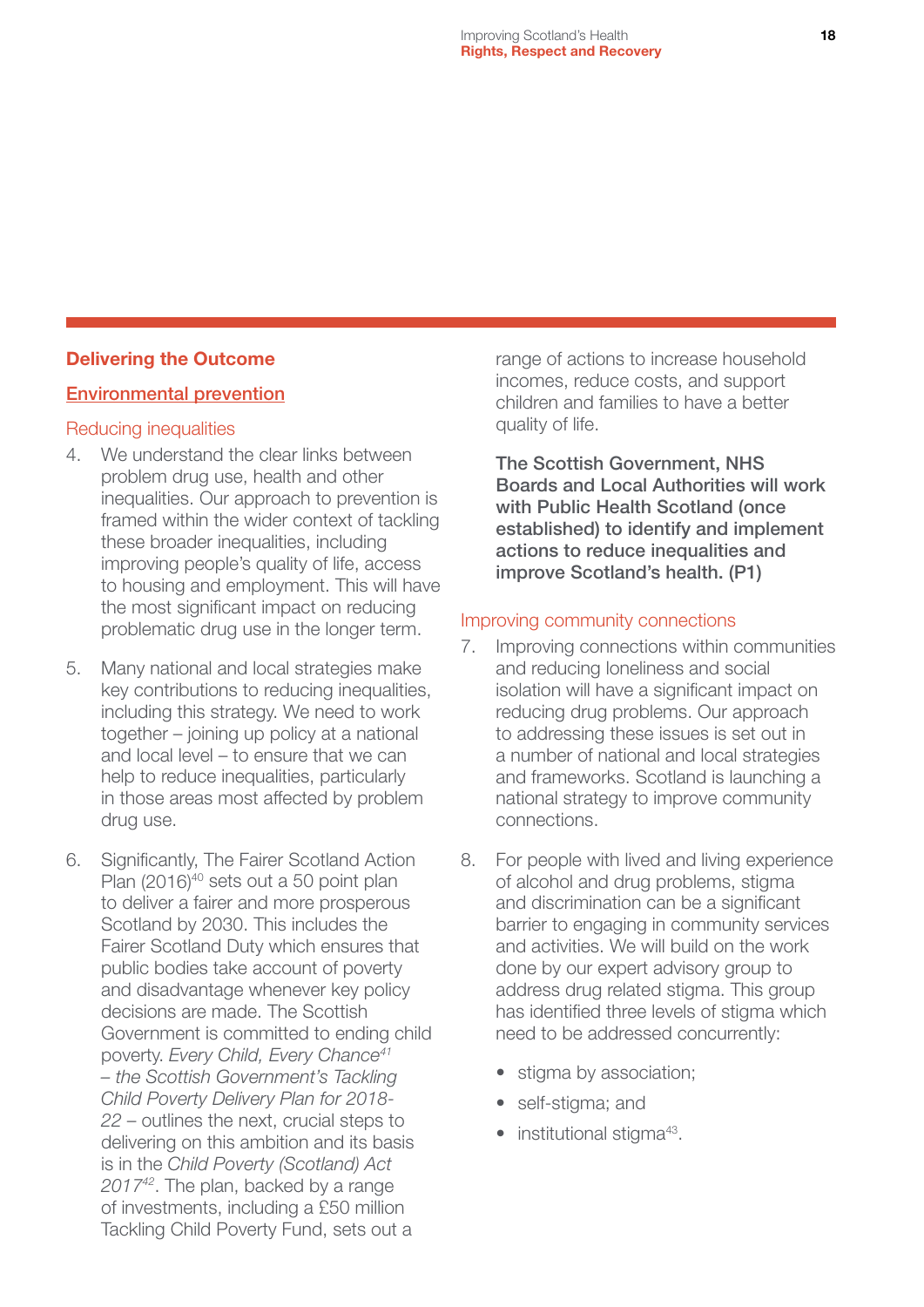- 9. Future work will include addressing these points and raising awareness with the workforce across a range of services and organisations to improve services in a way which will reduce stigma. With actions including the developing of a stigma training course in partnership with Police Scotland.
- 10. Evidence shows that people who participate in culture are more likely to report good health and life satisfaction than those who do not. The Scottish Government is developing a *Culture Strategy for Scotland*44 which will seek to build on initiatives and promote lifelong health and wellbeing in Scotland's most deprived communities. We need to consider and perhaps challenge the place of alcohol and drugs as well as recovery within the context of Scotland's culture.

We will continue to work with key experts, including those with lived and living experience to develop plans to address stigma as a way to improve, prevent and reduce harm. (P2)

#### Selected prevention and indicated prevention

11. Our approach to prevention is placed within the overall approach to meeting the needs of children and their families. In this context effective prevention aims to reduce the circumstances and situations which place children, young people and adults at greater risk of developing problem drug use and its associated harms.

#### Addressing adverse childhood experiences

12. There are clear links between Adverse Childhood Experiences (ACE) and problematic alcohol and drug use. Adults who experienced four or more adversities in their childhood, were two times more likely to binge drink, and eleven times more likely to have used crack cocaine or heroin<sup>45</sup>. In many instances children and young people who experience adversity will not experience this harm due to a range of protective factors in their lives. However, we need to work to prevent ACEs as far as possible and ensure children, young people and adults affected have the support to overcome adversity. This is covered in detail in Chapter 6 on *Getting it Right for Every Child, Young People and Families*.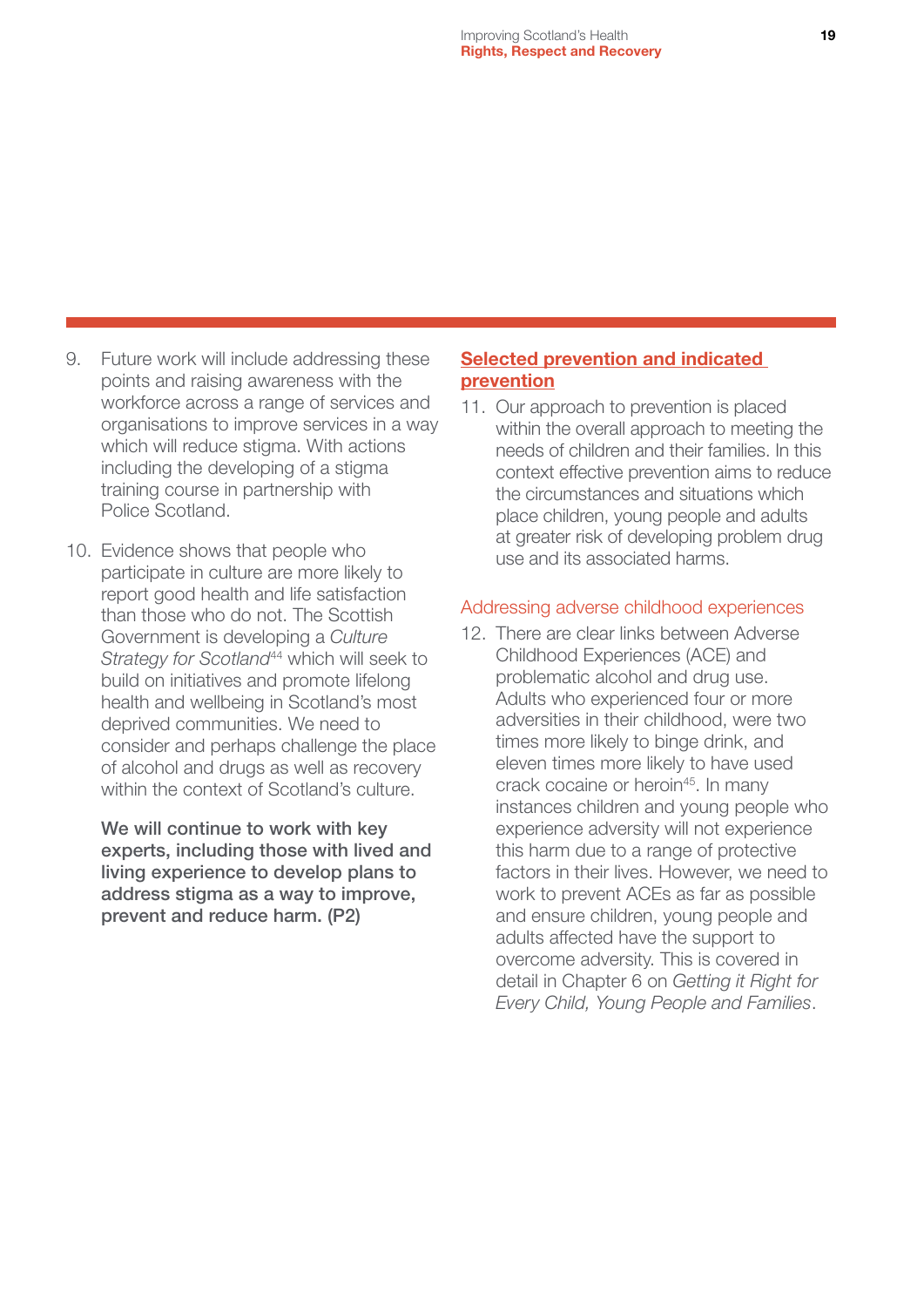#### Early intervention to address drug related harm

- 13. We know from the stories and experiences of those who are in recovery that their alcohol and drug use started at a young age, in many instances under the age of 16.
- 14. Tackling needs early and joined up working between services is central to the values and principles of Getting it Right for Every Child (GIRFEC). Our approach to workforce development needs to ensure that professionals and volunteers working in services which support young people have the necessary skills to respond to drug use. This will include approaches to reduce harm, as well as support to reduce or stop their use.
- 15. We know that young people under the age of 25 make up a decreasing proportion of those accessing drug services accounting for just 14% all new clients in 2016/1746. In addition, those young people who do access services are presenting with a different range of drug problems and are less likely than before to state heroin as their main drug<sup>47</sup>. We cannot be complacent that problem drug use is decreasing amongst young people and we need to use and develop our public health surveillance data to better understand drug trends amongst young people. This will enable us to develop effective approaches to meeting their needs at the earliest possible stage.

We will develop a comprehensive approach to early intervention amongst those who are at risk of developing problem drug use alongside those services who are already working with this group. (P3)

#### Identified Actions

- Our workforce development framework will set out levels of skills, competencies and understanding for those working with children and young people experiencing drug related harm.
- Our public health surveillance data will enable us to understand the risks and harm linked to problem drug use by young people.
- Local areas will develop and improve specialist services in response to local evidence of need.

#### Universal prevention

#### Education in schools

- 16. Our approach to providing substance use education is the same for both alcohol and drugs. We must give the next generation the tools they need to make healthy choices about substances. Through the Health and Wellbeing component of Curriculum for Excellence, Scottish schools aim to provide helpful, engaging information about substances that, crucially, empower children and young people to make positive decisions about their health. It is also really important that education includes the impact of alcohol and other drugs on sexual risk taking, and focuses on the need to be confident that consent has been given for any sexual activity<sup>48</sup>.
- 17. Health and wellbeing indicators have an important place within the *National Improvement Framework for Scottish Education*49, and we will continue to look at how we can best emphasise their importance going forwards. Following work with stakeholders,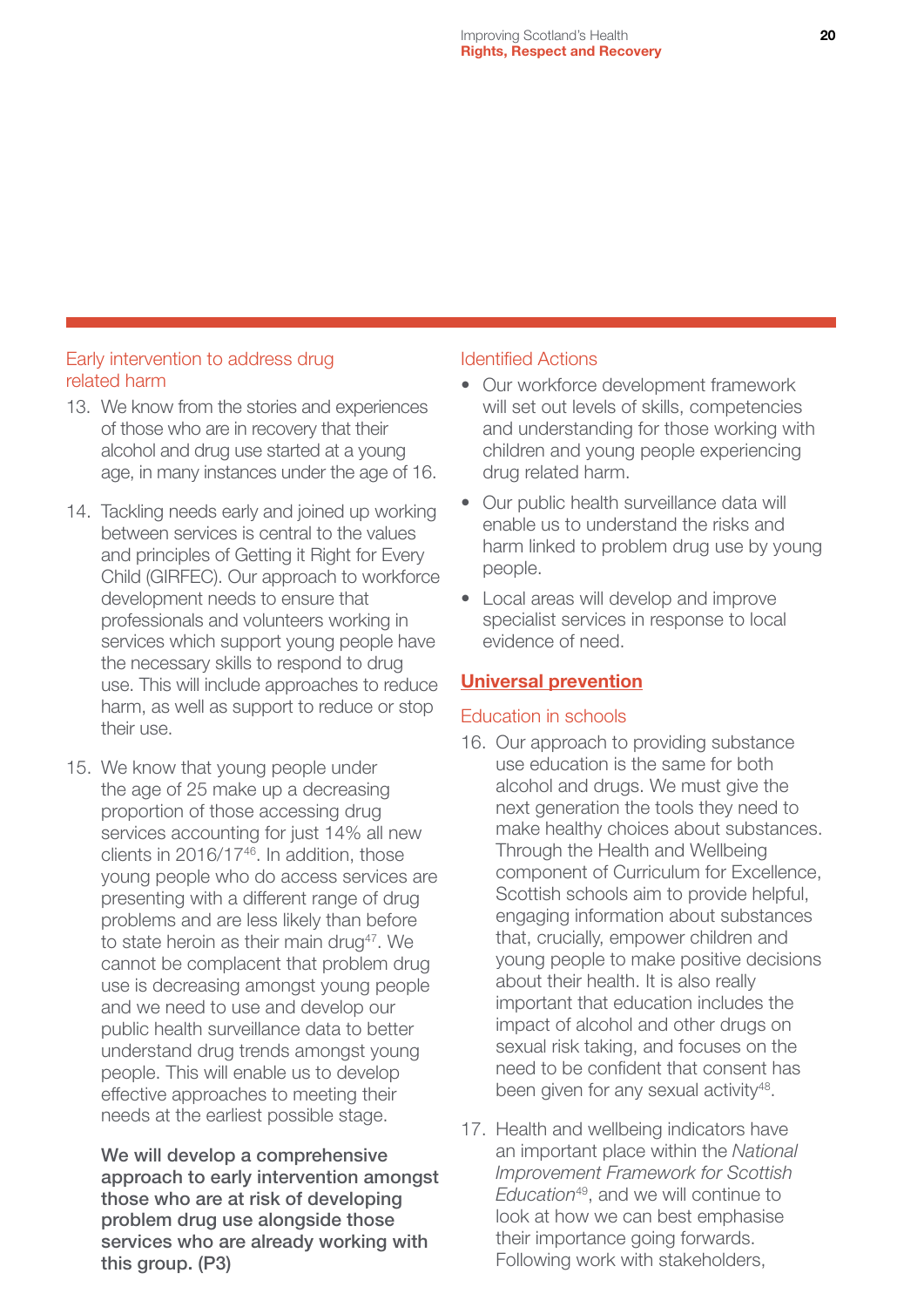Education Scotland published health and wellbeing benchmarks for schools, including substance use<sup>50</sup> in 2017. These benchmarks set out clear statements about what learners need to know and be able to do to achieve a particular level of learning. More recently, Education Scotland has published a thematic report which includes a review of Personal and Social Education (PSE) in schools<sup>51</sup>. This indicates improvements that could be made in providing PSE within *Curriculum for Excellence*.

- 18. Around 70% of 15 year olds say they have received lessons or discussions in class on drugs<sup>52</sup>. While this is encouraging, there is still room for improvements to increase the number of 15 year olds that have access to a learning experience which is based on best practice, and education that is universal across Scotland.
- 19. The Scottish Government is committed to taking steps to ensure that Initial Teacher Education (ITE) prepares students to enter the profession with consistently well-developed skills to teach areas such as literacy, numeracy and health and wellbeing. The initial phase of this work is being taken forward through the development of a new self-evaluation framework to support universities to evaluate their ITE. The General Teaching Council for Scotland is also reviewing its Professional Standards for Registration to work as a teacher in Scotland, which includes reference to the requirement for teachers to understand and apply the curriculum as it applies to health and wellbeing.
- 20. We have also continued to take forward substance use education work in Scottish schools through the *Choices for Life*<sup>53</sup> programme. In these, children and young people learn about a variety of substances including alcohol, medicines, tobacco, solvents and other drugs, and explore the impact risk-taking behaviour has on life choices and health. *Choices for Life* is primarily a schools-based education programme on alcohol, drugs and tobacco, funded by the Scottish Government and delivered in partnership with Police Scotland and Young Scot. The programme includes an information website for young people and their parents, teachers and carers.
- 21. In December 2016, the Scottish Government published a literature review on *'What works' in drug education and prevention*54. The key findings are consistent with other reviews of the evidence of effectiveness of substance use prevention programmes. The publication acknowledged that some popular and well-meaning approaches, for example using lived experience testimonials, are associated with no, or negative preventative outcomes. Stand-alone, mass media campaigns are also considered ineffective. The literature review found that children and young people benefit from prevention models that are delivered in a supportive environment, which use nonfear arousal techniques, and which provide the freedom to learn about alcohol and drug use within a broader conversation about choice and risk, rather than standalone input.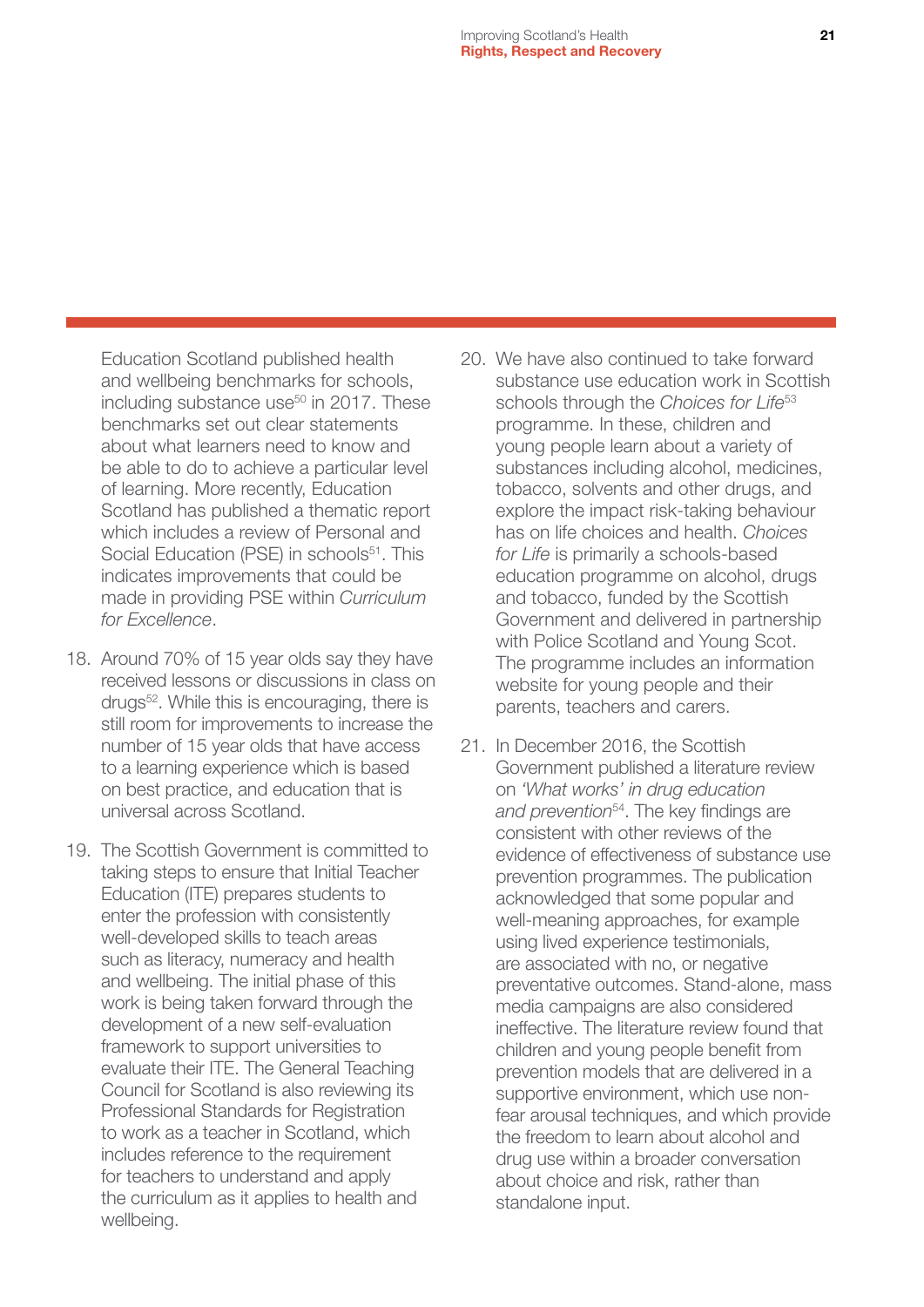- 22. In addition, for those most at risk from harm, targeted prevention interventions are most effective, alongside a whole school approach. These are most effective in interactive structured sessions, with booster sessions over several years, and should be of sufficient intensity and duration to influence change. Approaches that combine social and personal development and resistance skills with normative education techniques have also been shown to be effective.
- 23. The research highlighted increasing interest in peer led models and the use of social influence methodology. This is supported by research conducted in partnership with the Scottish Youth Parliament, and has also shown that the tone of substance use education should be neutral, based on fact and that young people should be involved in the design, development, and dissemination of the information as young people are more likely to respond better to advice and information from their peers<sup>55</sup>. This has provided an informed basis for our overall approach to prevention activity both in and outwith schools.
- 24. Following the *What Works* report a rapid review mapping exercise<sup>56</sup>, conducted in 2017, concluded that the quality of substance use education and local practice in education had to be made more consistent throughout Scotland. To help achieve better consistency the Scottish Government has produced a guidance summary of key findings<sup>57</sup> to support commissioners and practitioners in developing education and prevention strategies in line with the evidence.
- 25. Also following the *What Works* report, the Scottish Government commissioned a review of *Choices for Life* and found that although the programme engaged with large numbers of young people, there were variations across Scotland and inconsistencies in both the delivery, setting and frequency of sessions. It was observed that there was some evidence of good practice, although ineffective approaches remained, alongside a lack of structured delivery guidance or lesson plans.
- 26. Taking all of this into account, the Scottish Government considers a new approach is required to universal substance use education for young people in schools.

We will revise and improve the programme of alcohol and drug education in schools to ensure it is good quality, impactful and in line with best practice. (P4)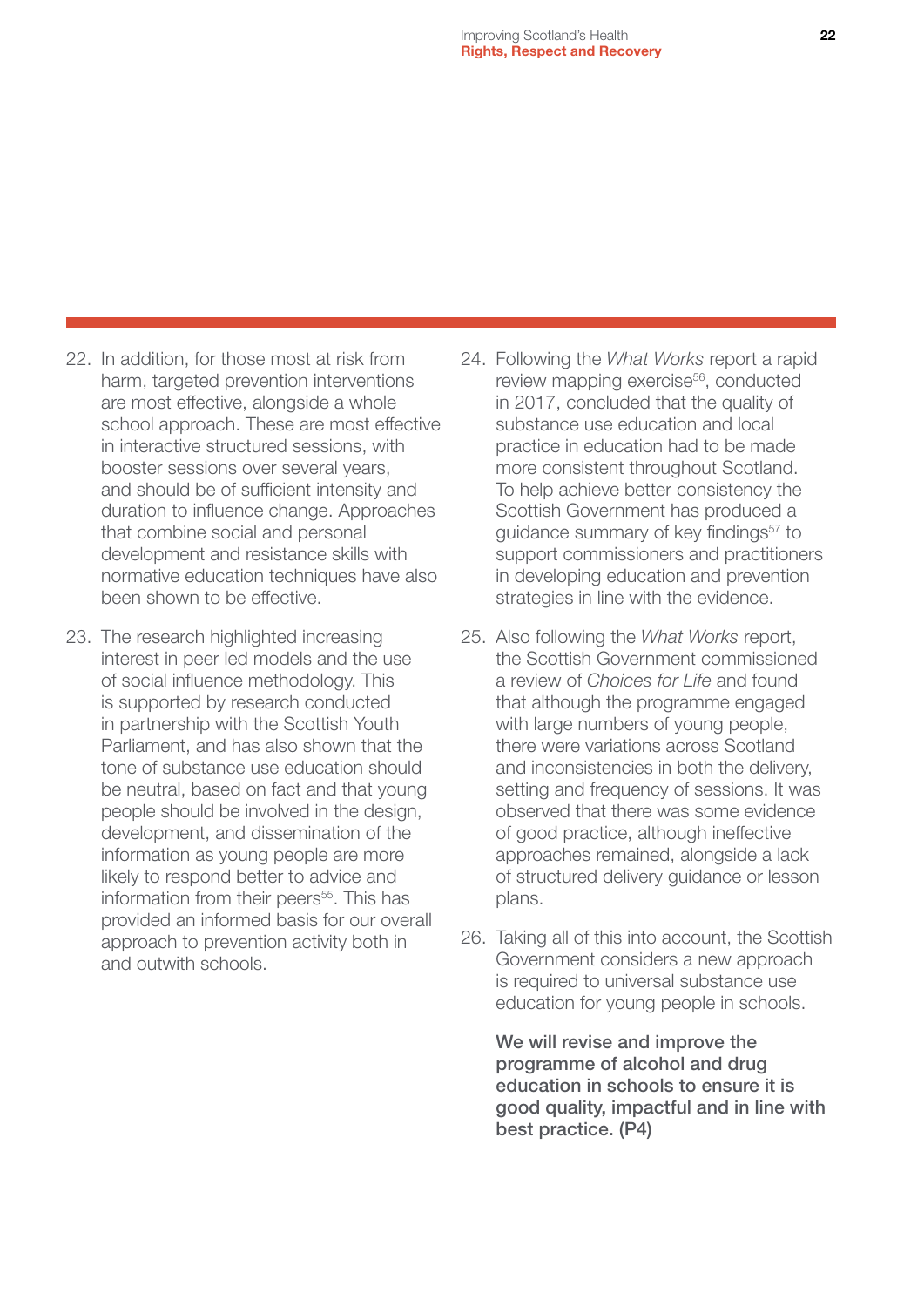#### Broadening our universal approach

27. Our education system provides a window of opportunity to equip our children and young people with the life skills to make informed choices relating to their health and wellbeing. However we recognise that for some, traditional education methods are not working or not appropriate, and these children and young people can be more at risk. We need to go beyond classroom based interventions to ensure we provide a universal approach to alcohol and drug education that is delivered in different and innovative ways. This includes, but is not limited to, considering Youth Groups, Community Learning and Development, looked after and accommodated children, excluded children, and those in touch with services.

We will develop education-based, person-centred approaches that are delivered in line with evidencebased practice to aim to reach all of our children and young people including those not present in traditional settings, such as Youth Groups, Community Learning and Development, looked after and accommodated children, excluded children and those in touch with services. (P5)

#### Online and outreach education and information

- 28. The dynamic growth in digital platforms used by young people present new challenges and opportunities in substance use education and prevention. They are increasingly the route through which young people obtain information and misinformation, about alcohol and drugs, as well as a growing and constantly evolving supply route.
- 29. We have a responsibility to our young people to provide accurate and reliable information about the risks of substance use, as well as providing them with the skills and knowledge to question the information they find online and the resilience to challenge and resist misinformation and pressure through social media.
- 30. *The Choices for Life* programme includes an information website [\(https://](https://young.scot/choices-for-life/) [young.scot/choices-for-life/](https://young.scot/choices-for-life/)) for young people and their parents, teachers and communities which in 2016-17 received over 36,529 page views on the website; 103,411 videos watched on YouTube; and 69,605 and 10,532 views of Snapchat and Instagram stories respectively.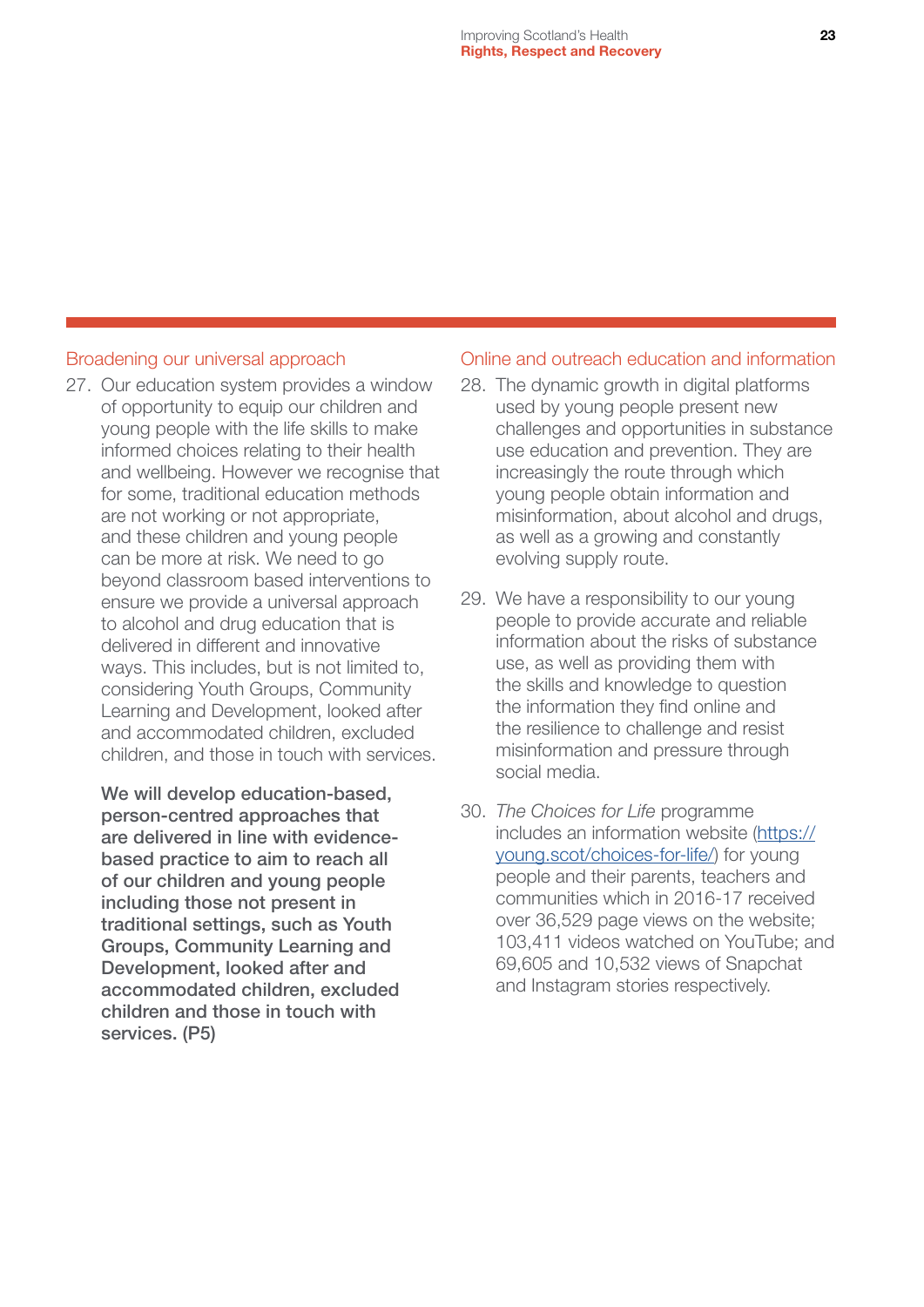31. The Scottish Government *Know the Score* website [\(https://knowthescore.info/](https://knowthescore.info/)) also provides advice on drugs and their risks. It is updated in partnership with Crew, a third sector drug service based in Edinburgh. The *Drinkline* website provides advice on alcohol and its risks. It is operated under contract with the Scottish Government.

We will develop our current online resources to ensure they provide accurate, evidence-based, relevant and up to date information and advice, around alcohol and drug use; and how to access help. (P6)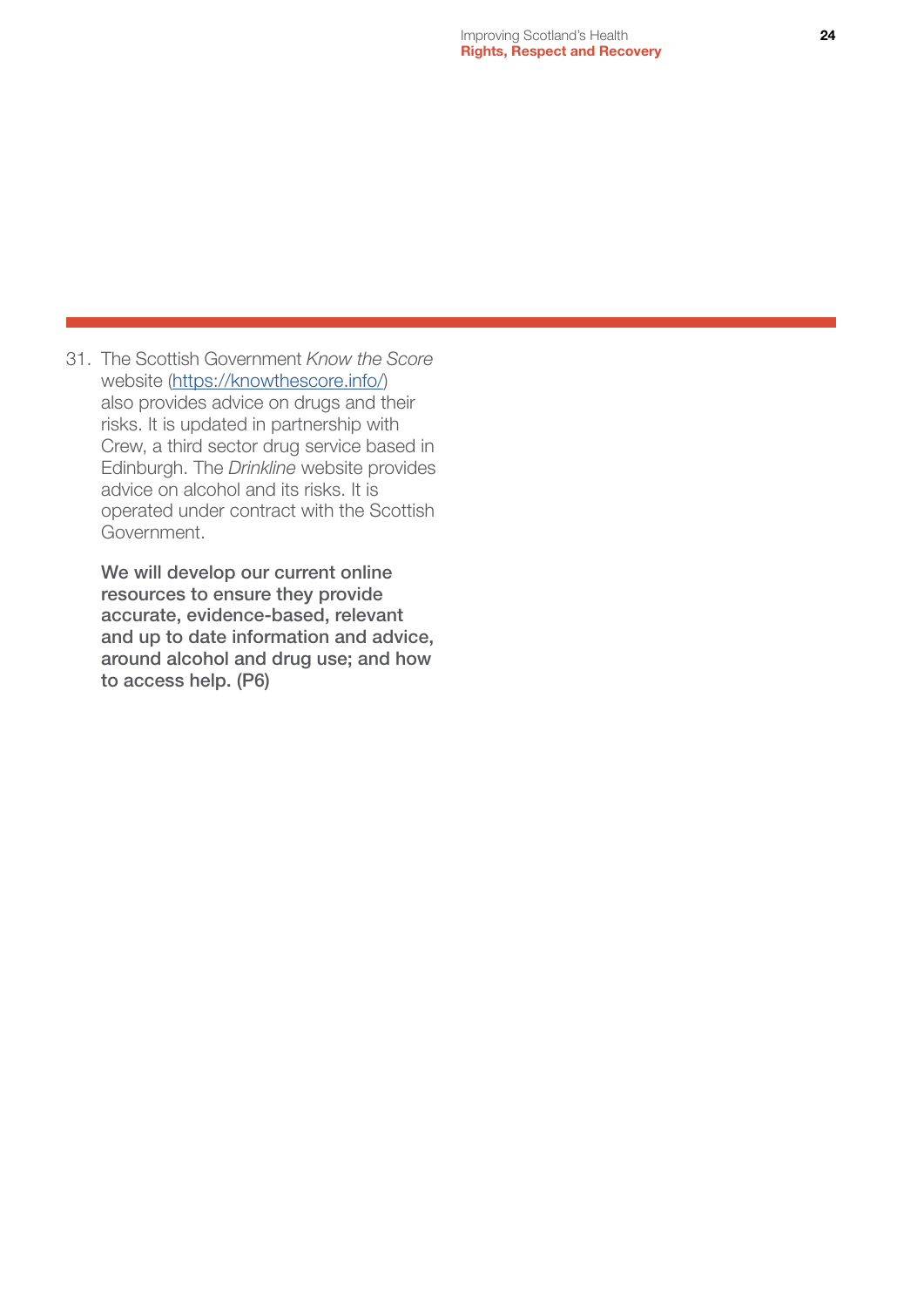## <span id="page-25-0"></span>Chapter 5 – Developing Recovery Oriented Systems of Care

#### Outcome: People access and benefit from effective, integrated person-centred support to achieve their recovery

| <b>Commitments to achieve the outcome</b>                                                                                                                                    |                |
|------------------------------------------------------------------------------------------------------------------------------------------------------------------------------|----------------|
| Invest in advocacy services through the National Development Fund to support a human rights-based<br>approach.                                                               | <b>R1</b>      |
| Ensure people in need have good access to treatment and recovery services, particularly those at<br>most risk.                                                               | <b>R2</b>      |
| Ensure people who experience problem alcohol and drug use receive effective services and interventions<br>which support them to reduce harm and achieve their recovery.      | R <sub>3</sub> |
| Listen to the voices of lived and living experience are central to our work to develop, design and deliver<br>treatment and recovery services, interventions and approaches. | <b>R4</b>      |
| Improve access to key interventions which will reduce harm, specifically focusing on those<br>who inject drugs.                                                              | <b>R5</b>      |
| Develop person-centred approaches across treatment, recovery services and health and social care<br>services which work with people with alcohol and drug problems.          | <b>R6</b>      |
| Support the growth and expansion of Scotland's recovery communities into wider community settings.                                                                           | R <sub>7</sub> |
| Develop trauma-informed approaches in alcohol and drug treatment and recovery services.                                                                                      | R <sub>8</sub> |
| Build on our public health surveillance and ensure that service design is informed by data, intelligence<br>and academic evidence.                                           | R <sub>9</sub> |
| Commission an up to date resource providing information and guidance on equalities issues for<br>alcohol and drug prevention and treatment services.                         | <b>R10</b>     |
| An action plan will be co-produced with key partners to deliver these commitments and supporting<br>actions.                                                                 | <b>R11</b>     |

#### Introduction

- 1. People with alcohol and drug problems have the right to health and life. For many this will mean that they require good access to effective treatment, support and other interventions which will enable them to live longer and healthier lives. This chapter sets out the commitments to improve the access to, and quality of, a range of services and interventions within a recovery oriented system of care (ROSC).
- 2. People also have the right to a family life and as a result, this chapter needs to be read in conjunction with the commitments set out in Chapter 6 – *Getting It Right for Children, Young People and Families*, with a clear focus on developing family inclusive practice.
- 3. In recent times, Scotland has seen a significant increase in drug related deaths, mostly linked to injecting opiate use, while alcohol deaths have remained consistently high. Evidence suggests that Scotland has an ageing cohort of people who use drugs who are currently experiencing a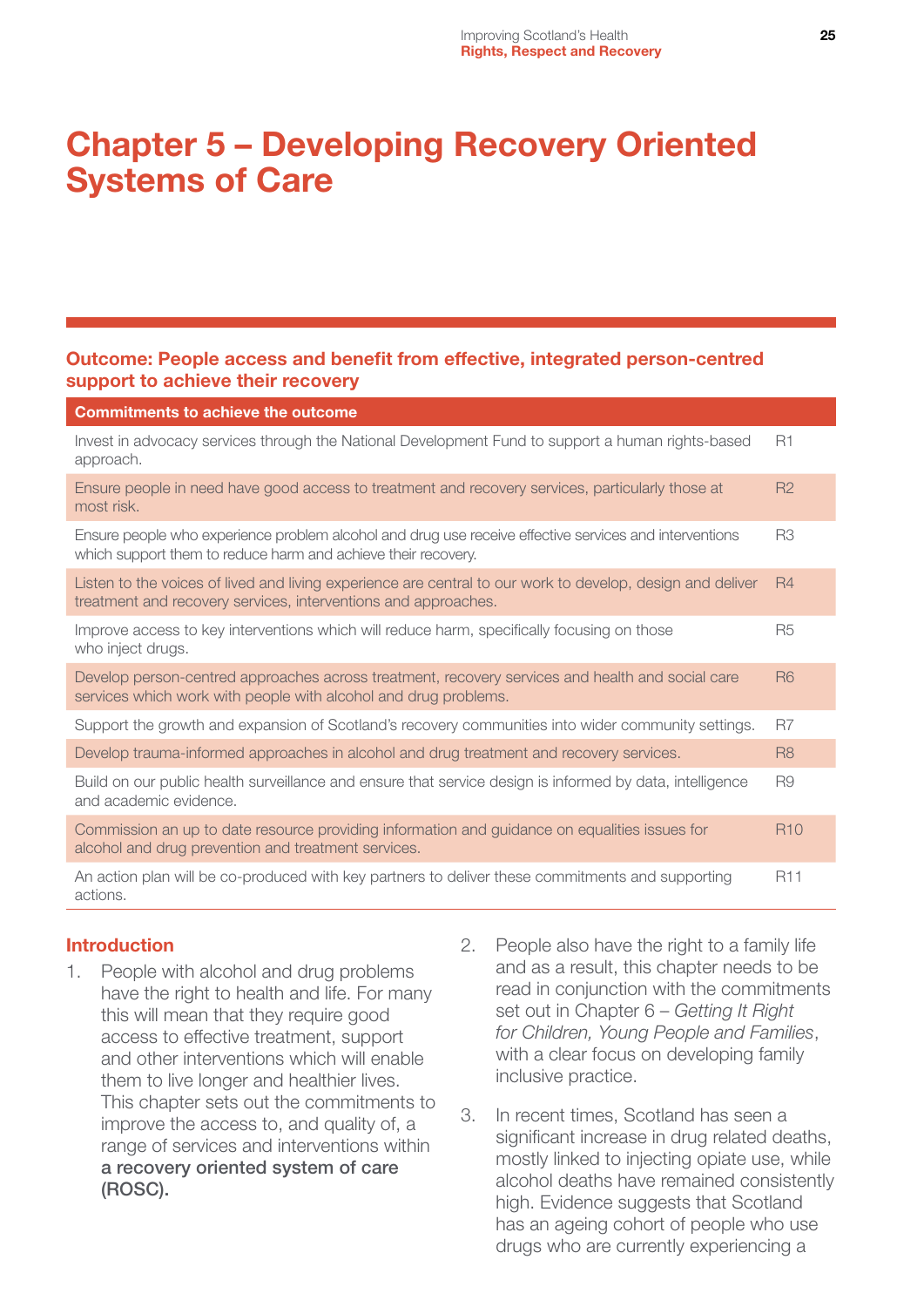range of social and health harms which are contributing to this increase. Alongside this, Scotland's alcohol consumption has always been higher than much of the UK and Western Europe, leading to the high levels of deaths. Our public health surveillance also suggests that alcohol and people who use drugs experience a range of other harms, most recently and notably, manifested in the increase in HIV infections amongst those who inject drugs in the Glasgow area. The commitments in this chapter will improve access to, and quality of, key interventions and services which will support people into treatment and reduce their risk of harm and death.

4. People with alcohol and drug problems are also some of the most excluded people in society today. They experience stigma and, therefore, discrimination from others in their communities, the media and within our public services. This can directly affect access to the help and support they need to change their behaviour. The current levels of harm and the discrimination people and their families experience is unacceptable in modern day Scotland. This has to change.

- 5. Our aspiration is that people have a right to health and life, they are respected and achieve their recovery. This will require a person-centred approach, respecting that people's recovery must be focused on their aspirations.
- 6. Recovery is clearly a journey for people away from the harm and the problems which they experience, towards a healthier and more fulfilling life. In this context, we need to continue to develop recovery oriented systems of care across Scotland.
- 7. In spite of the current increases in harm and existing levels of discrimination, recovery has become more visible in Scotland in recent times, particularly abstinence based recovery. We can see this through the rapid growth of recovery communities which have grown up alongside existing peer-led mutual aid. This has added a new dimension to Scotland's response to alcohol and drug problems.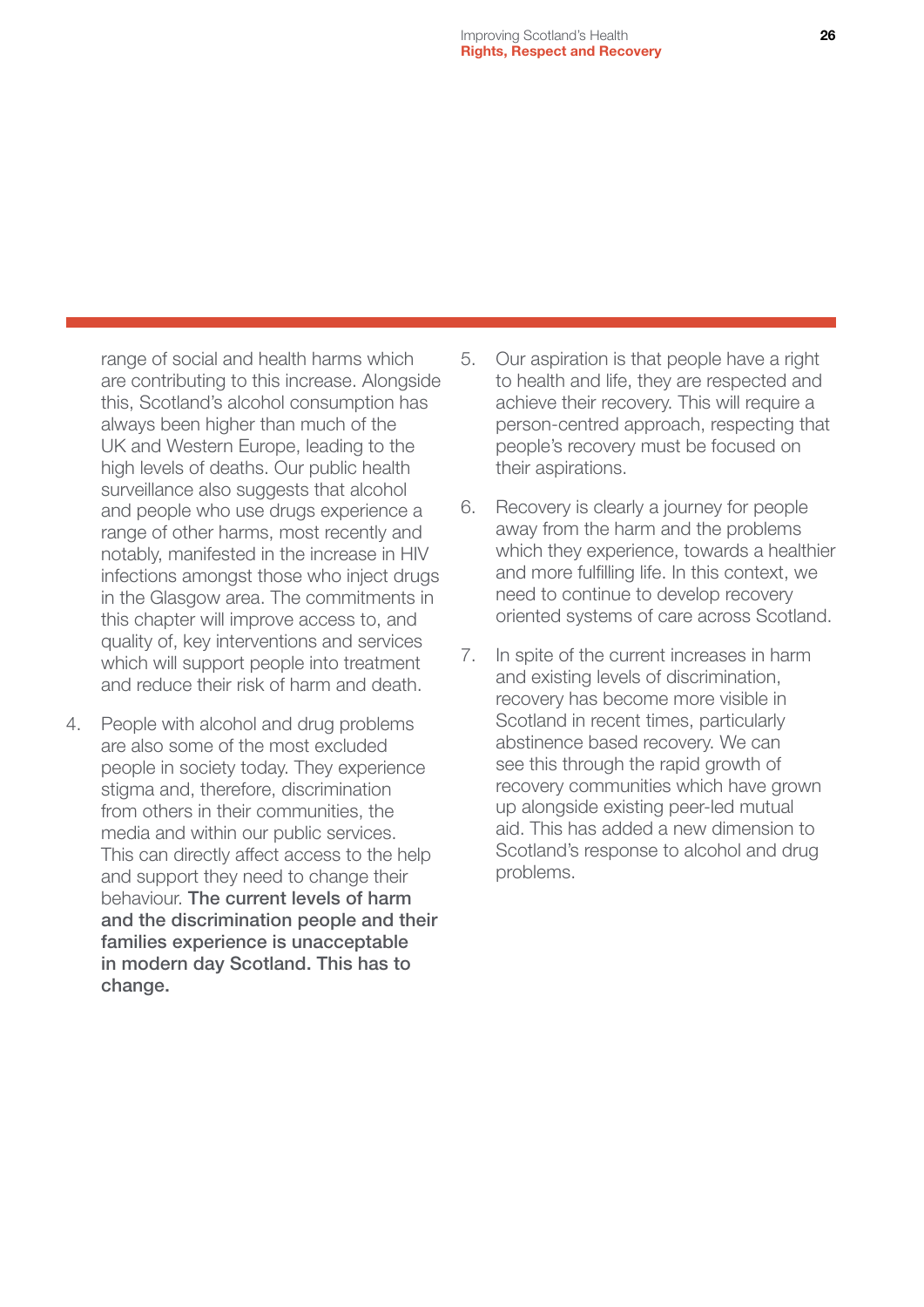#### A Human Rights based approach

Taking a human rights-based approach is about using international human rights standards to ensure that people's human rights are put at the very centre of policies and practice. A human rights-based approach empowers people to know and claim their rights. It increases the ability of organisations, public bodies and businesses to fulfil their human rights obligations. It also creates solid accountability so people can seek remedies when their rights are violated.

Clearly everyone has a right to life and health and we need to ensure this is the case for those who experience alcohol and drug problems.

The PANEL principles are one way of breaking down what a human rights-based approach means in practice

| Participation                      | • People must be involved in decisions that affect their rights.                                                                                            |
|------------------------------------|-------------------------------------------------------------------------------------------------------------------------------------------------------------|
| Accountability                     | • There should be monitoring of how people's rights are being<br>affected, as well as improvement action taken.                                             |
| Non-Discrimination<br>and Equality | • All forms of discrimination must be prevented and eliminated.<br>People who face the biggest barriers to realising their rights<br>should be prioritised. |
| Empowerment                        | • Everyone should understand their rights, and be fully supported to<br>take part in developing policy and practices which affect their lives.              |
| Legality                           | • Approaches should be grounded in the legal rights that are set<br>out in domestic and international laws.                                                 |

We need to apply this approach to how we respond to problem drug use, including service planning, development, delivery and regulation.

We need to ensure that people have access to independent advocacy services to support this approach.

The Scottish Government will invest in advocacy services through the National Development Fund to support the development of a human rights-based approach. (R1)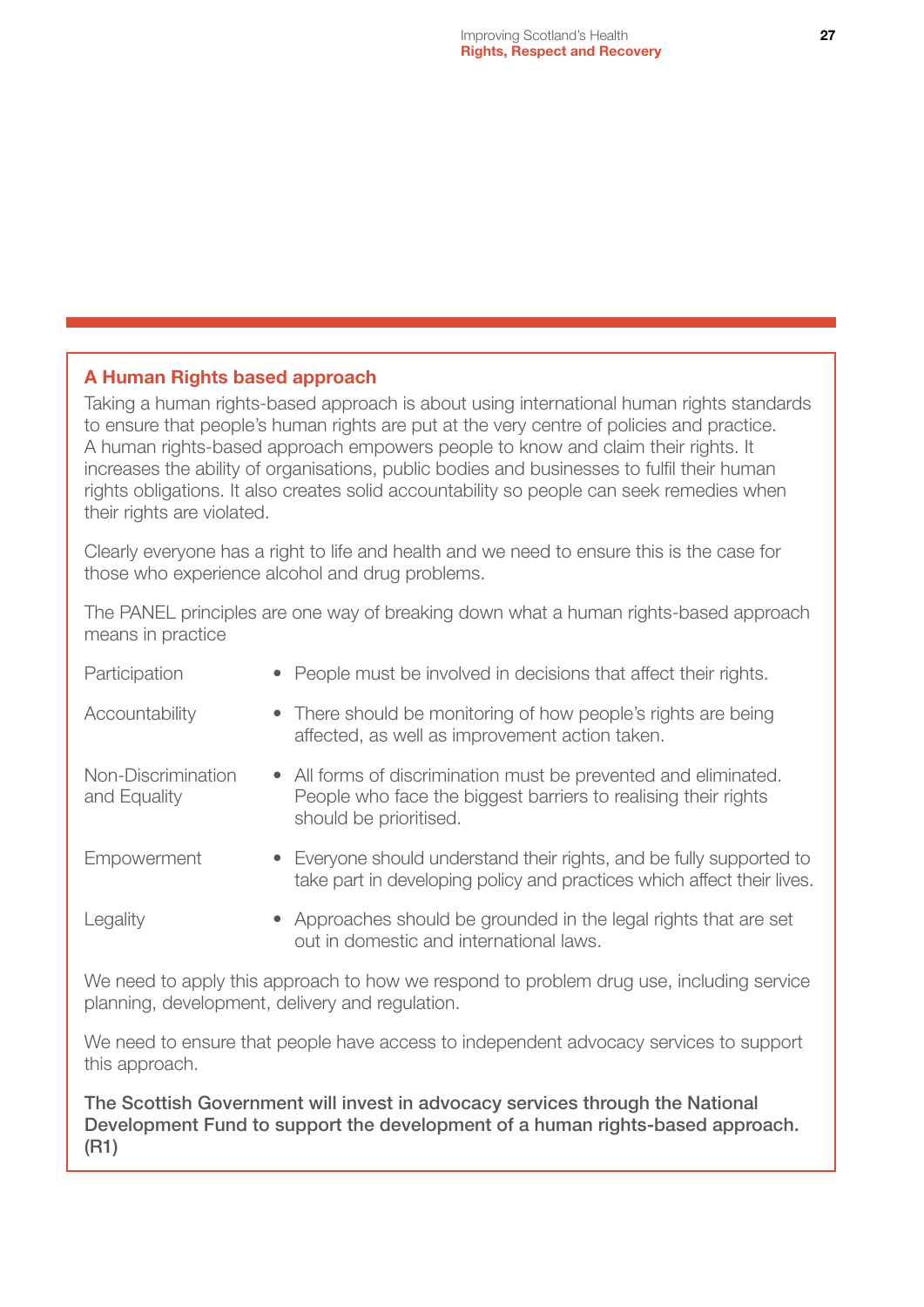#### Delivering the Outcome

#### Eight-point Plan for Treatment and Recovery

8. The eight-point plan for treatment and recovery aims to support individuals to achieve their recovery and reduce alcohol and drug deaths by improving access to effective services and interventions.

|                | People access treatment and support - particularly those at most risk                            |
|----------------|--------------------------------------------------------------------------------------------------|
| $\overline{2}$ | People engage in effective high quality treatment and recovery services                          |
| 3              | People with lived and living experience are involved in service design, development and delivery |
| $\overline{4}$ | People access interventions to reduce harm                                                       |
| 5              | A person-centred approach is developed                                                           |
| 6              | The recovery community achieves its potential                                                    |
|                | A trauma-informed approach is developed                                                          |
| 8              | An intelligence-led approach future-proofs delivery                                              |

#### Point 1 – People access treatment and support – particularly those at most risk

- 9. In a strategy formed on a rights-based approach it is reasonable to assume that all people who require effective treatment have access to it. Much has been done already to improve access to services, particularly reducing waiting times. We need to build on this to ensure that those who are most at risk receive the support and help that they need to access and remain in effective treatment for as long as is needed.
- 10. Treatment services need to be wellpublicised and accessible to all those in need in the community. Public Health Surveillance Data should inform our approaches to improving access for those most at risk. Approaches need to include low threshold outreach services and the pro-active offer of support following key events such as non-fatal overdose and hospital discharge.
- 11. Alongside treatment services, other health and social care services also play an important role in identifying these groups, as they may already be working with people who are at significant risk. This includes housing, employability, hospital, primary care welfare, mental health, children and families services amongst others.
- 12. Relapse is not uncommon amongst people in treatment as well as those who have moved on from treatment. This is a time of increased risk as it is likely that people's tolerance to alcohol and drugs will have reduced. Arrangements will need to be in place to ensure that people have good access to treatment and other support in these situations, including assertive outreach.

People in need will have good access to treatment and recovery services, particularly those at most risk. (R2)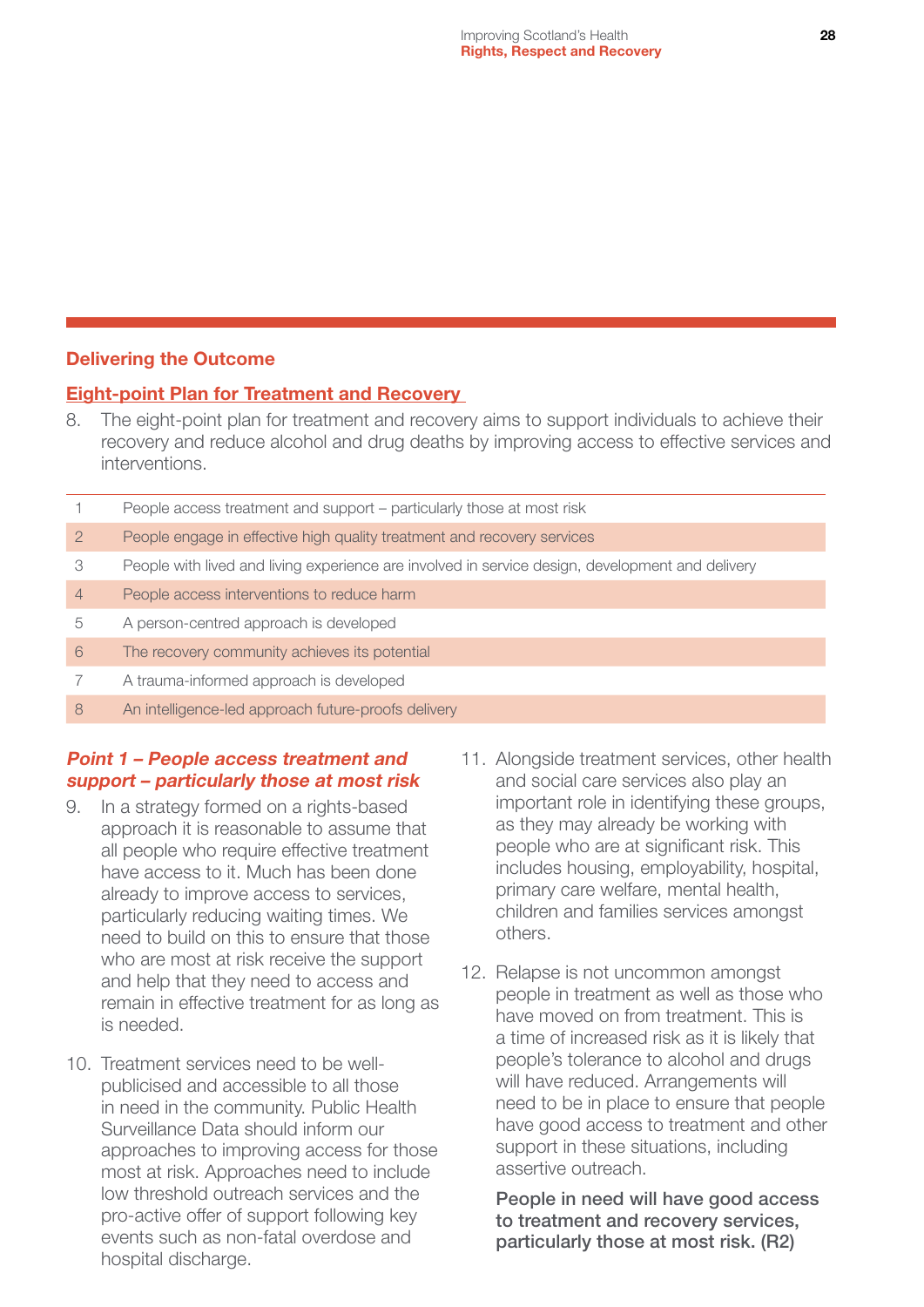#### Identified actions

- Public Health surveillance will continue to enable services to understand who is at most risk and develop approaches to engage these groups.
- The key skills and expectations for staff working in broader health and social care services on engaging problem alcohol and drug users will be set out in the Workforce Development Framework.
- Good practice will be established in relation to:
	- Assertive outreach to those at risk including those who have relapsed
	- Alcohol hospital liaison, improving access to treatment and support

#### Point 2 – People engage in effective high quality treatment and recovery services

13. The evidence for effective medical treatment and psychosocial support for alcohol and drug problems is clearly established; currently this is set out in *Drug misuse and dependence: UK guidelines on clinical management*<sup>58</sup> and *Alcohol-use disorders: diagnosis, assessment and management of harmful drinking and alcohol dependence*59. Those involved in delivering treatment and recovery services need to ensure that this evidence underpins service delivery at a service and practitioner level.

- 14. Treatment and recovery services are under significant pressure to deliver effective services to people with a wide variation in their needs. This pressure may change over time and treatment services will need to develop approaches which enable them to manage their capacity effectively. This will include whole system approaches to redesign and the development of stepped care models of delivery.
- 15. A recent report from the Lead Psychologists in Addiction Services Scotland (LPASS)<sup>60</sup> sets out a stepped care model for delivery for psychosocial interventions. The requirements of staff in terms of the delivery of psychosocial interventions and provides a framework to effectively match the needs of people using their services to the skills and abilities of the workforce.
- 16. We need to improve access to and the quality of medical treatment options. For those treated with opiate substitution therapy (OST), we need to ensure they receive optimal dose and are supported to remain in treatment for as long as it is needed. Alongside this to improve medical treatment options. For instance there is strong evidence that heroin-assisted treatment is more effective at retaining people in treatment for whom other forms of opiate substitute therapy (OST) has not been effective, and as a result reduces rates of death among this cohort<sup>61</sup>.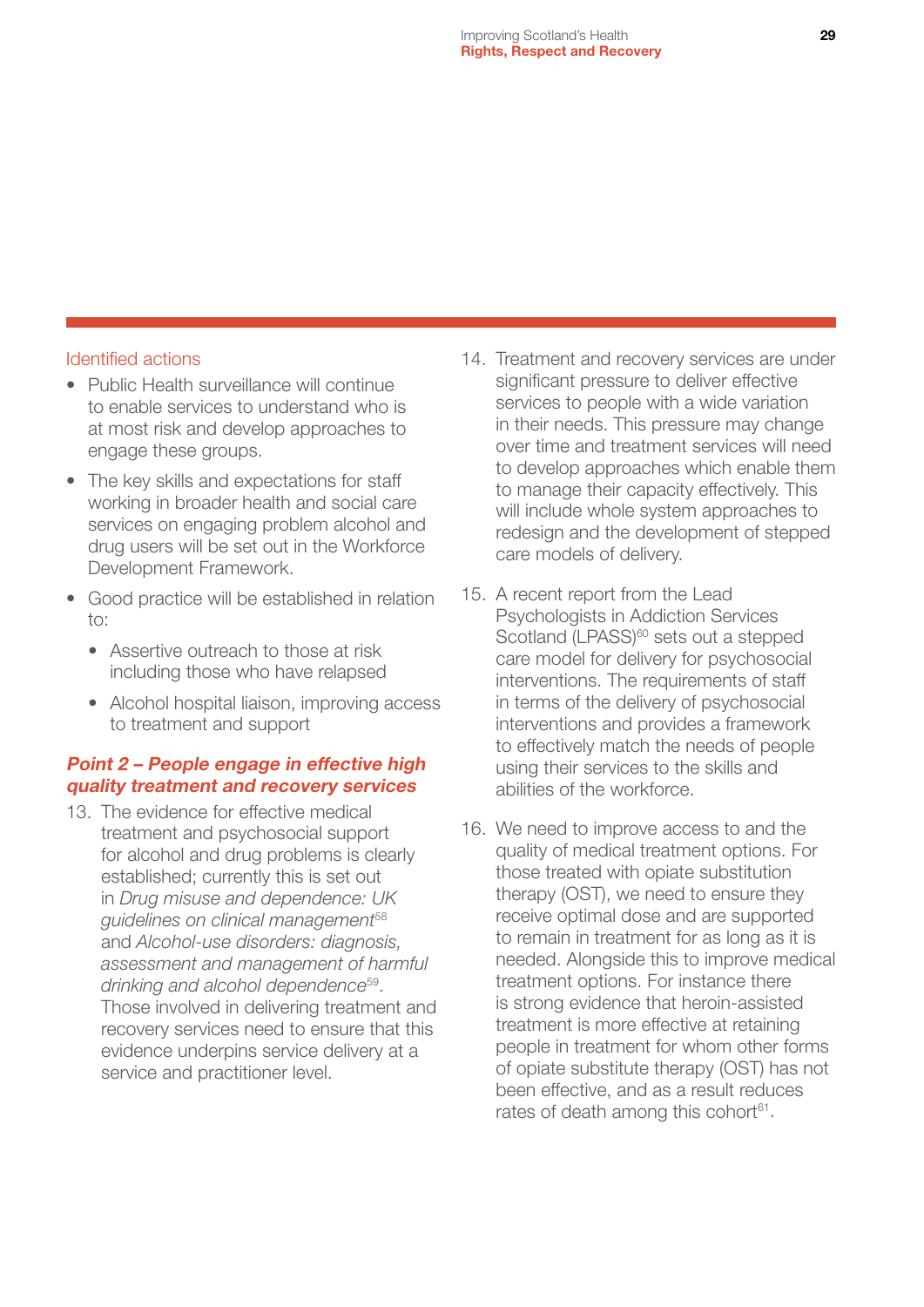17. A quality improvement framework will enable us to improve our approach to measuring and improving service quality. *The Quality Principles for Drug/ Alcohol Services*62 and the *Health and Social Care Standards*63 provide clear quality expectations for treatment and recovery services. The Care Inspectorate completed an external validation of the implementation of the Quality Standards in 2016<sup>64</sup> which showed good evidence of compliance. Further external validation is required on an ongoing basis, with a broader scope to involve those with lived and living experience in this process as well as through independent advocacy. Alongside this we need a set of national benchmarks for treatment and recovery which can be used to assess progress at a local and national level on a regular basis.

People who experience problem alcohol and drug use will receive effective services and interventions which support them to reduce harm and achieve their recovery. (R3)

#### Identified actions

- All treatment services in Scotland will implement evidence-based approaches as set out in *Drug misuse and dependence: UK guidelines on clinical management and Alcohol-use disorders: diagnosis, assessment and management of harmful drinking and alcohol dependence* including any updates to this guidance.
- The Scottish Government will support ADPs and IJBs to use the evidence and learning from the LPASS report to evaluate current psychological interventions and support within a ROSC.
- The Scottish Government will make resource available to local areas through the Corra Foundation to support system redesign to increase capacity and improve access to effective services.
- The Scottish Government will develop specific national guidance and standards for asset-based assessment and case management, linked to Quality Principles and the Health and Social Care Standards.
- The Scottish Government will establish a Quality Improvement Framework to set expectations for treatment and recovery services. This will include:
	- A set of numerical benchmarks to assess service delivery
	- The approach to inspection and regulation of all services
	- A workforce development framework which set out the expectations and skills, abilities and competence of the workforce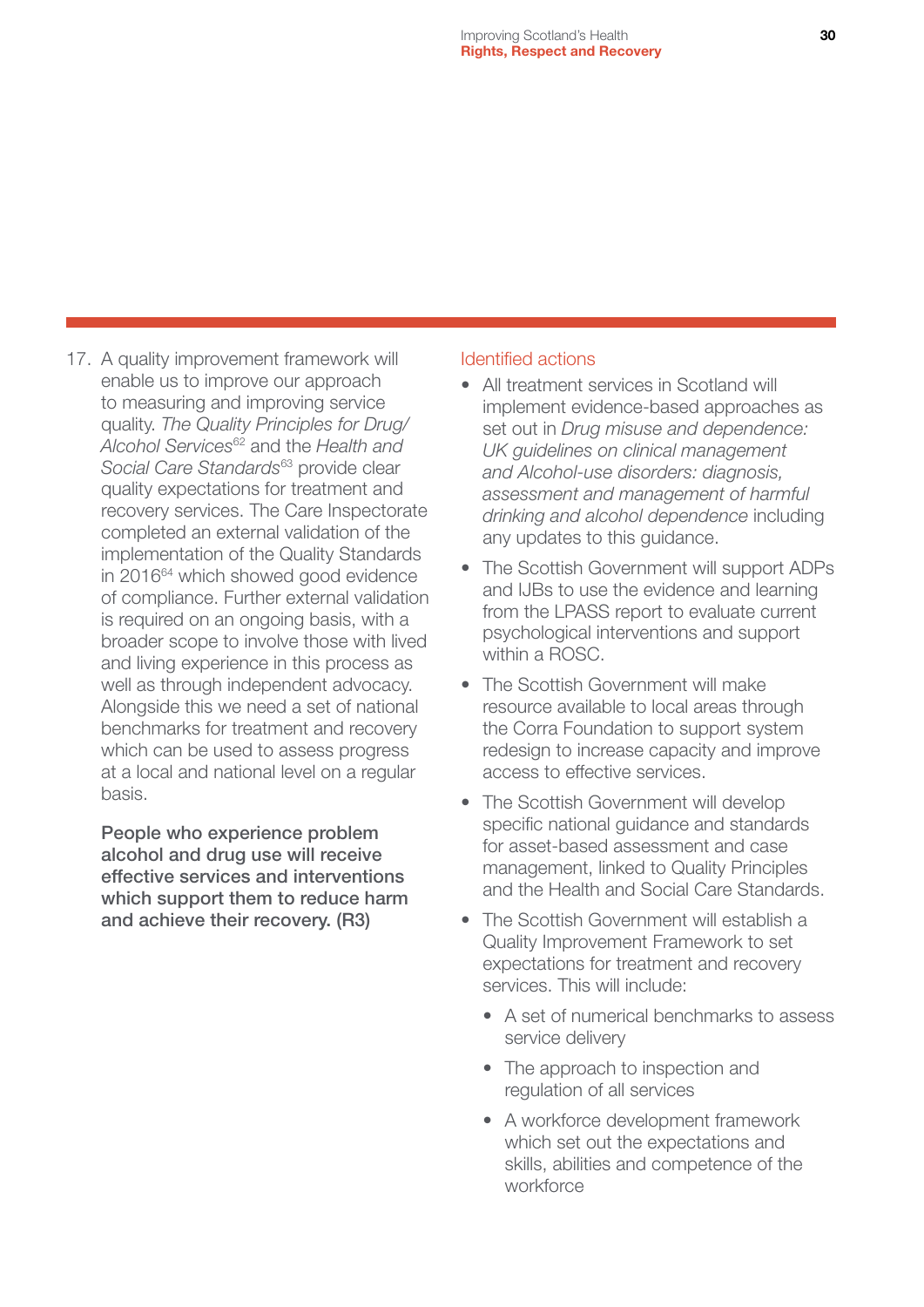#### Point 3 – People with lived and living experience will be involved in service design, development and delivery

- 18. There is recognition of the benefits of involving people with lived and living experience across health and social care services. We need to build on existing approaches to this work to ensure that people who have experience of problematic alcohol and drug use and recovery, as well as their family members and carers, are involved in the planning, development and delivery of services.
- 19. Approaches to involving people will vary across the country, however, these approaches will all require the commitment of key professionals and the investment of resources to ensure that they are successful. By involving and listening to people with lived and living experience, being prepared to be challenged by their views and handing over power to make changes, we may find that the solutions do not lie in traditional approaches.

We will make the voices of lived and living experience central to our work to develop, design and delivery treatment and recovery services and interventions. (R4)

#### Identified actions

- The Scottish Government will work with partners to develop a national approach to involving people with lived and living experience in policy and strategy development; and link this to the models that are already developed at a local level.
- The Scottish Government will work with partners including those with lived and living experience to ensure there is an effective role for people in our quality improvement framework.
- Our workforce development framework will include training and development for people with lived and living experience to enable their involvement in service planning, development and delivery.

#### Point 4 – People access interventions to reduce harm

20. As noted already, Scotland still experiences high levels of alcohol and drug-related harm. A comprehensive approach to harm reduction needs to be embedded within ROSC, in ways which ensure that people have access to the interventions and supports in settings which meet their needs.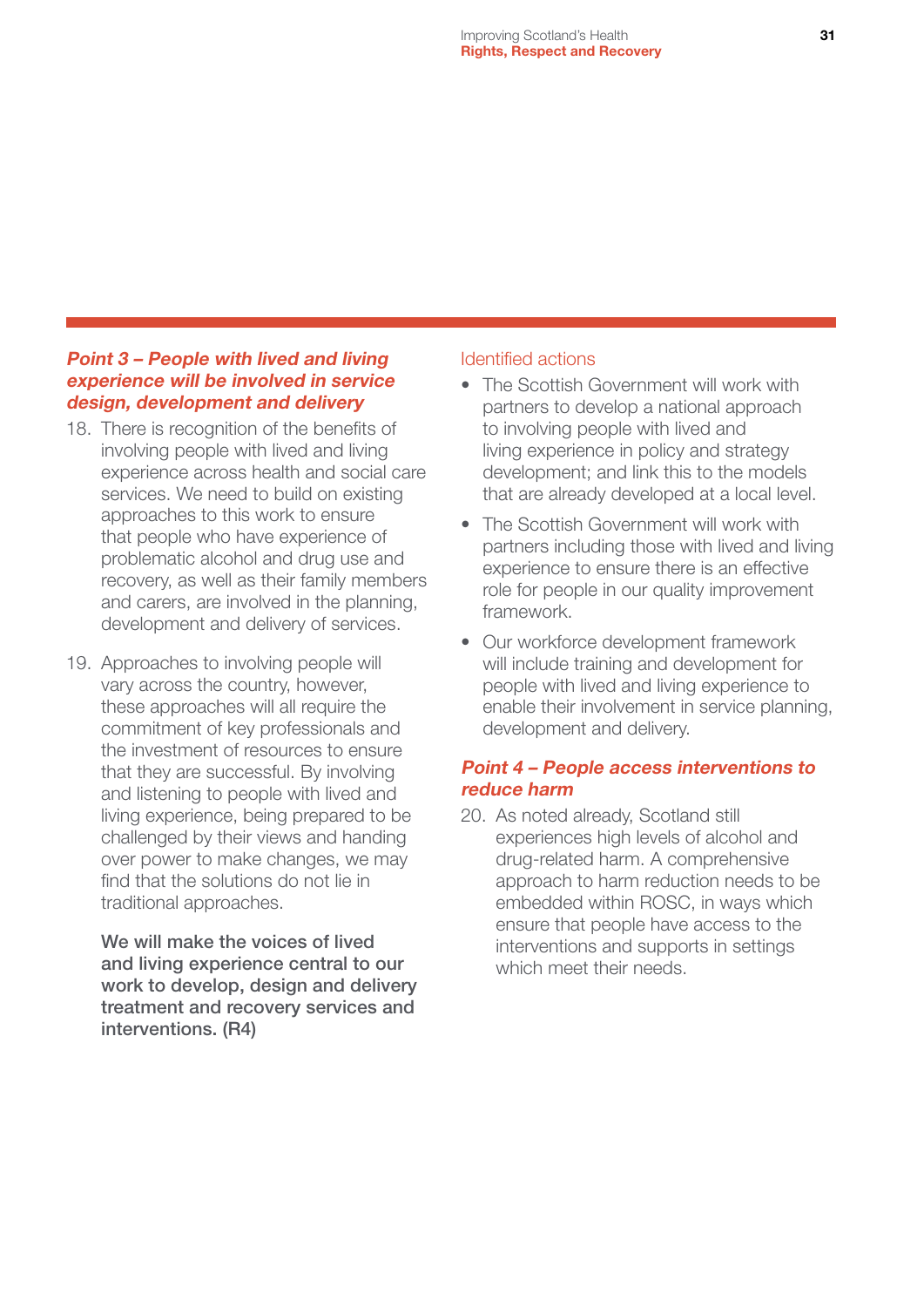#### Safer drug consumption facilities

Safer drug consumption facilities are services at which people can consume drugs, obtained elsewhere, under the supervision of trained health professionals. They offer a compassionate, person-centred service which focuses on reducing the harms associated with injecting drug use and helps people access appropriate services to meet their needs. By doing so, they are able to reach an extremely vulnerable group who often do not engage with our existing services. There are more than 90 of these facilities operating across Europe, North America and Australia. There is evidence to suggest that these services reduce the spread of disease through unhygienic injecting, prevent drug-related overdose and deaths and connect people who use drugs with treatment and other health and social care services65.

Public health surveillance in Glasgow has identified a significant increase in HIV diagnosis and other harms amongst those who inject drugs in central Glasgow, mostly amongst the homeless population. The evidence gathered has led to the conclusion that a safer drug consumption facility would meet a significant public health need in the city by reducing the risk of the further spread of HIV, drug-related overdose and deaths<sup>66</sup>.

The Scottish Government's Programme for Government 2018 is supportive of proposals of this nature which are in response to clear evidence of need and are in line with a human rights-based and public health-led approach. Drug legislation is currently reserved to the Westminster Parliament, and the Scottish Government will continue to press the UK Government to make the necessary changes in the law, or if they are not willing to do so, to devolve the powers in this area so that the Scottish Parliament has an opportunity to implement this life-saving strategy in full.

- 21. Although much has been achieved in the ways that harm can be reduced among people who inject drugs, there is still more to do. For these people we can still improve the following:
	- Injecting equipment provision all services must deliver in line with *Guidelines for services providing injecting equipment: Best practice recommendations for commissioners and injecting equipment provision (IEP) services in Scotland*<sup>67</sup>*;*
- Naloxone provision to all people at risk of opiate overdose, as well as their family members, partners and associates. Alongside this we need to find ways to support people to carry Naloxone about their person;
- Wound care easy access to wound care within services already used by those who inject drugs;
- Testing for all those at risk of contracting blood-borne viruses and support to access follow up treatment and support.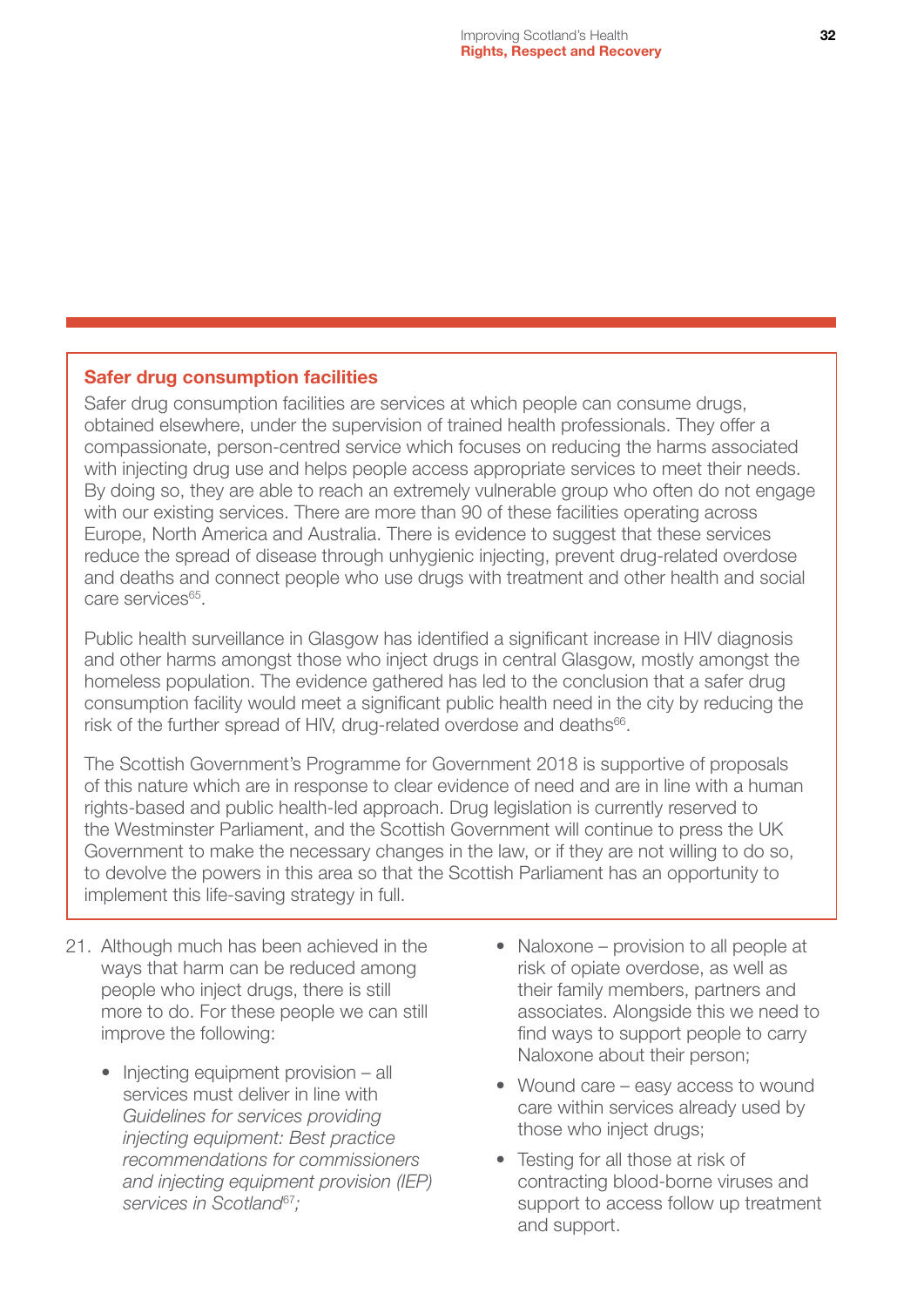- 22. These interventions need to be delivered from services and venues and in ways which are accessible to people who are at risk. This includes treatment services, housing and homelessness services, key physical and mental health services, primary care and hospital services amongst others. Needs assessment work, the evidence base and the involvement of people with lived and living experience will guide the development of these approaches.
- 23. In the delivery of this strategy we take a particular focus on reducing the spread of blood-borne viruses and other infections. We know that individuals who experience problematic alcohol and drug use are at risk of poor sexual health outcomes and those who inject drugs are at significantly greater risk of blood-borne virus (BBV) transmission. Alcohol and drug services will support the forthcoming Hepatitis C Elimination Strategy and will work with services to ensure that relevant recommendations are taken forward.
- 24. We also need to look at the evidence behind new approaches to harm reduction for both alcohol and drug use. For instance we have seen the evidence for Managed Alcohol Programmes<sup>68</sup> to improve the health and wellbeing of homeless dependent drinker by providing accommodation, health and social care support alongside supervised doses of alcohol.

We will improve access to key interventions which will reduce harm, specifically focusing on those who inject drugs. (R5)

#### Identified actions

- The Scottish Government will work with experts to identify benchmarks for service delivery as part of the Quality Improvement Framework.
- The Scottish Government will develop guidance and support all ADPs to carry out an assessment of their strengths and weaknesses in delivering key harm reduction initiatives to those at risk.

#### Point 5 – A person-centred approach is developed

25. The overall commitment in this chapter is to develop person-centred approaches across the range of health and social care services. Navigating these support services can be complex and we need to improve access and outcomes by bringing together the policy, planning and delivery of these services. Key to this are primary care, housing, mental health and employability services, however, this is not an exhaustive list and we need innovative approaches across the range of services which are used by people with alcohol and drug problems.

#### Primary care

26. Primary care plays a key role in treatment and recovery, delivering and placing alcohol and drug treatment within the context of broader health, and identifying and responding to both mental and physical health conditions. The new contract for primary care which came into effect in April 2018 provides for a new model of care that is local, multidisciplinary and enables allied-health professionals and GPs to work in an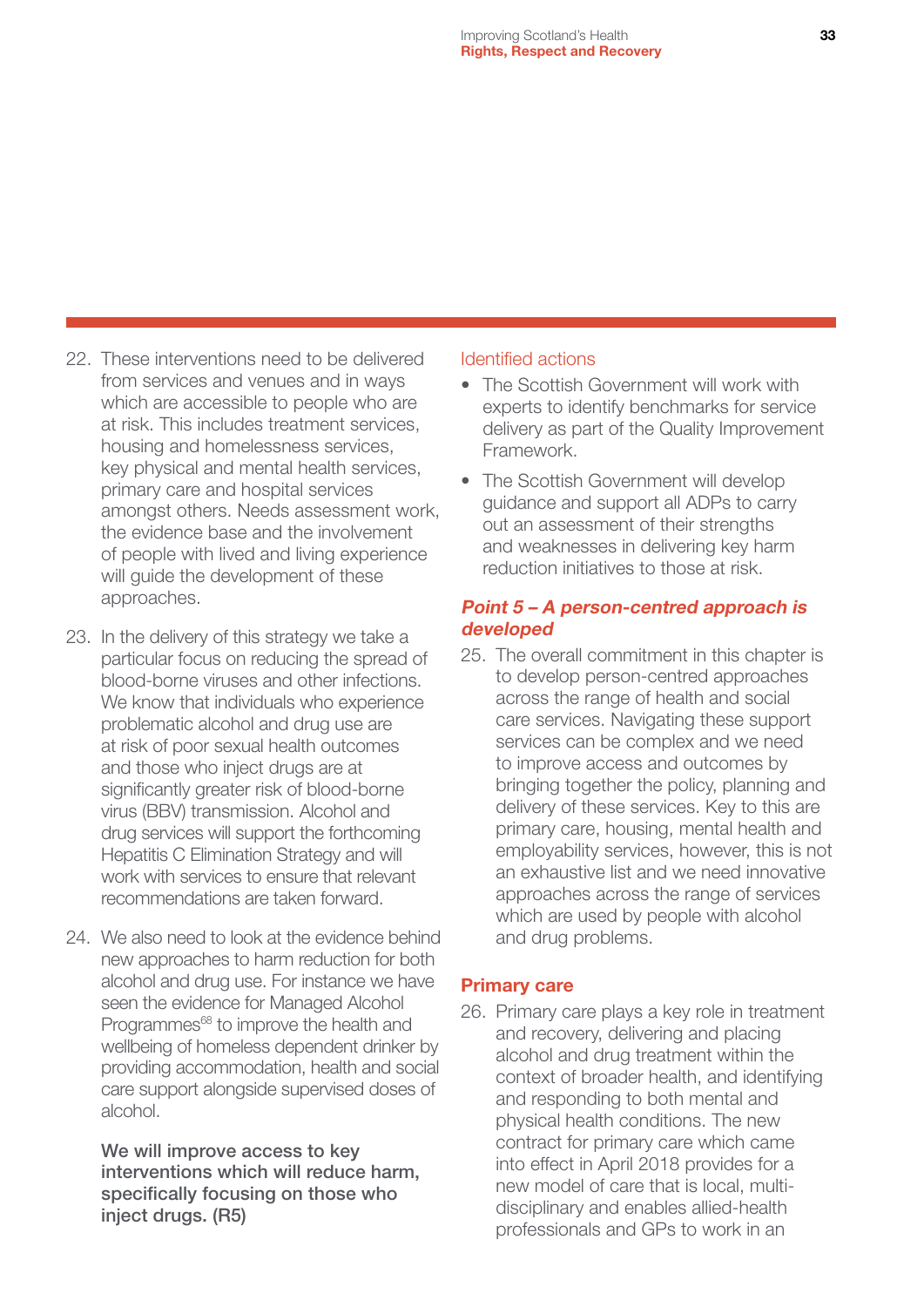integrated way with community services to ensure patients' needs are met. This offers opportunities for more integrated approaches to the delivery of alcohol and drug treatment, alongside other health and social care services such as mental health, sexual health and blood-borne virus services.

- 27. Pharmacists also play a key role in providing healthcare services including harm reduction interventions as well as blood-borne virus testing and other healthcare interventions, particularly to those not in treatment. They are often the healthcare professionals who have the most contact with those receiving OST and are, therefore, in a unique position to provide a range of healthcare interventions, as well as identify and reduce the risk of harm. This would include effective liaison with other primary care and treatment and recovery services to support the delivery of treatment and recovery plans.
- 28. The Chief Medical Officer's *Realistic Medicine* programme sets commitments for clinicians to build a more personalised approach to care, in partnership with people through shared decision making. This is in line with the person-centred approach in this strategy. To support this, guidance has been published on improving prescribing in relation to chronic pain<sup>69</sup>. Clinicians must take care in prescribing these medicines to reduce risks around dependency, whilst continuing to meet the individual healthcare needs of people.

29. Further guidance has been developed to manage "poly-pharmacy" to improve outcomes where people receive a number of prescriptions to address a range of health conditions. This is a particular issue for people who require medical treatment for their alcohol and drug problems alongside treatment for other conditions.

#### Mental health

30. The links between problematic alcohol and drug use and poor mental health are well documented and can lead to individuals facing barriers to treatment for both issues. The Scottish Government's Mental Health Strategy<sup>70</sup> takes a human rights-based approach to improving mental health and includes two actions around alcohol and drug use, both of which were targeted at improving the services offered to those with a dual diagnosis. Alcohol and drug services are also well placed to deliver key mental health interventions and are well placed to deliver key commitments in Scotland's *Suicide Prevention Action Plan*71.

#### **Housing**

31. Settled housing plays an important role in the prevention of, and recovery from, problematic alcohol and drug use. The Scottish Government remains committed to ending rough sleeping and homelessness, and our legislation around homelessness is some of the strongest in the world. The Scottish Government's Homelessness and Rough Sleeping Action Group examined how our national commitment to prevent, tackle and end rough sleeping and homelessness can be achieved, producing a report with a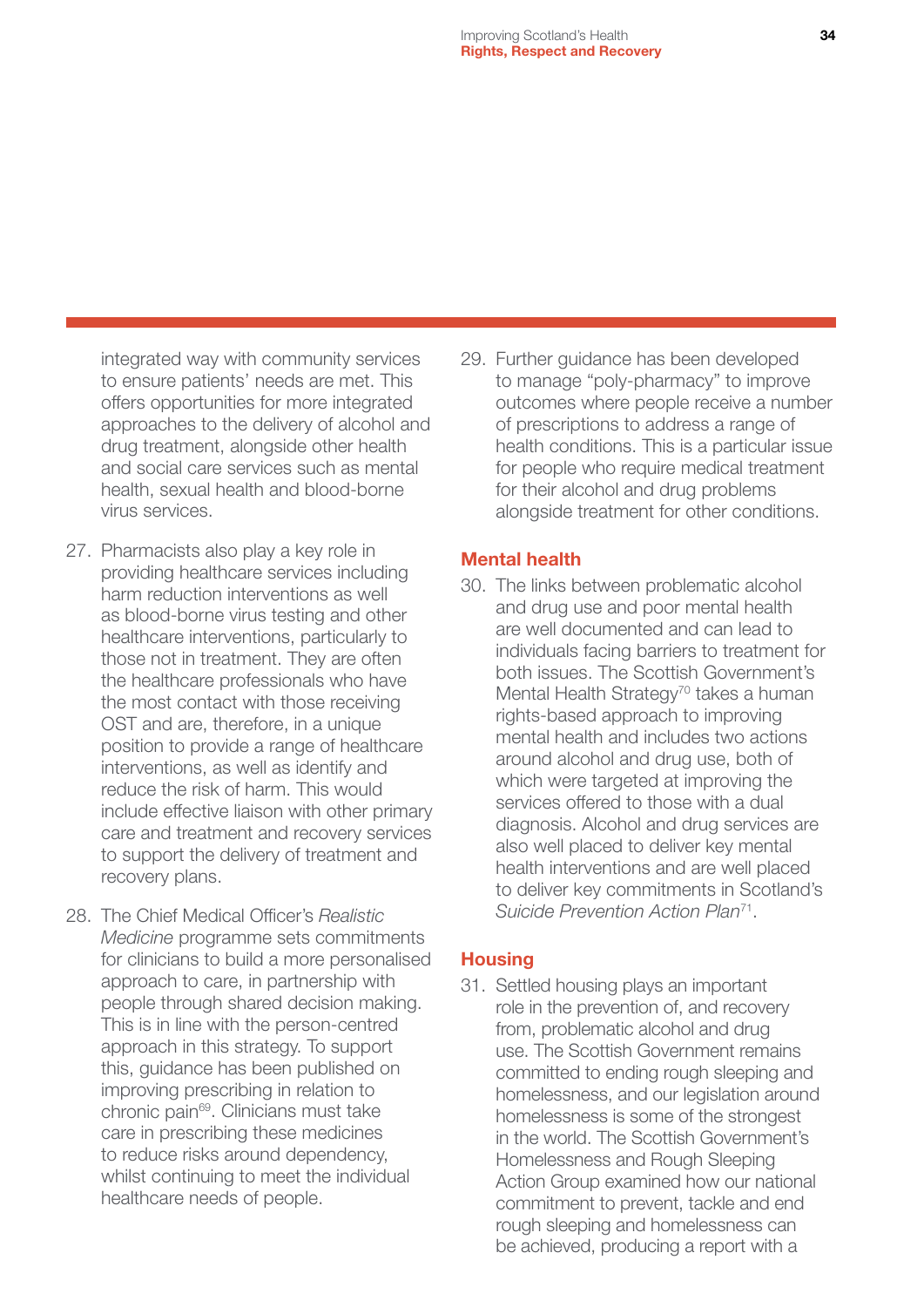series of recommendations<sup>72</sup>. Alongside the findings of the Local Government and Communities Committee inquiry on homelessness, these recommendations have provided the foundation for the development of the Ending Homelessness Together High Level Action Plan, published in partnership between local and national Government on 27th November 2018. This strategy will support the delivery of this Action Plan by developing more joinedup approaches across homelessness services and alcohol and drug treatment services. Initially, this will be through a joint investment in *Housing First*73.

#### Employment

32. *No One Left Behind: Next Steps for the Integration and Alignment of Employability Support in Scotland 2018*74 describes the next steps for the integration and alignment of employability support with a particular focus on health, justice and housing services. It puts an emphasis on the role of Health and Social Care Partnerships and Alcohol and Drug Partnerships in developing stronger links between local services and national employability services. The Scottish Government will work with local partnerships to encourage them to join up with local and national employability provision to respond to the educational, volunteering and employment needs of people in recovery.

Person-centred approaches will be developed across treatment and recovery services and the range of health and social care services which work with people with alcohol and drug problems. (R6)

#### Identified actions

- The Scottish Government will work with local partners to develop integrated models within primary care settings which address alcohol and drug related harm.
- The Scottish Government will work with providers to identify good practice in reducing polypharmacy for people with alcohol and drug problems.
- The Scottish Government will work with local and national experts to explore and develop new approaches to assessment and referral pathways for people with both problematic alcohol and drug use and mental health diagnosis.
- The Scottish Government will support and invest in Housing First pathfinders within our main cities with a particular focus on problematic alcohol and drug users with complex needs.
- The Scottish Government will work with local partnerships and employability provision, including providers of the devolved employment service - *Fair Start Scotland* - to provide an integrated response to the educational, volunteering and employment needs of people in recovery.
- The workforce development framework will set out clear competencies and expectations in identifying and responding to alcohol and drug use amongst those working in health and social care services.
- The Scottish Government will make resource available to local areas through the Corra Foundation to support system redesign to increase capacity and improve access to effective services.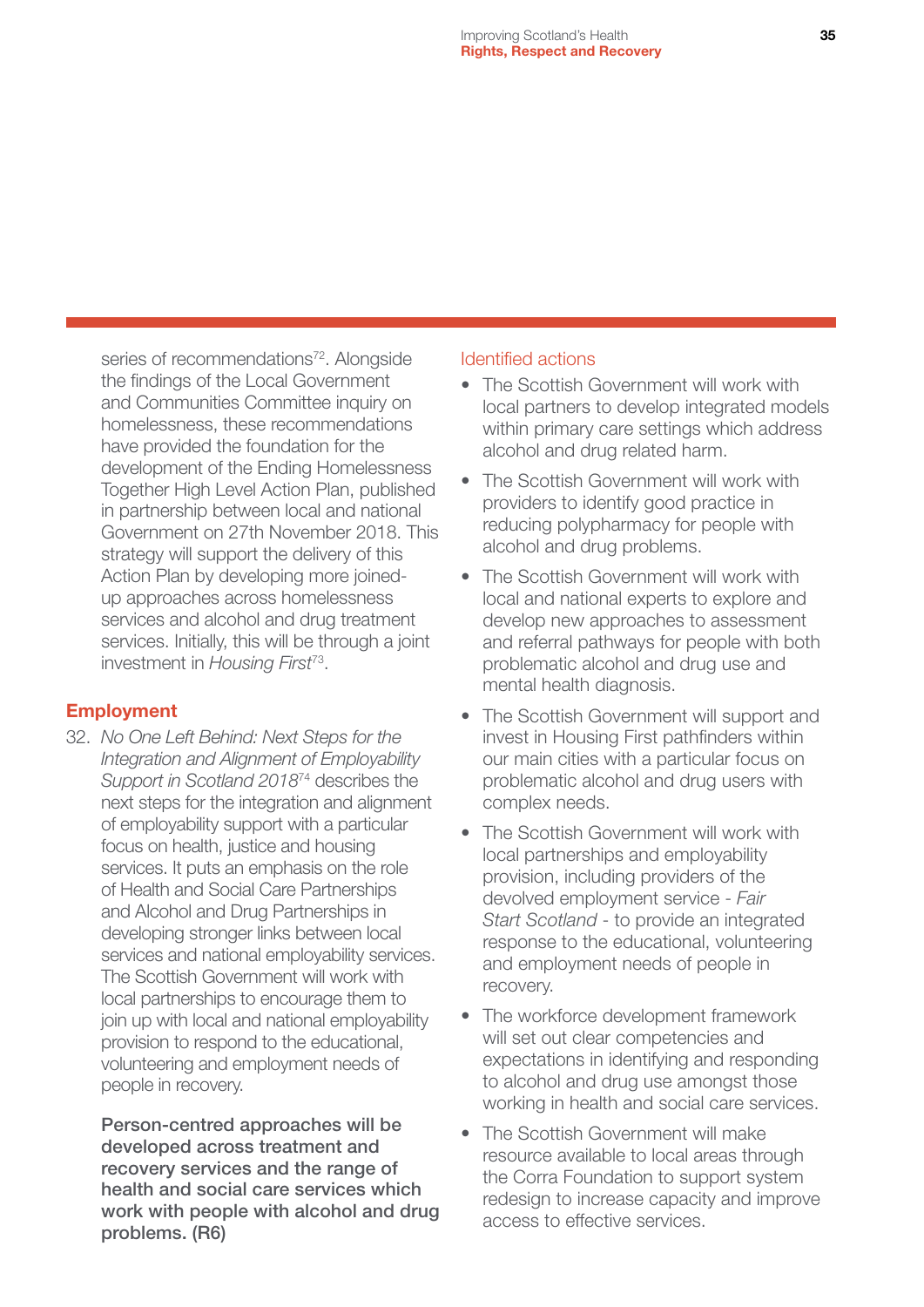#### Point 6 – The recovery community achieves its potential

- 33. Scotland has thriving recovery communities which we must continue to nurture as they extend their positive influence into communities. These groups, and the recovery activists within them, are best placed to lead on the development of recovery capital and reducing stigma within communities, as well as making a positive impact more broadly on their local community.
- 34. Recovery communities and mutual aid fellowships are essential to the development of ROSC in Scotland. Many people find the support they need to address their problem alcohol and drug use solely through these groups. Treatment and support services have a key role to play in connecting people in recovery to these networks as a part of their core offer. There are already many examples of this in Scotland, including how prisons have tackled the challenge of connecting people in prison with others in recovery.
- 35. We are well aware that isolation and loneliness are significant issues for those using alcohol and drugs and this can continue during an individual's recovery. Recovery communities provide safe places for people to socialise, connect with others in recovery, and maintain their personal recovery journeys.
- 36. In addition, recovery communities can be at the heart of any proposals around reducing stigma as they provide a visible face of recovery as well as insight into addiction and harm, and for this reason

alone should continue to be celebrated and supported. These cafes and groups all have a part to play at normalising recovery and provide a safe space for anyone within the community that would like to access them.

37. These groups also provide countless hours of support to individuals all across the country and, in an area in which Scotland appears to be leading the way internationally, it is vital that we continue to back them and help them grow further.

The Scottish Government, national support and local partnerships will continue to support the growth and expansion of Scotland's recovery communities into wider community settings. (R7)

#### Point 7 – A trauma-informed approach is developed

- 38. Many people who access treatment and recovery services will have had an experience of trauma, as an adult or a child or both. Many will have used alcohol and drugs as a means of coping with, and managing, these experiences.
- 39. Taking a trauma informed approach is not about treating trauma, but rather traumainformed services taking into account an understanding of trauma in all aspects of service delivery and placing priority on the person's safety, choice and control. This means that services need to ensure that approaches are built into all policy and procedure and that those working in treatment and recovery services are able to recognise the signs of trauma and develop approaches which are safe, build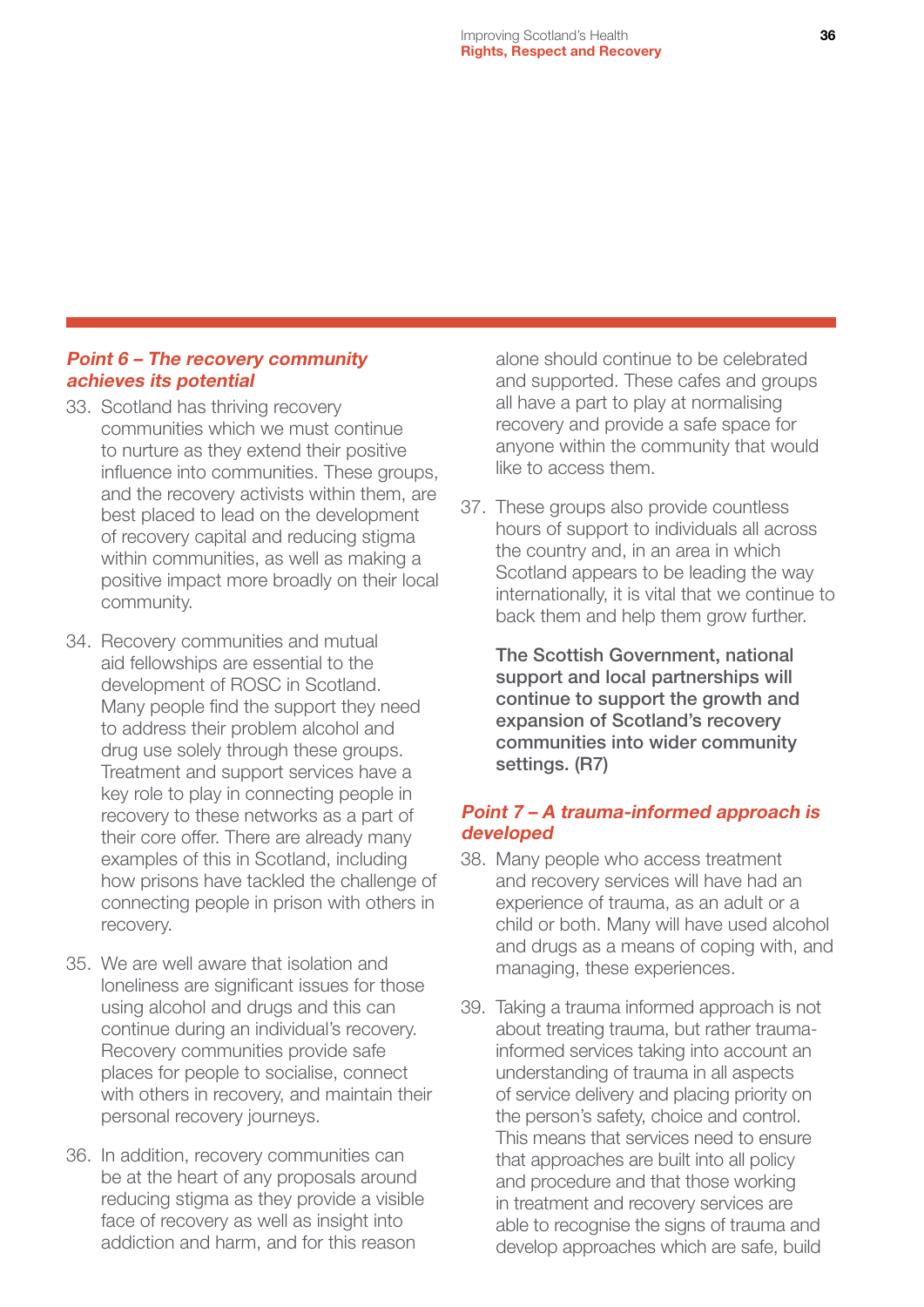trust, offer choice and build empowerment. Consideration also needs to be given to specific cultural, and gender issues.

Alcohol and drug treatment and recovery services must develop trauma-informed approaches. (R8)

#### Point 8 – An intelligence-led approach future-proofs delivery

- 40. In Scotland, we regularly publish a number of national reports to support our public health surveillance and inform our approaches to addressing alcohol and drug harm. This includes reports on alcohol and drug deaths, access and use of treatment services, alcohol and drug prevalence, and the use of injection equipment provision amongst other areas.
- 41. A public health approach requires us to bring a greater clarity to how we use and link existing and new data to answer key policy questions as well as to identify key harms and emerging trends across Scotland. We are committed to improving the quality of data on the use of treatment and recovery services through the implementation of the Drug and Alcohol Information System (DAISy).
- 42. Our intelligence-led approach also needs to recognise that the use of drugs and alcohol is a dynamic activity and there are a number of emerging trends and challenges which we need to respond to now, and there will continue to be more in the future. It is also possible that the issues that will cause us the most concern in five years' time may currently be undetected.
- 43. For instance, a recent Public Health England report has identified that the recent reduction in treatment numbers in England has had a disproportionate impact on those with alcohol problems<sup>75</sup>. As we bring together our response to drugs and alcohol we need to monitor these and other impacts to ensure that we maintain effective services for all those with alcohol and drug problems.
- 44. We recognise the importance of the role evidence plays in developing both practice and policy decisions; the Drug Research Network Scotland and the Scottish Alcohol Research Network provide a coordinated link to the wealth of research and expertise in this area. This strategy will support the ongoing development of shared priorities for these networks and those working in service planning and delivery.

The Scottish Government and local partners will continue to improve our public health surveillance and ensure that service design is informed by data, intelligence, and academic evidence. (R9)

#### Identified actions

- The Scottish Government will work with partners to review our current data and reporting on alcohol and drugs with a view to rationalising and enhancing public health surveillance and intelligence.
- The Scottish Government in partnership with the Drugs Research Network Scotland review and update the Research Framework.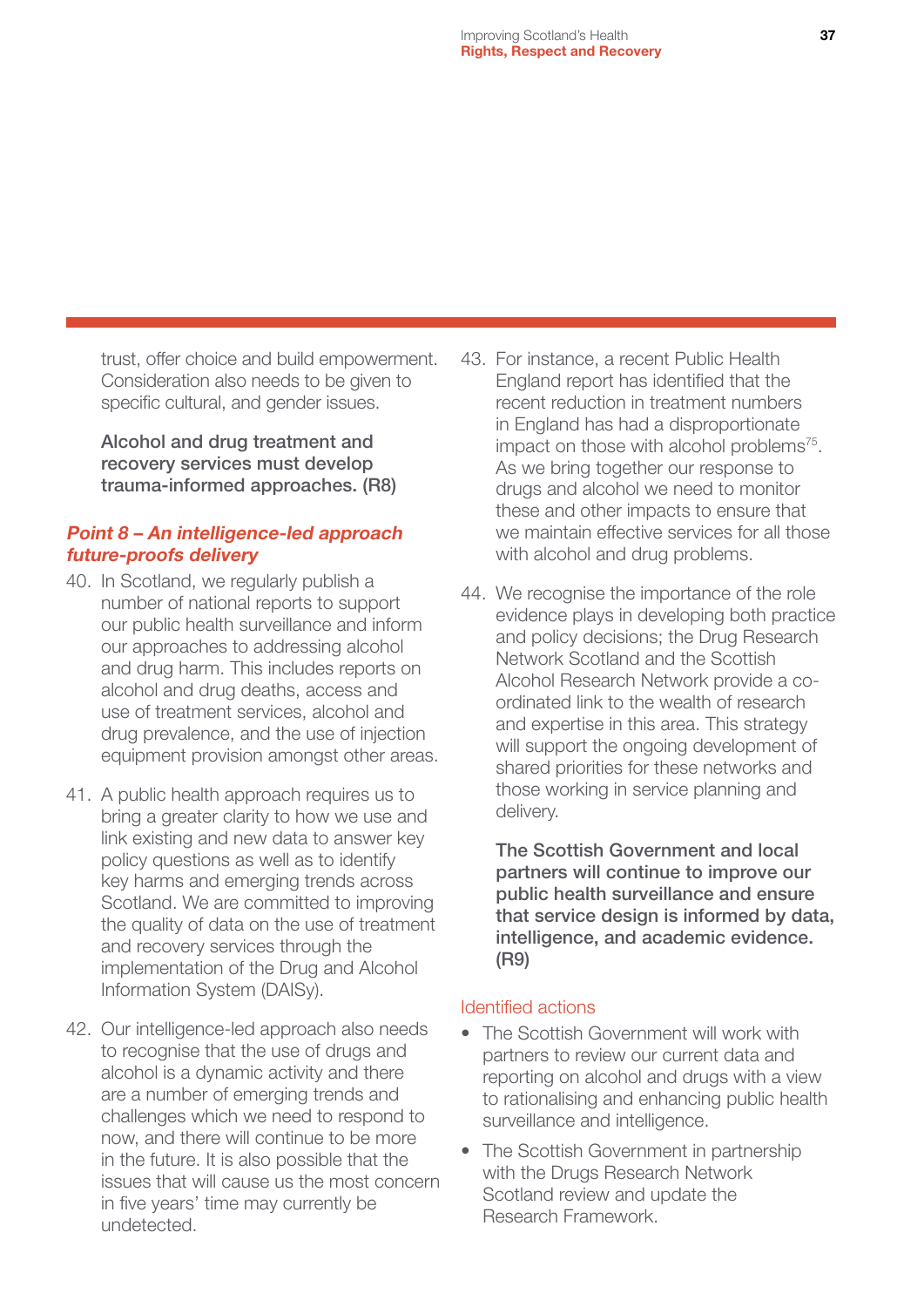- The Scottish Government will work with local areas to implement DAISy and also to develop reports which inform our understanding of the impact of treatment services at a local and national level.
- The Information Services Division of NHS National Services Scotland will develop a programme of data linkage enabling a broader understanding of the needs of those with problematic alcohol and drug use.

#### Recognising the needs of different equalities groups

- 45. In a human rights-based approach we need to ensure that the commitments in the eight-point plan apply equitably across the population. While every person is individual there are clear characteristics and challenges which are specific to particular groups of people. It is important that services are accessible and deliver high quality services to people regardless of age, gender, disability, ethnicity, sexual orientation, religion, nationality or socioeconomic status.
- 46. While men are more likely to use alcohol and drugs and to experience health harms as a result (for example males account for around 70% of drug-related deaths and alcohol specific deaths $^{76}$ ), it is important to understand the treatment and care needs of women in what can be a male dominated environment. While there are some commonalities there are also marked differences in the motivations and antecedents for alcohol and drug use amongst men and women and differences in their care needs, particularly in relation to parental roles.
- 47. The recent disproportionate rise in drug-related deaths amongst women is a particular concern and a report commissioned by the Scottish Government specifically examined the reasons for this rise and recommended a number of actions that could be taken in response including the adoption of 'gender mainstreaming' practices in substance-use policy and practice<sup>77</sup>.
- 48. Making sure that services are accessible to people with disabilities is also a key priority. It is widely recognised that many people with problematic substance use have a high incidence of mental and physical health problems as a result of, or concurrent with, their substance use. This is particularly acute among growing numbers of older people with alcohol and drug problems.
- 49. It is also important to understand different patterns of substance use by different equalities groups and ensure that services are responsive. For example, younger people are now less likely to be presenting for treatment for heroin and more likely to be using new psychoactive substances. Similarly, there is increasing anecdotal evidence of increased harms from chemsex among some men who have sex with men.
- 50. Similarly people from religious or cultural minorities will also have their own cultural context for their substance use. Services must be mindful, respectful and accessible to all those who need them.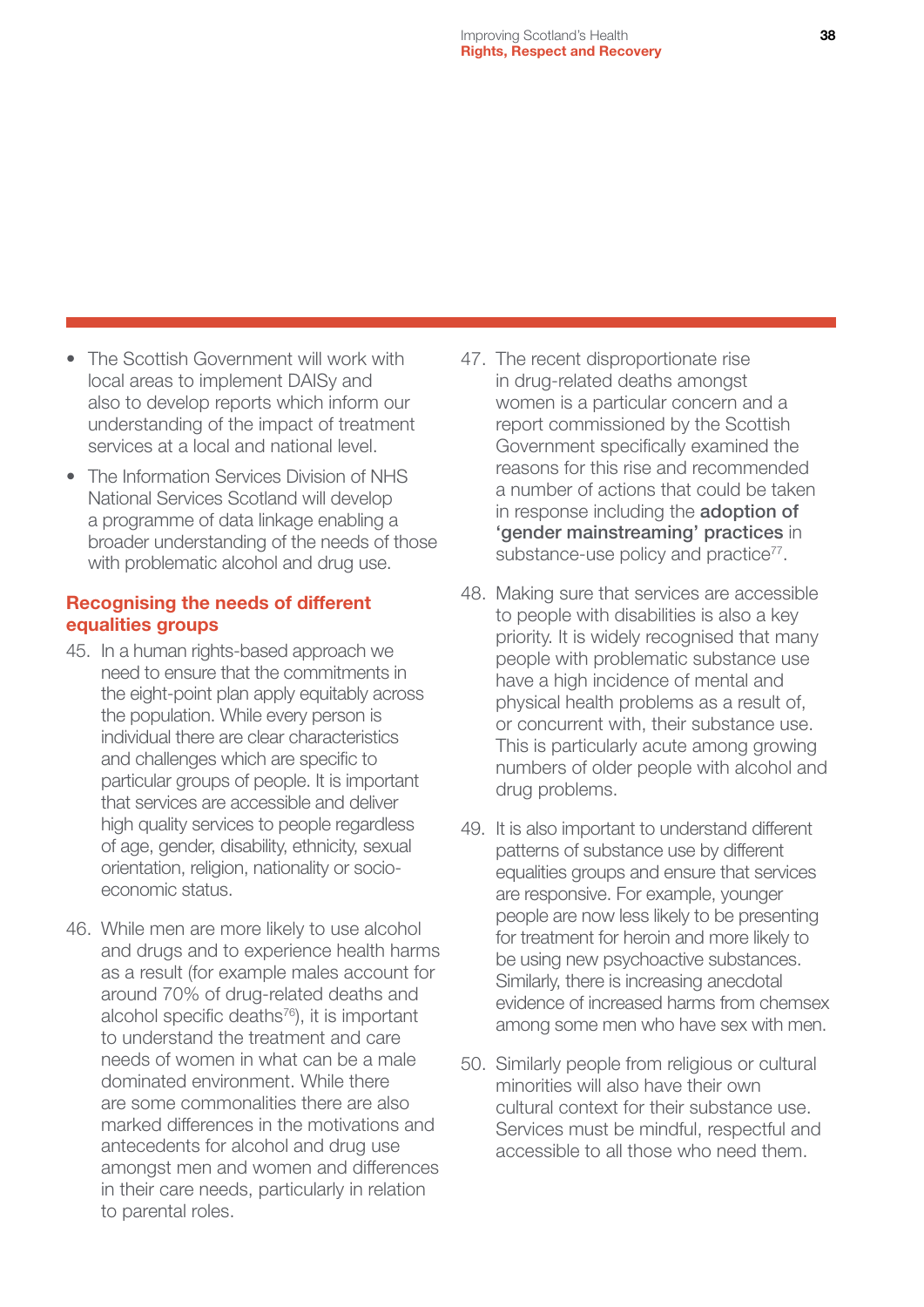51. A full Equalities Impact Assessment has supported the development of this strategy and a full report will be published in due course. We need to ensure that we take into account these differences when developing, delivering and evaluating services for people with problematic alcohol and drug use.

The Scottish Government, in consultation with partners, will commission an up-to-date resource providing information and guidance on equalities issues for alcohol and drug prevention, treatment and recovery services. (R10)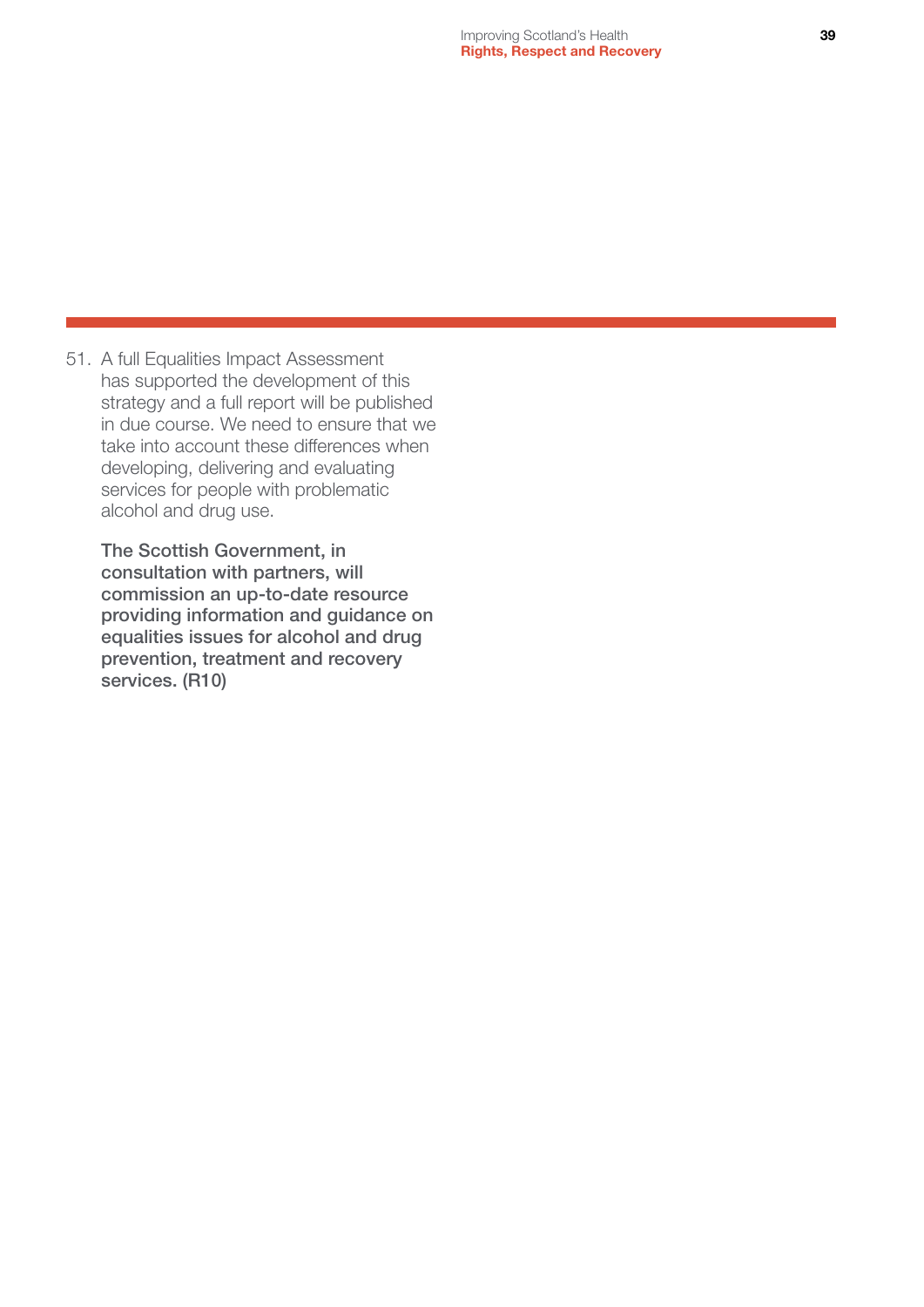## <span id="page-40-0"></span>Chapter 6 – Getting it Right for Children, Young People and Families

#### Outcome: Children and families affected by alcohol and drug use will be safe, healthy, included and supported

| Commitments to achieve the outcome                                                                                                                                                                 |                |
|----------------------------------------------------------------------------------------------------------------------------------------------------------------------------------------------------|----------------|
| Ensure family members will have access to support in their own right and, where appropriate, will be<br>included in their loved one's treatment and support.                                       | C1             |
| Ensure all families will have access to services (both statutory and third sector) provided through a<br>whole family approach, in line with the values, principles and core components of GIRFEC. | C <sub>2</sub> |
| Involve children, parents and other family members in the planning, development and delivery of<br>services at local, regional and national level.                                                 | CЗ             |

#### Introduction

- 1. Problem alcohol and drug use amongst family members can have a devastating impact on the lives of children and other adults in the family. This includes health and wellbeing impacts, financial worries and social isolation.
- 2. Alcohol and drug use by a loved one can also cause trauma and distress for their children and families<sup>i</sup>, often leading to relationship breakdown and increased caring responsibilities. The impact of parental alcohol and drug use is farreaching, it can increase the risk of abuse and neglect and negatively influence wellbeing throughout life – from ante-natal development through to adulthood.
- 3. This is compounded by the associated stigma that families experience which can create very specific challenges. It can isolate families from their communities and act as a significant barrier to seeking help and support. In addition, stigma and fear present specific challenges to accessing treatment for parents and particularly mothers. It is vitally important that all those

involved in providing support to families, including children and adult services, are sensitive to stigma and discrimination and the barriers it presents.

- 4. Many thousands of adults across Scotland have experienced parental/family alcohol and drug use in their childhood which is commonly recognised as a key Adverse Childhood Experience (ACE). Evidence shows that without intervention, people with ACEs are at increased risk of a range of negative health and life outcomes, including in some cases their own struggle with alcohol and drugs. Understanding and addressing this impact is crucial to safeguarding children's current and future mental and physical health and wellbeing<sup>78</sup>.
- 5. Each family is unique and their experience and journeys are all different, however, they all require support, compassion and understanding. Effective, high quality treatment and a family-inclusive approach for people affected by drug and/or alcohol use is vital and can have significant benefits for those around them. Families and the wider community also play a

The definition of 'families' means anyone who is concerned about someone else's drug or alcohol use, including family members, carers, friends, neighbours, siblings, older children, partners, parents, grandparents, formal and informal kinship carers, work colleagues or any other 'Concerned Significant Others'.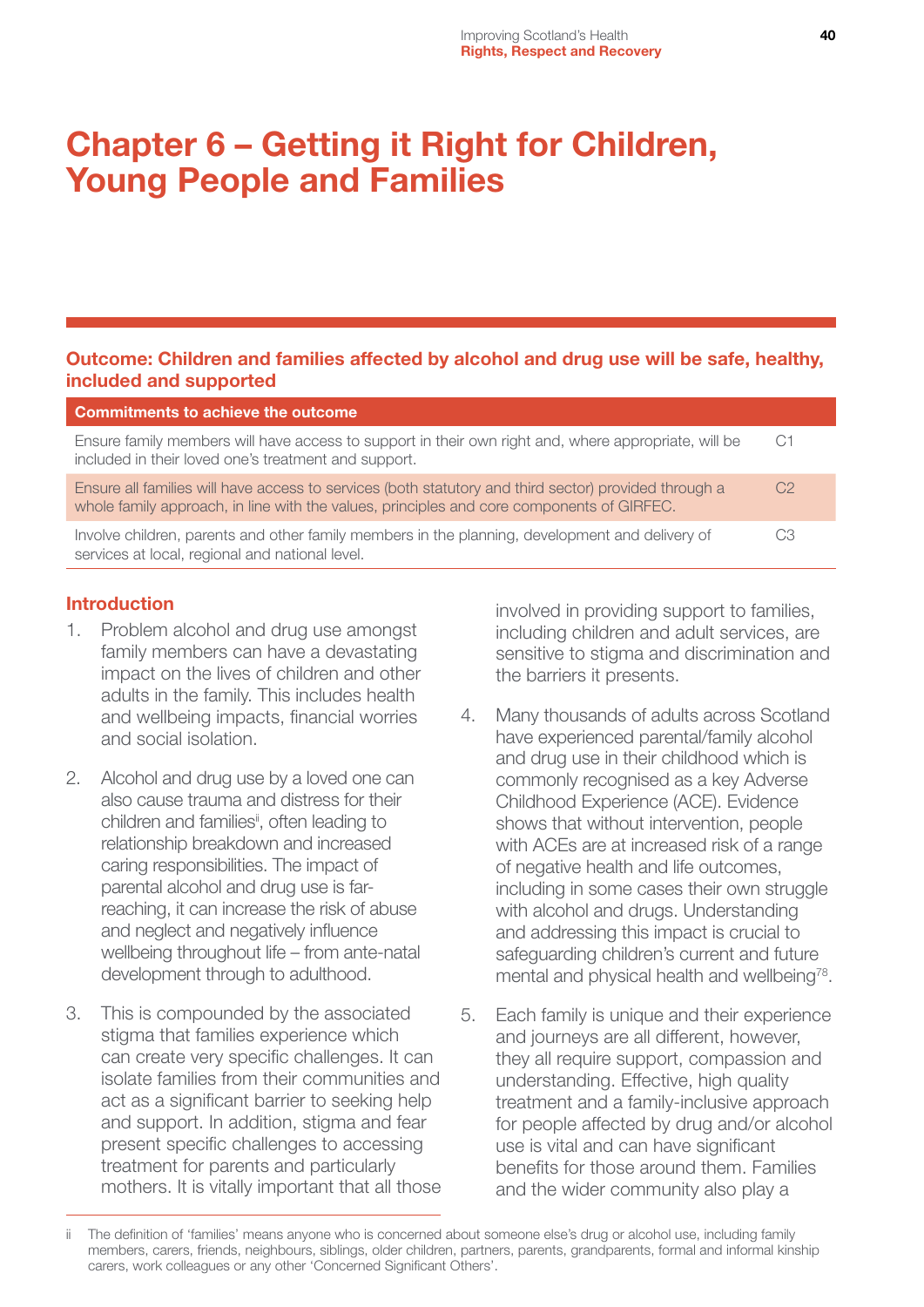vital role in recovery and have their own support needs on this journey which need to be factored into how treatment and support is designed and delivered.

- 6. Over the past 10 years progress has been made on supporting families. This includes promoting good practice in services, introducing information-sharing protocols and developing robust child protection measures to ensure that all services working with children and families are equipped to meet their needs. It is important to ensure this improvement continues. Findings from Significant Case Reviews show there remains scope for improvement in relation to effective, consistent information sharing between adult and children's services.
- 7. It is also extremely important to identify and support the positive contribution family members can make to a person's recovery journey. Although family relationships are complex, they are more often than not one of the most important factors in supporting someone with drug or alcohol use. However, family members also need support to build their own resilience and recover themselves.
- 8. This strategy sets out a shift towards a whole family and family-inclusive approach to treatment and must be developed with lived and living experience at the heart.

#### Delivering the outcome

#### Family-inclusive approach

- 9. The definition of 'family' means anyone who is affected by a loved one's alcohol or drug use, including family members, partners, carers, friends, neighbours, work colleagues or concerned significant others.
- 10. Support from family and friends can be a key component of recovery. The whole family can be an asset in someone's recovery journey, even where family relationships are fragile or under strain. It is most often the families who are there 24/7 and are the first point of support, coping with sometimes very challenging situations, supporting and caring for a family member or loved one. Families go through a journey, along with those affected directly and it is vital to support families in their own right, at any stage of the journey.
- 11. Over the last 10 years there has been a growing and thriving recovery movement and part of this is ensuring that families recover too. In 2018 the Family Recovery Initiative Fund (FRIF) was established, which offers small grants of up to £1,500 to support the development of groups which aims to improve wellbeing for families affected by a loved one's drug or alcohol use. This commitment will continue, ensuring the FRIF becomes a strong asset for families at a local and national level.

Family members will have access to support in their own right and, where appropriate, will be included in their loved one's treatment and support. (C1)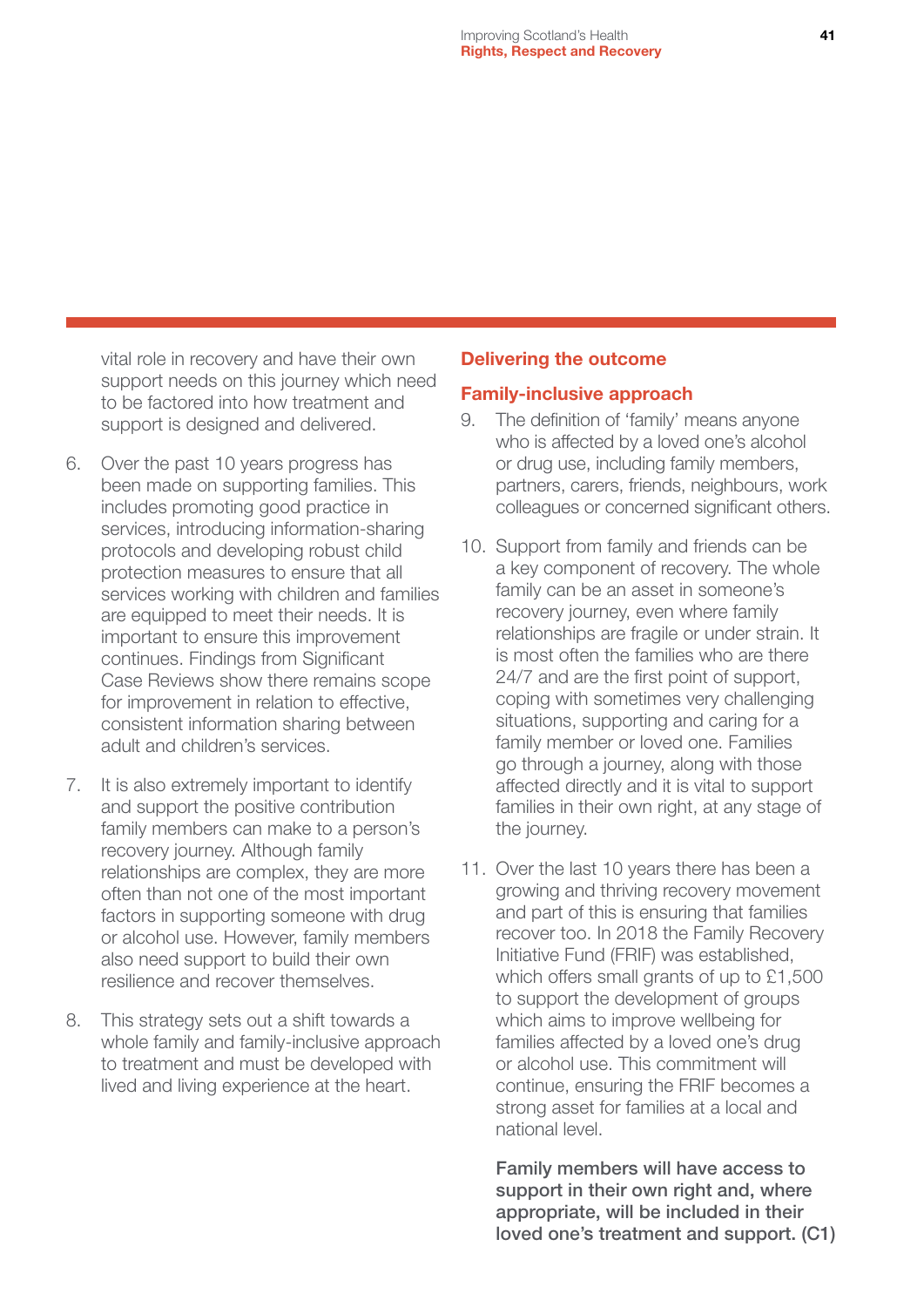#### Identified actions

- The Scottish Government will continue to investment in the Family Recovery Initiative Fund which will continue to strengthen the capacity of family support and its voice in Scotland.
- New and existing models of support for family members through the National Development Fund will be evaluated. These findings will help shape and set expectations for delivery across Scotland.
- The workforce development framework will set expectations and competencies for the treatment workforce in being more family inclusive.

#### Whole family approach

- 12. The whole family approach looks at tailored support for all that are affected: adults on their recovery journey and also the children. We want children and young people to remain in stable loving families wherever possible. For this to happen, services need to work together to support families and share concerns quickly and effectively to protect children and young people from harm.
	- Children at risk are identified and appropriate action taken.
	- Treatment and good parenting comes together.
	- Children's needs are met in their own right.
- 13. Alcohol and drug treatment and recovery for those with children, needs to be underpinned by a whole family approach which includes understanding the needs and impact of not only the person who requires treatment, but also the whole family that is affected. In line with the values and principles of GIRFEC, working constructively with whole families at an early stage can prevent the need for later crisis interventions.
- 14. Treatment professionals are critically placed to be aware of, and identify, children and young people who are adversely affected by parental and family drug or alcohol use. Ensuring access to support, that services are traumainformed, and having effective jointworking arrangements in place between treatment services and children and family services (including statutory child protection services), can have significant benefits to all involved.
- 15. Work is under way across a wide range of policy areas to better understand and implement a more trauma-informed approach. Implementation of the National Trauma Training Framework<sup>79</sup> developed by NHS Education for Scotland (NES) aims to help Scotland's current and future workforce develop skills and services that respond appropriately to of ACEs and trauma.

All families will have access to services (both statutory and third sector) provided through a whole family approach. (C2)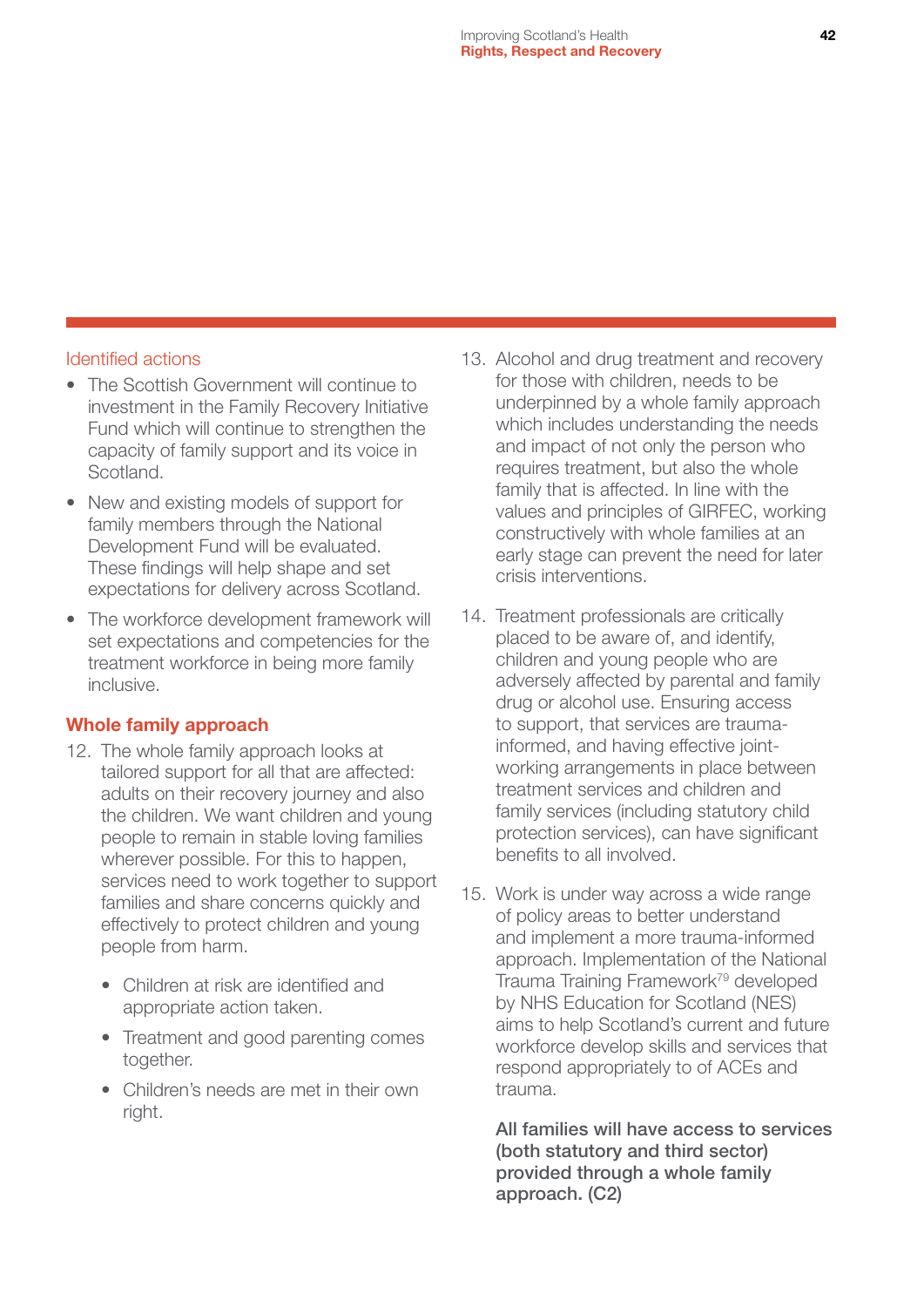#### Identified actions

- Effective multi-agency guidance will be in place to support professionals to work effectively together in line with GIRFEC values, principles and core components; this will be embedded into Service Level Agreements, contracts and other performance requirements.
- Improving joint-working at a strategic and service delivery level across Scotland, including through the delivery of the Child Protection Improvement Programme.
- Expectations will be set around the competencies of professionals in our Workforce Development Framework.
- Ensuring joined-up support across treatment and other community services for parents whose children are looked after and accommodated due to lack of parental care.

#### Lived experience

- 16. The lived and living experience of children and families affected by problematic alcohol and drug use is vital in the planning, development and delivery of services. It is important to continue to ensure that people are heard and listened to. This includes ensuring lived experience makes a direct contribution to national and local developments.
- 17. Listening to families affected requires targeted approaches to ensure that they can make their voice heard. Engaging and listening to children and young people requires a specific sensitivity. Research Initiatives such as 'Everyone Has a Story'80 has allowed a better understanding of the impact alcohol and drug use and recovery

has on children and young people. There is a need to build on this work to understand how children feel about living with parents in recovery and how they want to be supported.

Children, parents and other family members will be involved in the planning, development and delivery of services at local, regional and national level. (C3)

#### Identified actions

- We will continue to invest in approaches that give children and young people's lived and living experience a clear place in improving support and help developing new and innovative approaches.
- Mechanisms will be developed for the voice of family members and parents to be represented at national and local policymaking level.

#### Protecting children and young people: frameworks and strategies

18. Meeting the needs of children, young people and families affected by a loved one's alcohol and drug use can be complex and this is reflected in the breadth of the policy landscape which supports them.

#### The Getting it Right for Every Child (GIRFEC) approach

19. Getting it Right for Every Child (GIRFEC), is the national approach in Scotland to improving outcomes and supporting the wellbeing of our children and young people by offering the right help at the right time from the right people. GIRFEC is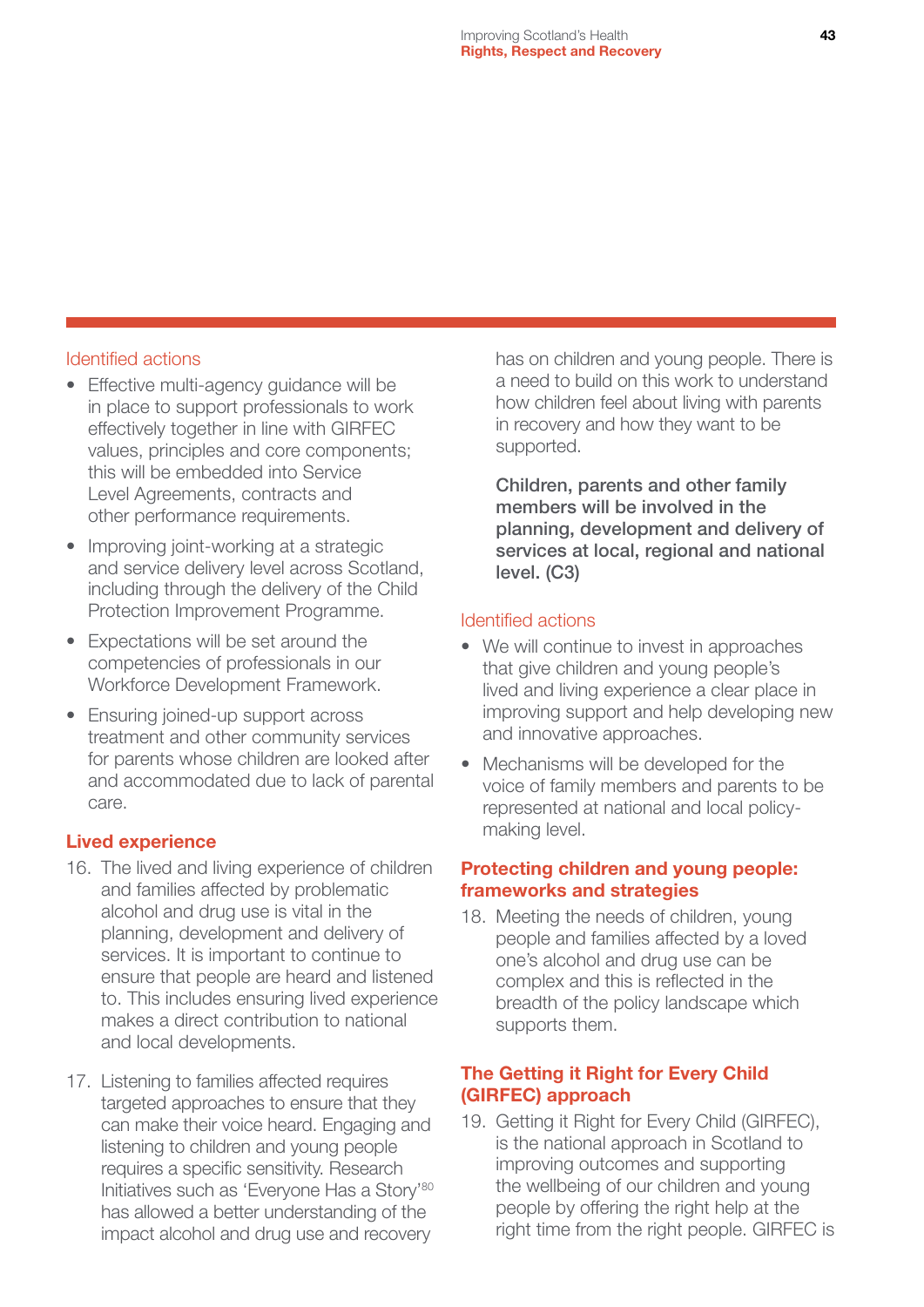central to all Scottish Government policies which support children, young people and their families, including those affected by parental alcohol and drug use and is delivered through services and people who work with families.

- 20. The GIRFEC approach is:
	- child-focused:
	- based on an understanding of the wellbeing of the child in their current situation; and
	- based on tackling needs early.
- 21. This approach requires joined-up working. There have been significant developments across policy areas which are underpinned by the GIRFEC national framework including child protection, looked after children, support for young carers, child poverty and maternity and early years, which together improve support for children affected by parental drug or alcohol use. These have been underpinned by extensive training and awarenessraising sessions for staff across services with areas adopting local protocols on the delivery of the three key frameworks: *National Risk Framework to Support the Assessment of Children and Young People*81 (2012); *Getting Our Priorities Right*82 (2013), and *National Guidance for Child Protection in Scotland*83 (2014).
- 22. Children living with a parent or guardian with alcohol and drug use are not always at risk of harm. Nevertheless, neglect and lack of parental care, however unintentional, can be a key issue faced by children and young people in these circumstances. Sometimes subtle changes in a child's circumstances can be difficult to detect and often this can be linked to changes in parental alcohol and drug use. Treatment professionals are critically placed alongside universal services to understand these changes and take appropriate action when necessary to ensure a child's safety.
- 23. The *Child Protection Improvement Programme*84 was launched in 2016 and included an independently-chaired Systems Review Group, which looked at the formal elements of the child protection system. The programme is taking forward a number of actions aimed at strengthening current practice and improving outcomes for children and young people. This includes:
	- The role of treatment professionals in providing information and skilled assessments to multi-agency case discussions, care planning and review arrangements;
	- The role of services in providing ongoing treatment, care and recovery support to parents;
	- The awareness and skills of staff in contributing to reviewing the circumstances, risk and wellbeing of children;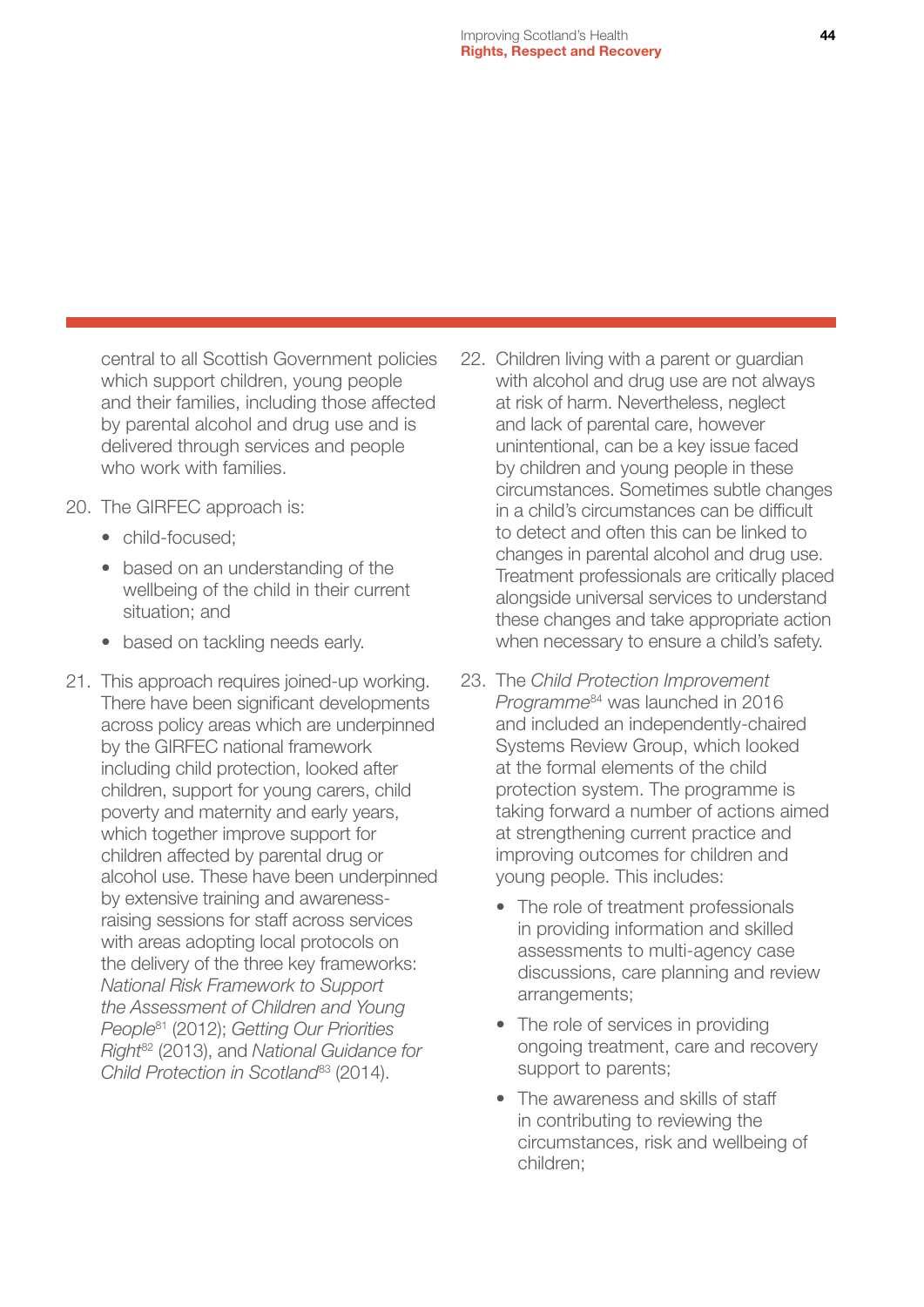- Increase the consistency and delivery of joint learning and training and joint working opportunities, around revised and updated Getting our Priorities Right (GOPR) Protocols;
- Improved understanding of reducing neglect through work with The Centre for Excellence for Looked After Children in Scotland (CELCIS);
- Consult on a Shared Dataset for Children's Services in order to better plan and commission services and measure outcomes for children and young people.
- 24. Third sector organisations also have a critical role in supporting children, young people and families. They are often best placed to offer intensive, early intervention support and are also, in a lot of circumstances, the first service a family will reach out to in crisis.

#### Maternal and infant health

25. The Scottish Government is committed to ensuring that all children in Scotland get the best possible start in life, even before they are born. Maternity care plays a vital role in providing women, their partners and their babies with the care and support they need at this important time. We recognise that some babies need medical intervention at birth, including those who experience, for example, neonatal abstinence syndrome (NAS). All babies that require intervention will receive high quality care in neonatal units. *The Refreshed Framework for Maternity Care in Scotland<sup>85</sup>* sets out service aims focused on improving access to maternity care for vulnerable groups,

including women with alcohol and drug problems. In January 2017, the *Best Start*86 report was published, following a review of Maternity and Neonatal Services in Scotland. Recommendations were made which cover working with vulnerable women (including those with problematic alcohol and drug use) and work has begun to take this forward. We know from the evidence gathered for the *Early*  Years Framework<sup>87</sup> that maternal and parental circumstances and behaviour during pregnancy have an impact on children's outcomes. High risk factors such as alcohol and drug use impact on health outcomes at birth, in infancy, and across the whole of the life course.

#### Carers and kinship carers

- 26. Carers must also be acknowledged and supported (both adults, children and young people) Young Carers can use the *Carers' Charter<sup>88</sup>* to find out about their new rights introduced by the Carers (Scotland) Act 2016 which took effect in 2018. Alongside this the Scottish Government will be co-ordinating development of a Carers Strategic Policy Statement to replace the previous carers and young carers strategies.
- 27. Kinship Carers are often grandparents looking after grandchildren as well as dealing with their own adult child's alcohol or drug use. It is vital that we recognise and provide support within our communities for Kinship Carers.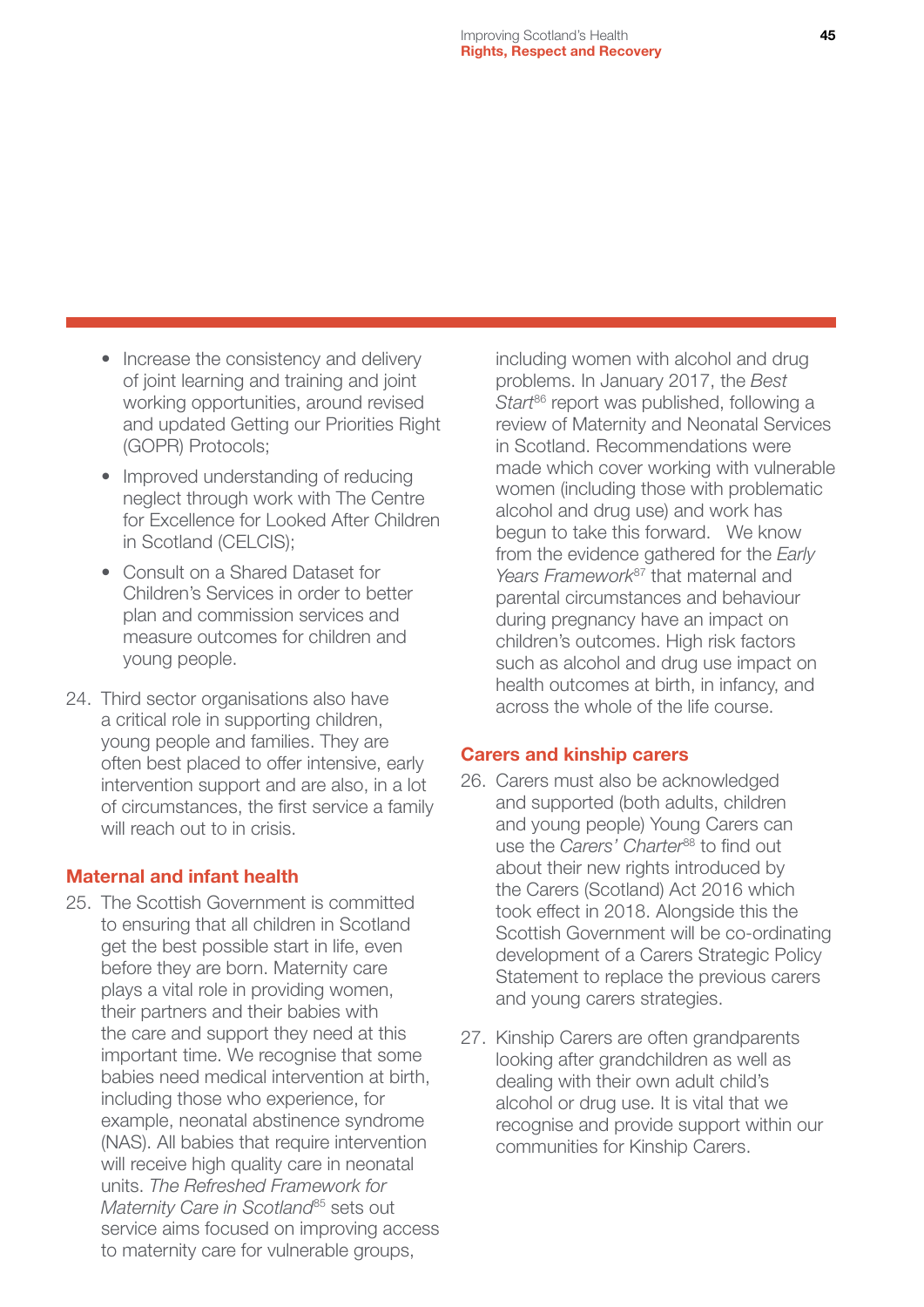#### Independent Care Review

28. The *Independent Care Review*89, currently under way, is examining support to children and their families on the 'edge of care', many of whom will be children and young people affected by parental/ family alcohol and drugs use. The relevant recommendations from this review will inform our future action plans.

#### **Parenting**

29. The *National Parenting Strategy*<sup>90</sup> highlighted the vital role of parents in improving the health and wellbeing and life chances of all our children and young people, and provided targeted support to families facing additional pressures that impact on day-to-day parenting. Six years on, significant progress has been made around commitments on extending the provision of early learning and childcare, improving access to coordinated family support, widening access to relationship support, developing the PlayTalkRead campaign, offering Family Nurse Partnership and Triple P (Positive Parenting Programme) on a wider basis – which all aim to make a real, practical difference for families. The publication was only just the start of the journey and work continues with delivery partners to further develop and implement a range of commitments set out in the strategy.

#### **Bereavement**

30. Part of the tragic consequence of alcohol and drug use can mean a child, young person or adult losing a close family member, having an devastating impact on their lives. While there is support for those that lose a loved one, further work is required. As part of this, *The Programme*  for Government<sup>91</sup> committed to appointing a childhood bereavement coordinator to advise on steps that can be taken to drive forward improvements in bereavement services. The Scottish Government also provides funding to Scottish Families Affected by Alcohol and Drugs (SFAD) who deliver a range of materials and services for those who are impacted by a loved one's drug or alcohol use; including a Bereavement Support service.

#### Children and Young People Act (2014)

31. Children and young people are human rights holders in their own right. In addition, the *UN Convention on the Rights of the Child (UNCRC)*92 sets out rights that all children everywhere are entitled to and underpins Scotland's key GIRFEC approach and the definition of wellbeing, as set out in the Children and Young People (Scotland) Act 2014. As part of this, Scottish Ministers have committed to undertaking a comprehensive audit on the most effective and practical way to further embed the principles of the UNCRC into policy and legislation.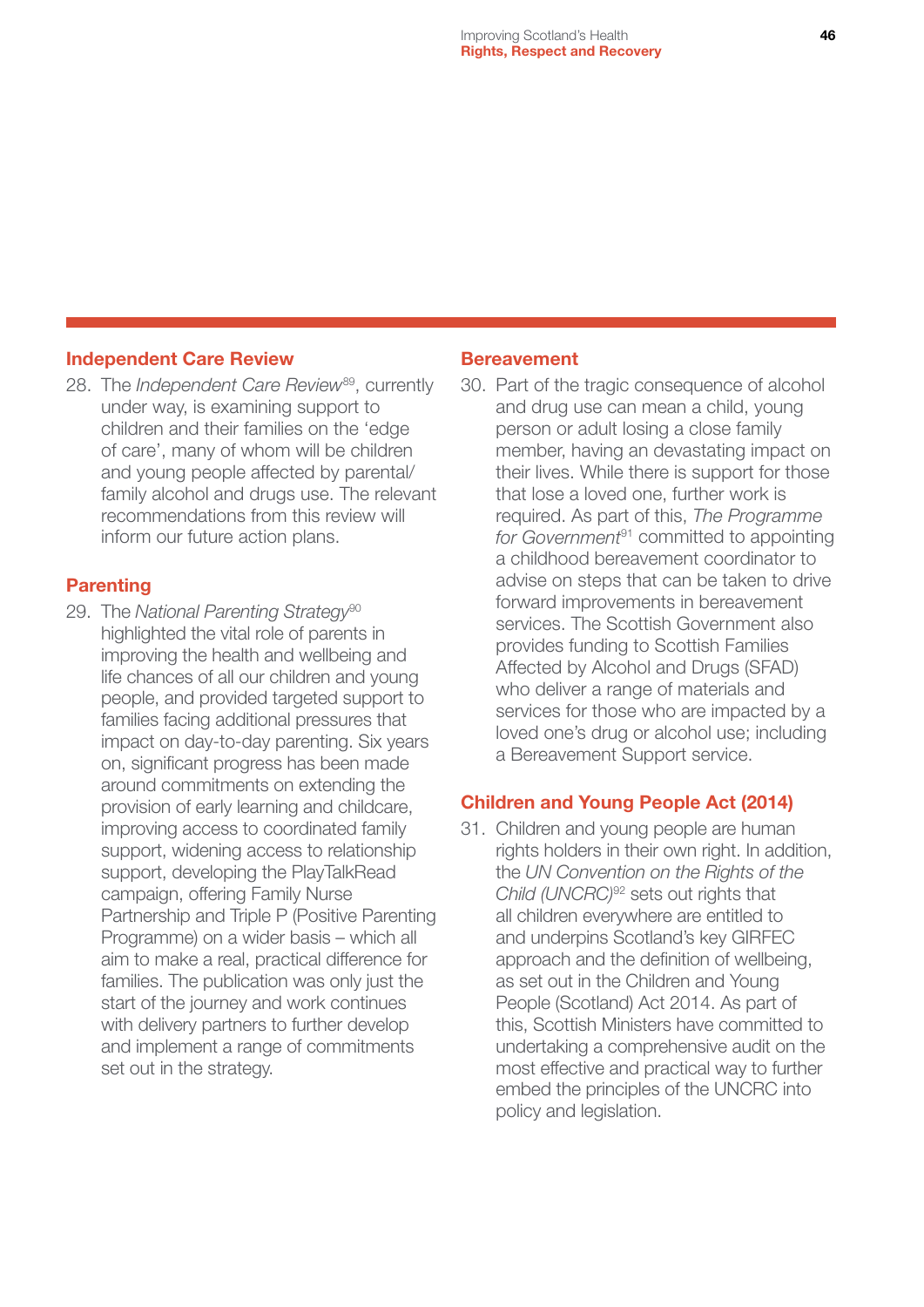#### Child and Adolescent Health and Wellbeing Action Plan

32. The Scottish Government plans to publish its *Child and Adolescent Health and Wellbeing Action Plan*93 which aims to take a cross-policy, rights-based approach to improving the physical, mental and emotional health and wellbeing of children and young people within Scotland. It considers health and wellbeing across the life course and will take account of adverse childhood experiences throughout. The Action Plan will have broad ownership by those implementing the actions and will be directed, coproduced and overseen by children, young people, families and communities.

#### Mental health

33. The Mental Health Strategy<sup>94</sup> highlights the importance of prevention and early intervention in reducing the severity and life impact that mental ill health can cause. Part of this includes the impact parental/ family alcohol and drug use can have. Within the strategy, there are a number of actions aimed at ensuring mental health care for children and young people continues to improve. The Mental Health Strategy recognises the interdependence of ACEs and its children and young people actions, support prevention and early intervention to break cycles of adversity.

#### Child poverty

34. *Every Child, Every Chance*95 (2018), the Scottish Government's Tackling Child Poverty Delivery Plan for 2018-2022, outlines the next crucial steps to delivering on our ambition to end child poverty, as laid out in the Child Poverty (Scotland) Act<sup>96</sup> (2017). The Plan, backed by a range of investment, including a £50 million Tackling Child Poverty Fund, sets out a range of actions to increase household incomes, reduce costs, and support children and families to have a better quality of life.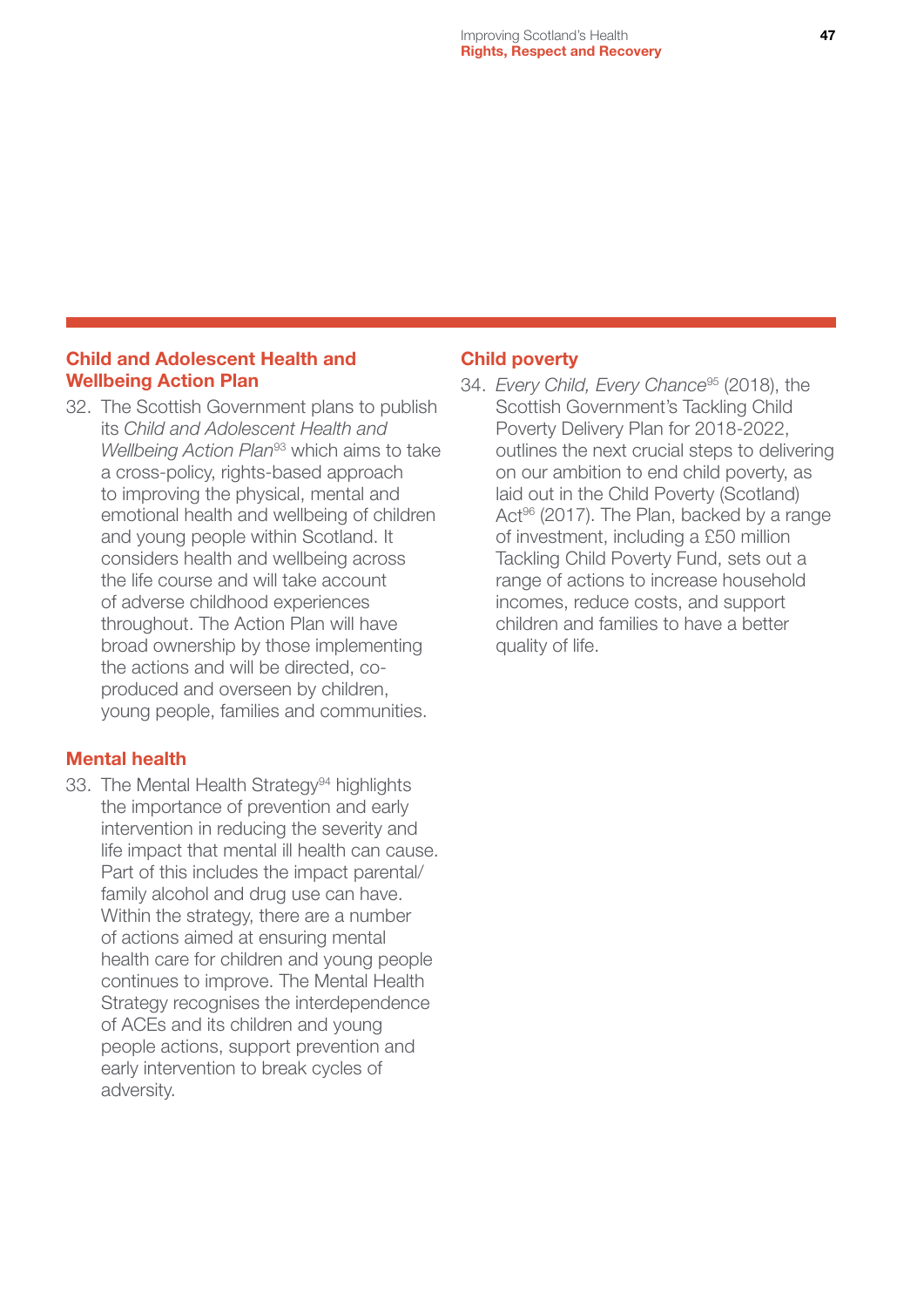## <span id="page-48-0"></span>Chapter 7 – A Public Health Approach to Justice

#### Outcome: Vulnerable people are diverted from the justice system wherever possible and those within justice settings are fully supported.

| <b>Commitments to achieve the outcome</b>                                                                                                                                                |    |
|------------------------------------------------------------------------------------------------------------------------------------------------------------------------------------------|----|
| Ensure that people who come into contact with justice agencies are provided with the right support<br>from appropriate services.                                                         | J1 |
| Pro-actively review local services in prisons to ensure they meet the new Inspecting and Monitoring<br>Standards for Health and Wellbeing.                                               | J2 |
| Support the work of Police Scotland, to ensure that those groups involved in drug dealing or<br>distribution are being effectively targeted for prosecution.                             | JЗ |
| The Scottish Government will set up a group to advise Health Ministers on the contribution and<br>limitations of the Misuse of Drugs Act 1971 in support of health outcomes in Scotland. | 4  |

#### Introduction

- 1. The publication of the *Community Justice Strategy* in 2016 introduced a new model for community justice which brings together "individuals, agencies and services that work together to support, manage and supervise people who have committed offences, from the point of arrest, through prosecution, community disposal or custody and alternatives to these, until they are re-integrated into the community"97.
- 2. It is a preventative strategy which recognises the relationship between problem alcohol and drug use and community justice, encouraging those partners involved in delivering the strategy to focus on improving health and wellbeing and reducing inequalities as an approach to reducing offending.
- 3. Diverting those with problematic alcohol and drug use away from the justice system and into treatment, support, and other interventions that reduce harm and preserve life, is an aim of justice and health partners. However, depending on the circumstances of individual cases, including the impact on victims, prosecution will be in the public interest. It is for the Lord Advocate alone as independent public prosecutor to set prosecution policy, including policy on diversion in appropriate cases.
- 4. People with alcohol and drug problems are far more likely than average to come into contact with our justice system. In, addition, they typically have high rates of mental health problems and other longterm conditions, as well as problematic alcohol and drug use and may have experienced trauma as children or adults.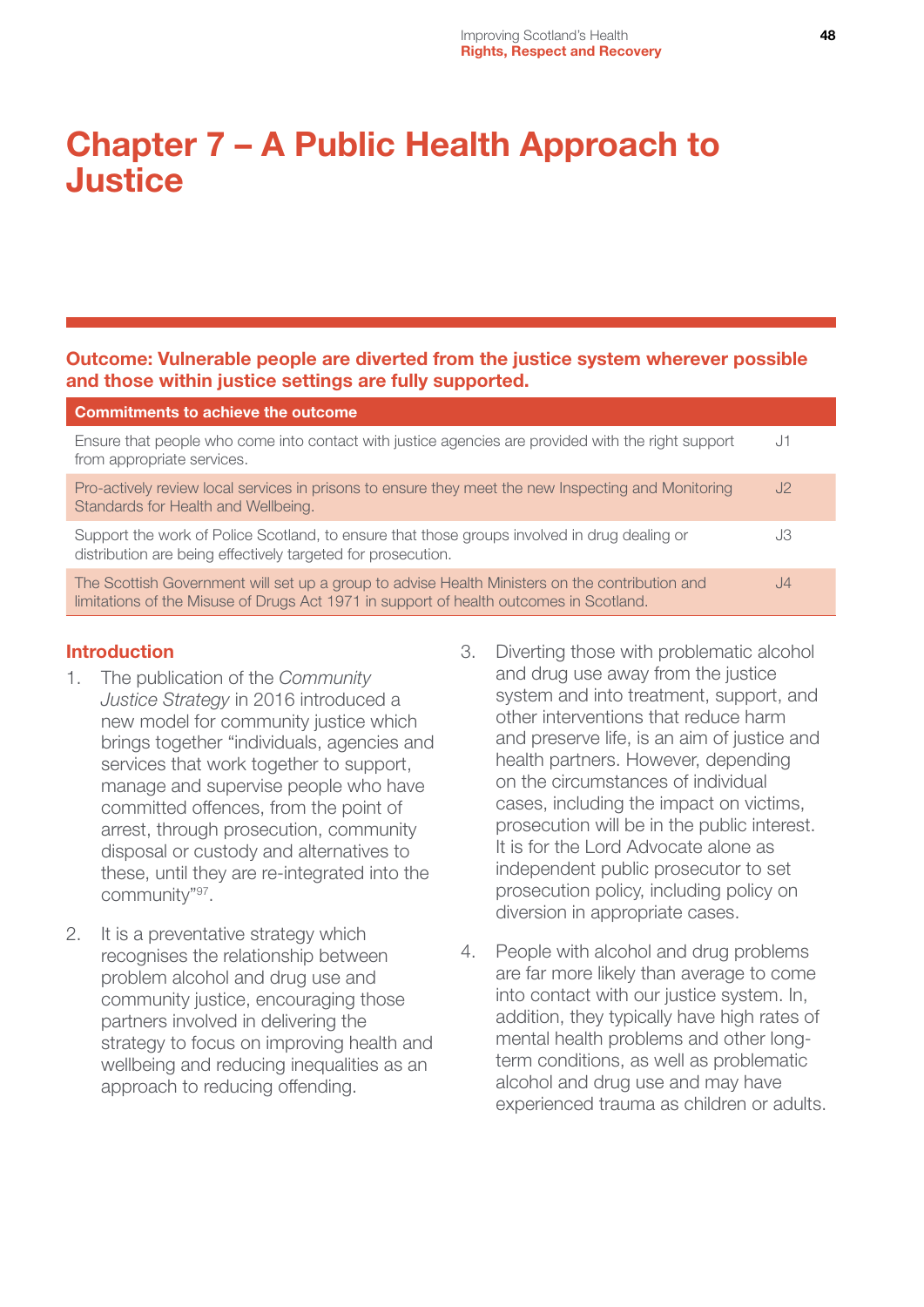Furthermore, they disproportionately come from the most disadvantaged communities in Scotland. In many instances the criminalisation of this group of people only presents further challenges and risk of harm and life.

5. To facilitate partnership working, the Scottish Government has established the Health and Justice Collaboration Improvement Board98, bringing together senior public sector leaders from across Health and Justice organisations to provide strategic leadership on issues where health and justice systems intersect. The Board is focusing on improving the service response in three priority areas: where people in mental distress present to the police; health and social care in prisons; and healthcare and forensic medical services for victims of rape and sexual assault.

#### Police Engagement

6. The role of the police has changed, and while it is still important that there remains a focus on the tackling of serious organised crime groups, there is now a recognition that these groups often exploit our most deprived (and neglected) communities and through their activities supply illegal drugs. Police Scotland have committed to delivering a more targeted response, through a Contact Assessment Model. This model will ensure that a robust assessment of risk and vulnerability is undertaken when deployment decisions are made, ensuring a person-centred response.

7. We also welcome work being undertaken by Police Scotland to change the way they engage with people associated with problematic alcohol and drug use (alongside other criminal behaviour). Examples include: working with recovery communities and national organisations to explore ways to better deal with drug related deaths, including how they engage with the family of the recently deceased and the offer of bereavement support.

#### Delivering the outcome

#### Diverting vulnerable people away from criminal justice and into treatment

- 8. A public health approach means focusing our community justice response on improving health and wellbeing, reducing inequalities and reducing crime. This means that where appropriate, we must focus on diverting vulnerable people away from the justice system and into treatment and support.
- 9. Where possible, this support should be provided in the community where most people's support networks will already exist. This includes their family, support from others in recovery, treatment services, and other community based support which can help people to change their behaviour and reduce the harm that both they and their communities experience. The approach needs to provide these opportunities along the community justice pathway, before arrest, police custody, sentencing and prison and back into the community.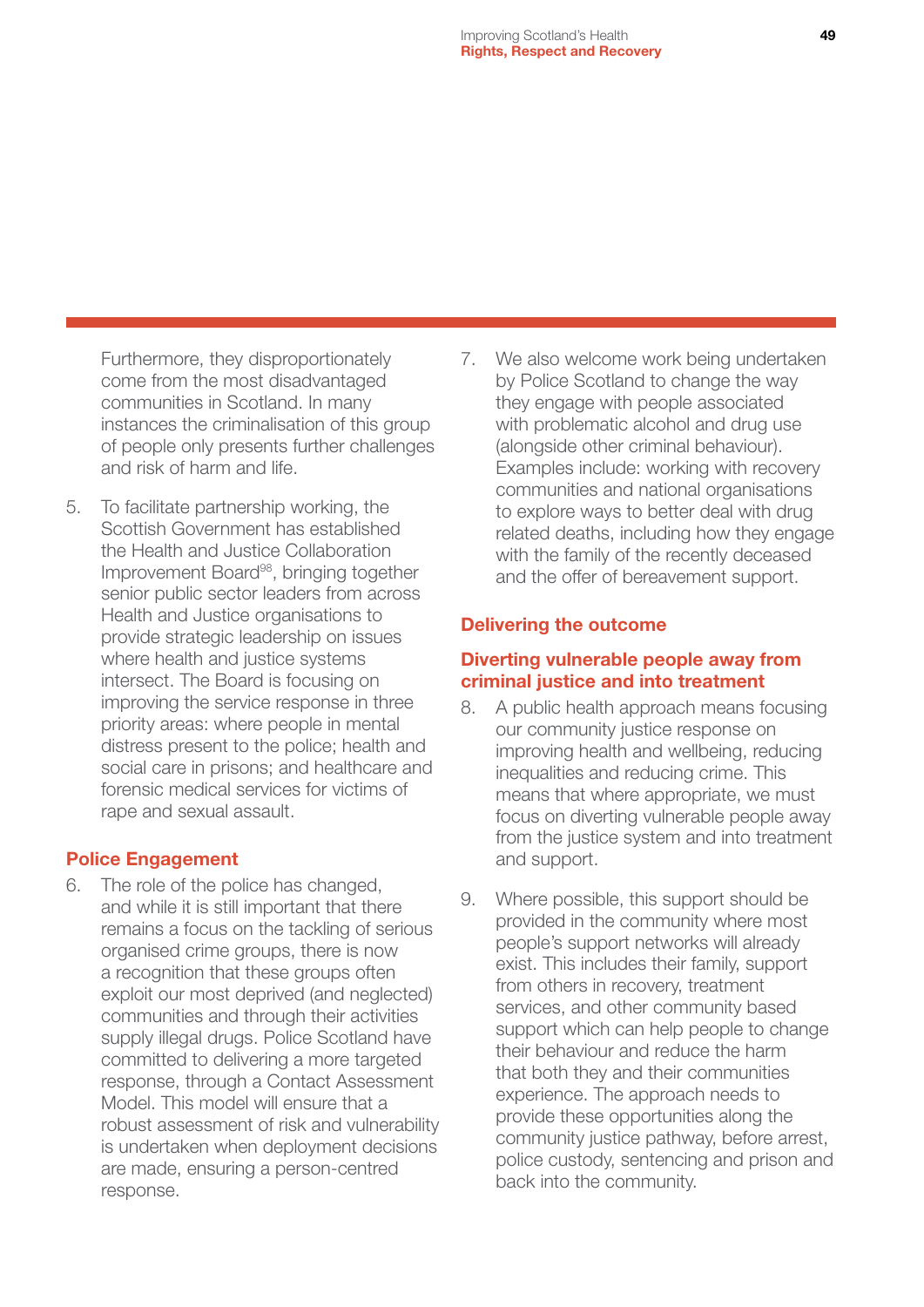- 10. The police regularly come into contact with people with alcohol and drug problems, often in challenging situations. These contacts can offer useful opportunities to divert people into treatment and provide them with other interventions that would reduce harm, reduce offending and preserve life. Making use of these opportunities demonstrates a clear commitment to Scotland's public health approach and is aligned to the police's key function which is to preserve life.
- 11. The Recorded Police Warning (RPW) Scheme provides police officers with an alternative disposal option for those found in possession of small quantities of specified controlled drugs. The scheme exists under the authority of the Lord Advocate, rather than the Scottish Ministers, as part of the Lord Advocate's constitutional responsibility for prosecuting and investigating crime. The scheme provides the police with a timely and proportionate response, in accordance with guidance from the Lord Advocate, as an alternative to arrest in appropriate cases.

#### Diversion at the point of arrest

12. In 2017/18 people were taken into police custody in Scotland on 130,749 occasions<sup>99</sup>. Research suggests that a third of people in police custody have hazardous alcohol intake or are alcohol dependent, with between 11% and 35% dependent on a range of substances including cannabis and heroin<sup>100</sup>.

- 13. Healthcare provision in police custody is now the responsibility of Integrated Joint Boards or (where still appropriate) NHS Boards. The Police Care Network's guidance on *'Delivering Quality Alcohol, Drugs and Tobacco Healthcare Services to People in Police Custody in Scotland'*<sup>101</sup> sets out an evidence informed model of care for people coming into police custody who use alcohol and drugs.
- 14. This includes a clinical needs assessment which meets the person's immediate healthcare needs and health improvement interventions such as the delivery of alcohol brief interventions, overdose prevention advice and the provision of take home Naloxone. Work is being done with a wide range of partners to provide in-reach services into police custody and/ or referral to other health, social and third sector services where appropriate.
- 15. Historically, arrest referral has played a key role in supporting people who have been arrested or attending court to access community treatment and recovery services. However, more integrated approaches are developing across Scotland including the Custody Hubs approach led by Police Scotland. This recognises that people who have alcohol and drug problems, and are in contact with the justice system, are likely to have a range of needs, such as mental health problems and homelessness, which cannot be met by treatment services alone.

The Scottish Government will work with key partners to ensure that people who come into contact with justice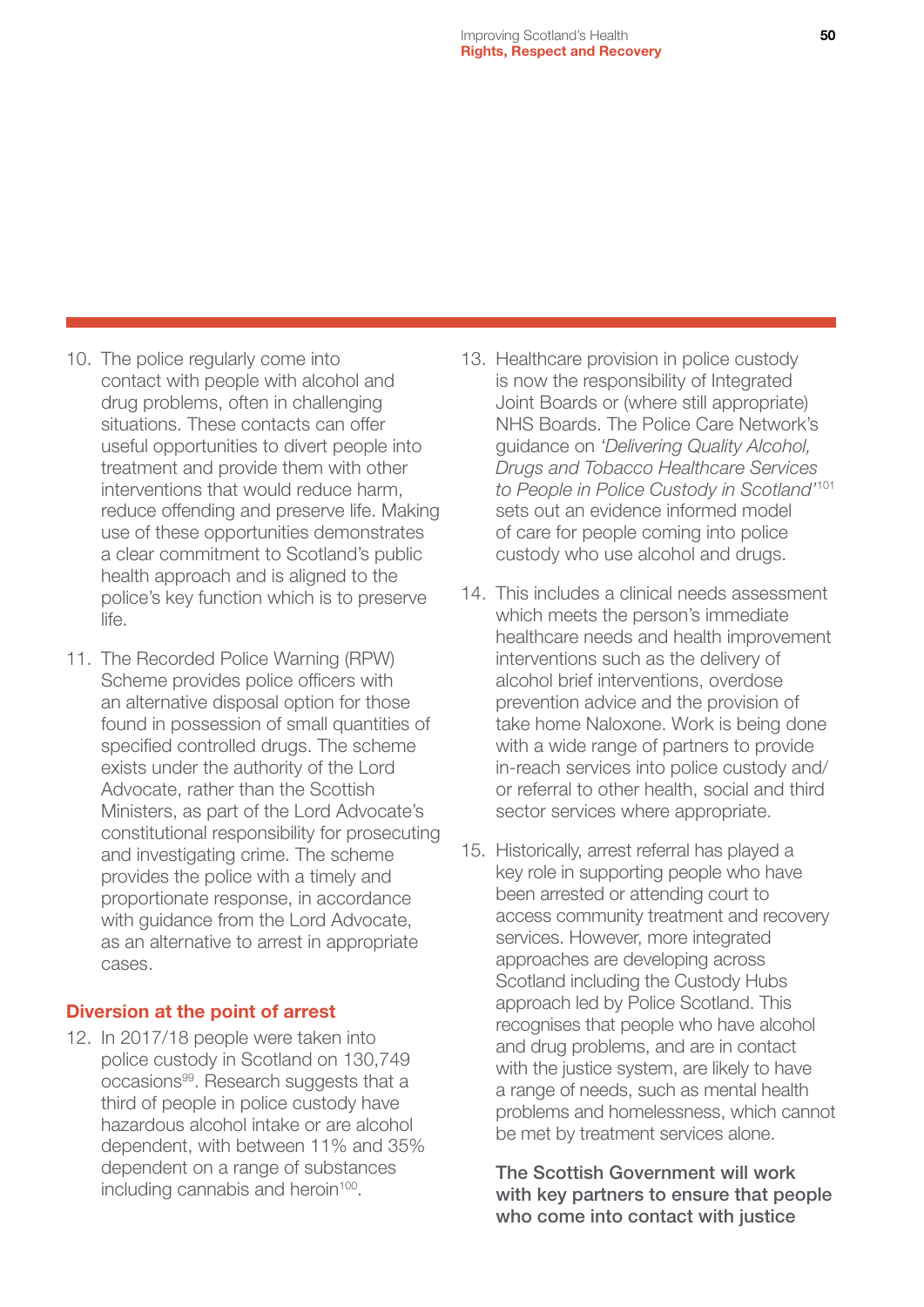agencies are provided with the right support from appropriate services. (J1)

#### Diversion at the point of sentencing

- 16. There are a range of sentencing options, including Community Payback Orders (CPOs), Drug Treatment and Testing Orders (DTTOs), and Alcohol Treatment and Testing Orders (ATTOs), which provide alternatives to custodial sentences. Evidence suggests that DTTO's, can have a positive impact on both drug use and offending with even non-completers demonstrating reduced reconviction rates. Individuals released from a custodial sentence of 12 months or less are reconvicted nearly twice as often as those given a CPO<sup>102</sup>. A shortened form of DTTO can be particularly effective for women offenders, young offenders, and those who have had no previous contact with drug services<sup>103</sup>.
- 17. Conversely, there is evidence to suggest that custodial sentences can place people with alcohol and drug problems at greater risk of harm. We know, for example that individuals leaving prison who are currently or previously dependent on opiates are at a higher risk of overdose, therefore the provision of take-home Naloxone is imperative. There is also a recognition of the dangers to health and increasing alcohol and drug use relating to unsupported liberation.

#### Healthcare delivery in prisons

18. Compared to the average rates in society, there are higher rates of problem alcohol and drug use amongst the prison population. The 2017 Scottish Prisoner

Survey<sup>104</sup> revealed that 38% of people in prison stated their drug use was a problem for them on the outside and onethird of people in prisons admitted that their drinking affected their relationship with their family. Alongside this, positive testing for illicit drugs at reception in prisons remains high, with sampling in 2017/18 finding that 78% of people who are in prison test positive for illicit substances, with 28% of people testing positive for illicit opioids,

- 19. Our public health approach should ensure that every opportunity is taken in the prison setting to ensure people with problem alcohol and drug use are identified and are offered appropriate treatment and support.
- 20. Accountability arrangements for the delivery of alcohol and drug treatment services within the prison are complex. Health and social care services in prisons are delegated to Integration Authorities (IAs) for health and social care in many areas of Scotland.
- 21. However, the Scottish Prison Service retains the responsibility for overseeing the general welfare of individuals within the prison. The ethos behind these arrangements is to ensure parity of healthcare services within the prison and equivalent services within the local community.
- 22. Healthcare services in prison, including alcohol and drug services, should be of equal quality to those delivered in a community setting. This does not necessarily mean identical services, but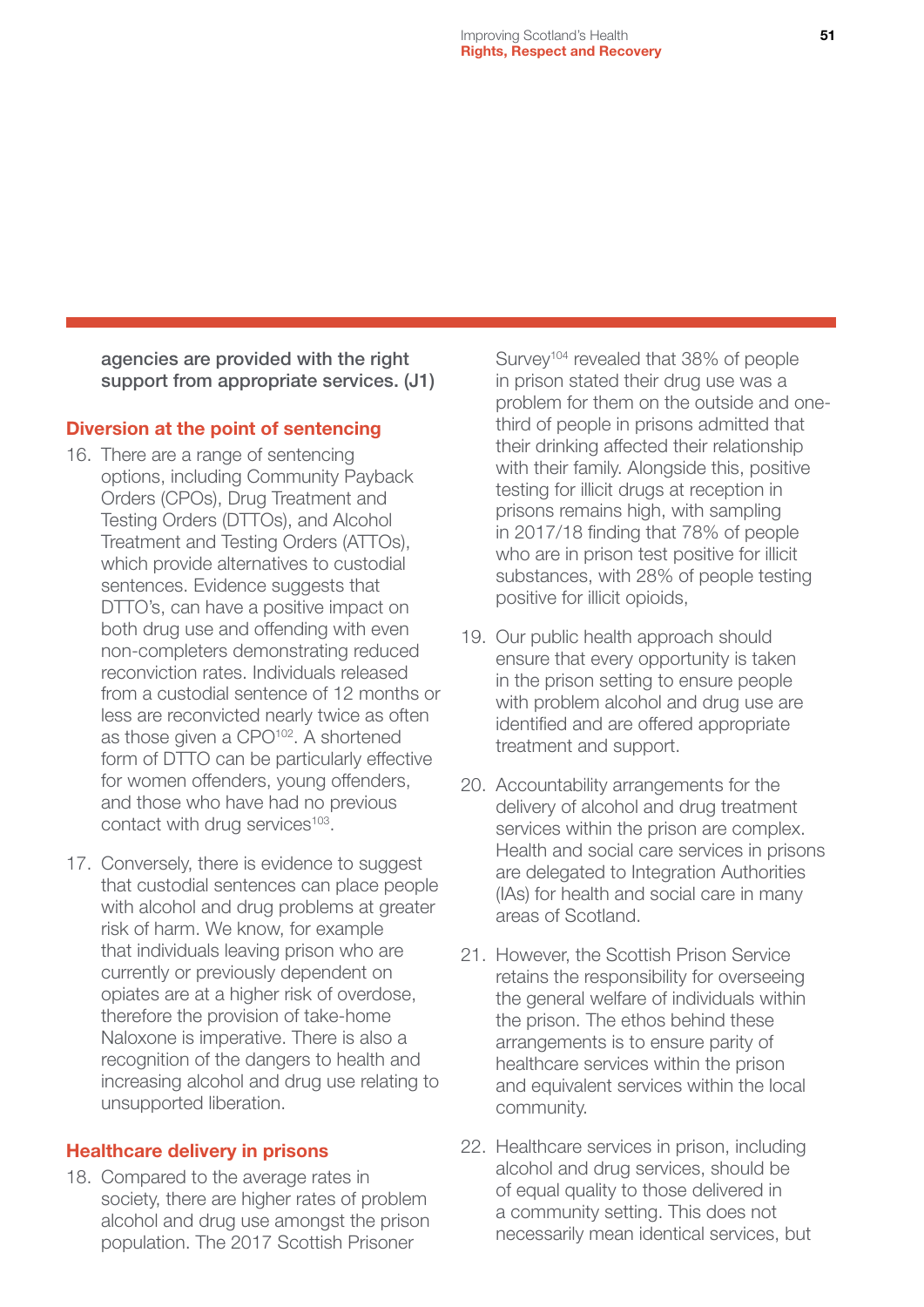equity of access to services appropriate to patient's needs. Services in prisons should also have close links to community services in order to improve continuity of care for individuals in prison.

- 23. IA and Health Boards are expected to work collaboratively with the Scottish Prison Service and wider partners at both a strategic and operational level and to share good practice and provide a coordinated approach to the delivery of prison healthcare across prison estates. Community Justice Social Work are responsible for prison throughcare services for those who returning to their local area.
- 24. Every opportunity needs to be taken to ensure people who need treatment are identified and are offered effective support. Survey data reports that around a quarter of people in prison said they have been offered alcohol or drug treatment services, with 25% and 14% accessing alcohol and drug services respectively during their sentence. However, over 80% of those who accessed treatment stated that they found it useful<sup>105</sup>.
- 25. In terms of the treatment of opiate and other dependencies, treatment services should ensure the continuity of provision of OST and other medication therapy from the community to the prison and where possible initiate OST within clinical guidelines<sup>106</sup>.
- 26. Those with alcohol problems are likely to have been detoxed at the point of admission and our focus must be the provision of psychosocial support. This approach needs to apply to both remand and sentenced prisoners. Further work is needed to better understand what would be required to improve access to alcohol and drug treatment within prisons.
- 27. There also needs to be a focus on continuous improvement within treatment services, in line with developments within the community. An inspection regime for prison healthcare services is already in place and set out in *Inspecting and Monitoring Prisons in Scotland*107, including standards for Health and Wellbeing in prisons. This includes specific standards for the provision of alcohol and drug services.
- 28. IAs and Health Boards should ensure that alcohol and drug treatment services work within the *Drug Misuse and Dependence – UK Guidelines on Clinical Management* and also ensure their delivery is in line with the National Prisoner Healthcare Network's *Drugs, Alcohol and Tobacco Health Services in Scottish Prisons: Guidance for Quality Service Delivery*<sup>108</sup> which reviews current service delivery and best practice.

Health and justice partners will work together to pro-actively review local services in prisons to ensure they meet the new Inspecting and Monitoring Standards for Health and Wellbeing. (J2)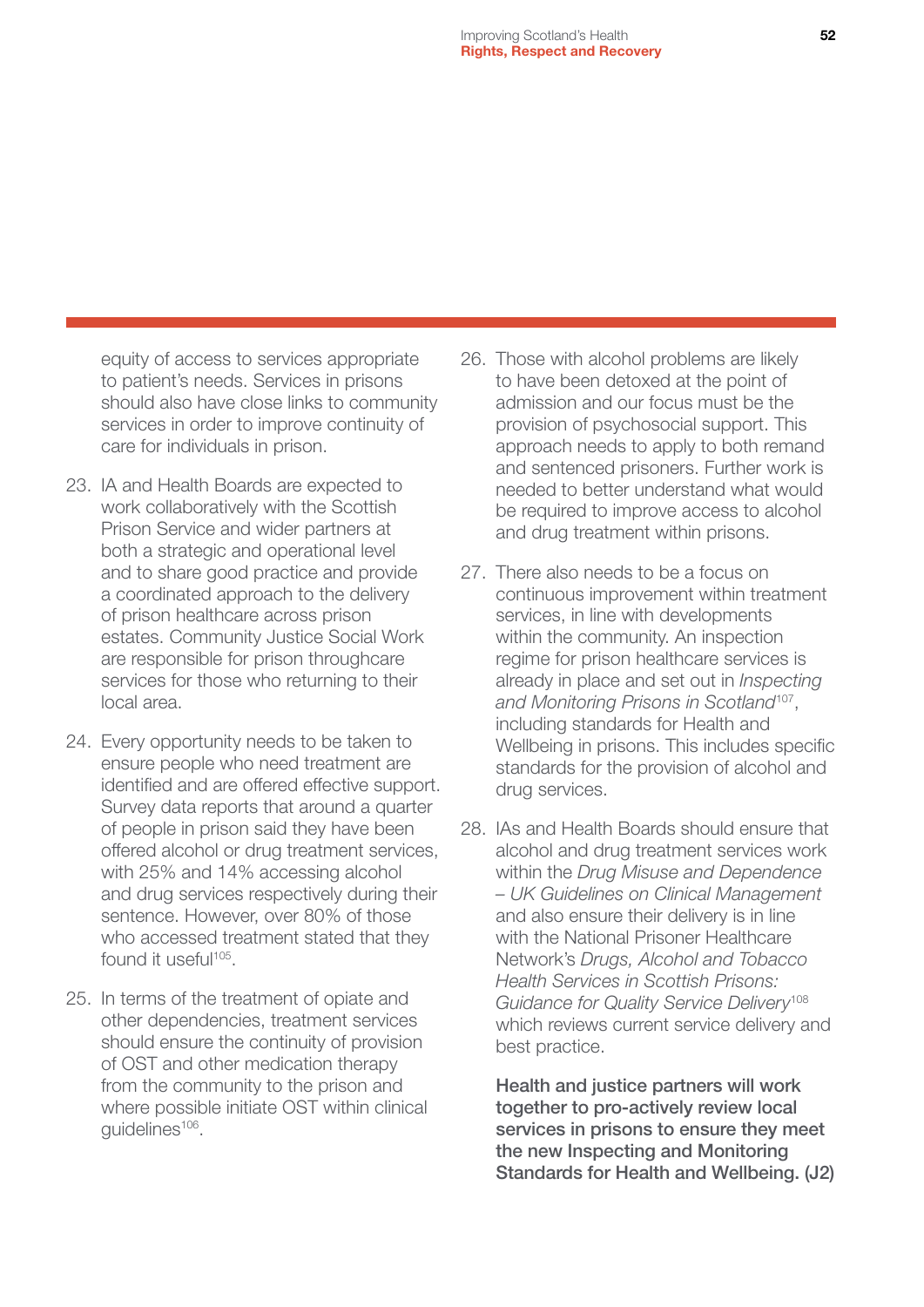#### Particular issues for remand prisoners

- 29. The Scottish Parliament's Justice Committee inquiry into the use of remand109 notes that those remanded in custody face challenges in terms of service continuity, including the continuity of relationships with individual workers and access to medication. This suggests remand is a challenging environment in which to provide alcohol and drug treatment and also that access to these services and other harm reduction initiatives needs to be improved.
- 30. Fifty percent of men and thirty percent of women remanded in custody will go on to receive custodial sentences. Given the heightened risk around overdose and other harms that people with opiate problems encounter, the focus must be on ensuring that they receive harm reduction interventions particularly around safer injecting, overdose prevention and the provision of take-home Naloxone.
- 31. People with alcohol and drug problems must receive continuity of care between prison and community services.
- 32. We will work with the third sector to assess the viability of providing navigators/link workers/throughcare support specifically targeted at the remand population, with an aim to using a period of remand as an opportunity to engage with patients and strengthen their links to community services.

#### **Throughcare**

33. The period immediately after release from prison is known to be a period with greater risk of harm or death for people

who use opiates<sup>110</sup> and possibly for people using other drugs and alcohol. Currently, all prisoners whose sentence is longer than four years are required to leave prison under the supervision of Community Justice Social Work. Those whose sentence is less than four years have voluntary access to throughcare services.

- 34. The period immediately after release from prison is known to be a period with greater risk of harm and death for people who use opiates and possibly for people using other drugs and alcohol. Currently all people who are in prison whose sentence is longer than four years, or are subject to specific post-release orders, are required to be supervised by Community Justice Social Work officials after their release. However, this engagement focuses on supervision, to ensure that they comply with the license conditions set by the court. Individuals released from a sentence of less than four years are required by be supervised, but can access a range of voluntary throughcare services. Any support and guidance provided, either under mandatory or voluntary services, can help to signpost and engage individuals into appropriate health, mental health, drugs and alcohol support provision in the community.
- 35. Throughcare Services can not replace the delivery of the appropriate support services. Across the custody and community justice sectors, our approach needs to be proactive, and ensure that individuals engage with the necessary health, alcohol and drug services, before, during and after their release, within a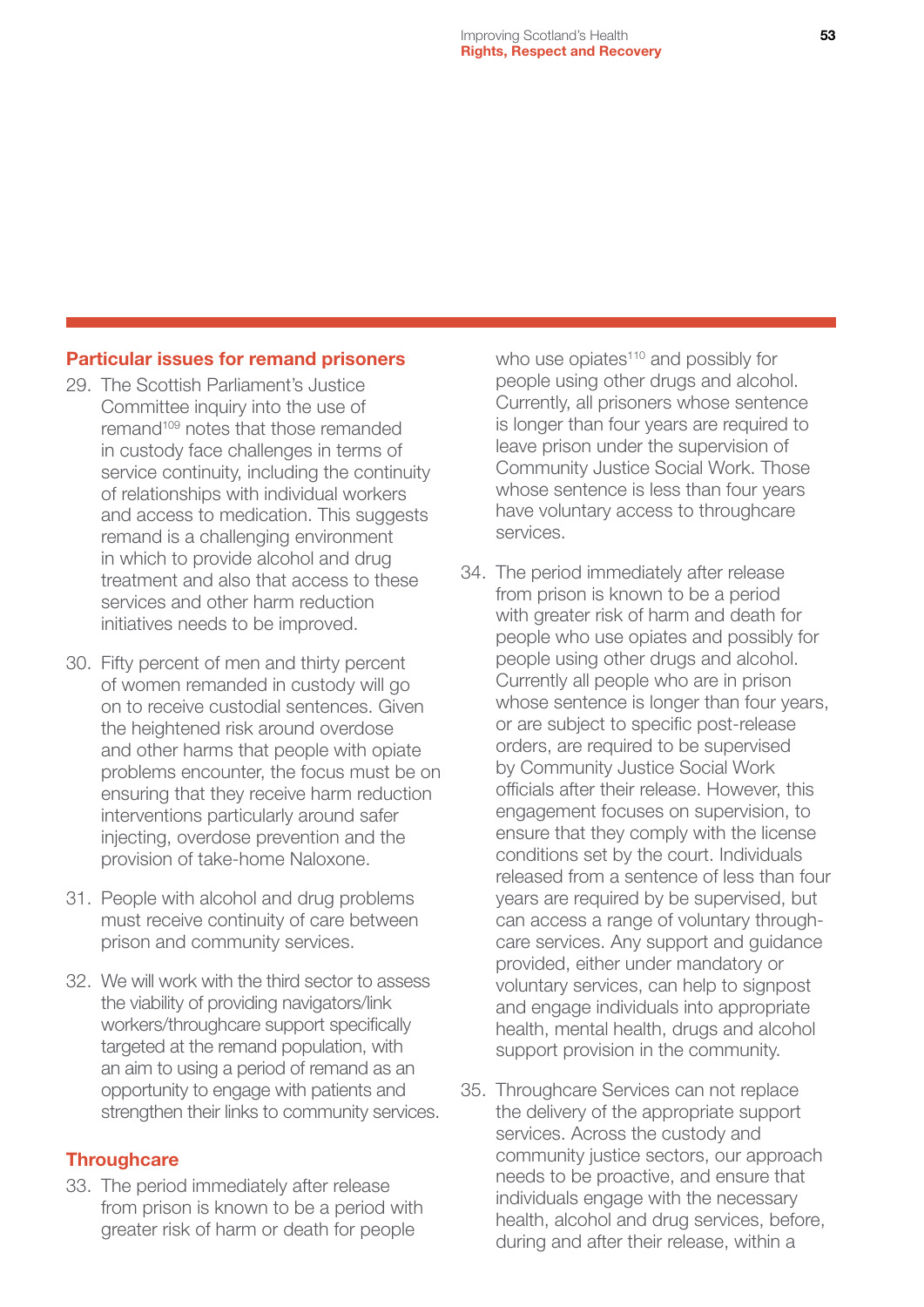appropriate time frame. This needs to be part of a joined up approach including the Prison, Criminal Justice Social Work, health, wider public sector and third sector to respond to each individuals needs in a planned and co-ordinated way.

- 36. Specific focus should be given to any medical treatment, such as OST. People should also be made aware of, and proactively supported to access, services including needle exchange services, mutual aid and other health and social care support services in the local area to which they are returning.
- 37. In 2016-17, 700 take-home Naloxone kits were issued to people on release from prison to help prevent harm, including drug deaths associated with overdose, following liberation from prison.
- 38. Healthcare services in prisons and the Scottish Prison Service will ensure that all those at risk of an opiate overdose are issued with take-home Naloxone kits on their release from prison.

#### Workforce development

39. Workforce development and training for prison officers to support people who are in prison with problematic alcohol and drug use to achieve their goals is essential. While health care is delivered by NHS Colleagues, it is recognised that prisoners may have opportunities to develop positive relationships with prison officers and, therefore, it is necessary that we ensure training opportunities to Scottish Prison Service staff are available as part of local recovery oriented systems of care.

#### Family link

- 40. Incarceration of a loved one impacts on the whole family but it also offers an opportunity to engage with family members of those in prison through family visitor centres and provide support and advice around their loved ones alcohol and drug use.
- 41. Prisons provide family centres where there is an opportunity to identify needs and refer on as appropriate. This may include referral on to support in the community or may be specific support for those whose family member is in prison.

#### Reducing the supply of illegal drugs

#### Links to serious and organised crime

- 42. Police Scotland lead the response to controlling the supply of illegal drugs. Our approach is set out in the *Serious Organised Crime (SOC) Strategy*<sup>111</sup> published in 2015, which focuses on four areas: Divert, Deter, Detect, Disrupt. The strategy highlighted that 65% of SOC groups in Scotland are involved in drug crime, with heroin being the most common 'commodity'.
- 43. There have also been improvements in the gathering and sharing of intelligence and in the work to analyse and map the threat posed by organised crime groups in Scotland, all with the goal of supporting more sophisticated detection and disruption of these groups. This has been supported through the opening of the Scottish Crime Campus; joint working with the UK Government to strengthen the Proceeds of Crime Act<sup>112</sup> (2002); and the introduction of the Serious Crime Act<sup>113</sup>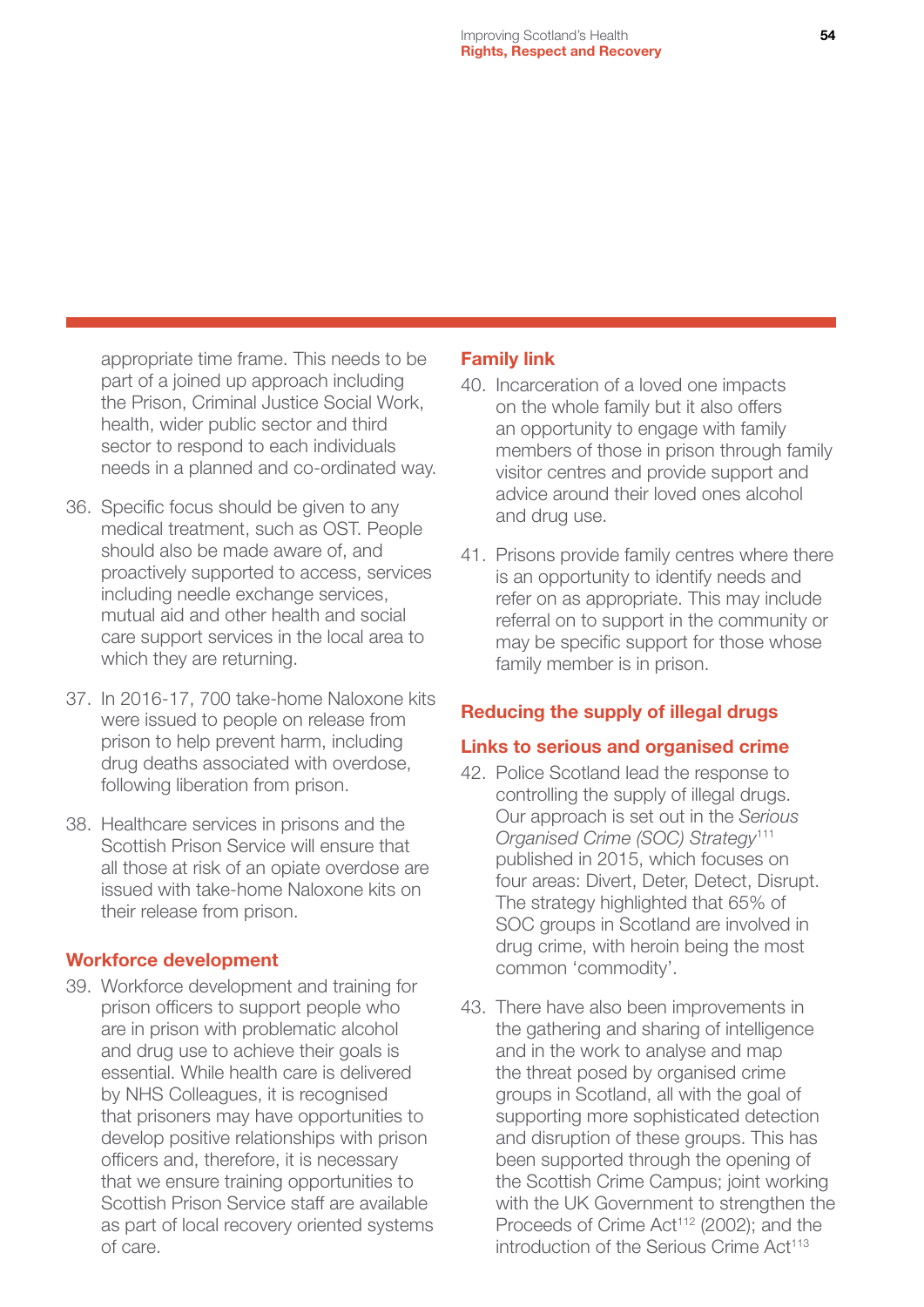(2015) which included the introduction of confiscation orders to enhance deterrence.

#### Online supply

- 44. The internet and digital communication have significantly changed the drugs supply chain, from the use of the internet and dark web by bulk manufacturers to the use of mobile phone technology by local suppliers. It has contributed to the accelerated pace of development and distribution of new substances and allowed markets to be reached beyond traditional geographic and socio-economic boundaries<sup>114</sup>. This has required changes to how drug markets are controlled, particularly when UK legislation cannot be applied.
- 45. The Organised Crime Unit will carry out regular updated analysis of the current Scottish drug markets, including internet supply, to support our understanding of challenges and harm.

The Scottish Government will support the work of Police Scotland, to ensure that those groups involved in drug dealing or distribution are being effectively targeted for prosecution. (J3)

46. Recognising that there are limitations, in relation to public health outcomes, associated with the Misuse of Drugs Act (1971), there is a need for a piece of work which would examine the links between the law relating to illegal drugs, and the prevention and treatment of drug harm.

47. The creation of a group to provide advice to Health Ministers on those links, as well as to advise on how the evidence suggests further devolved powers might be used in the future to maximise partnership working across justice and health and social care, to reduce harm and support care, treatment and recovery, seems appropriate. The aim of this group would be to develop our understanding and build an evidence base so that future debate on this topic is well informed, therefore, ensuring that any decisions regarding legislation on the use and classification of drugs, as it affects the people of Scotland, are made giving full consideration to public health outcomes.

The Scottish Government will set up a group to advise Health Ministers on the contribution and limitations of the Misuse of Drugs Act (1971) in support of health outcomes in Scotland. (J4)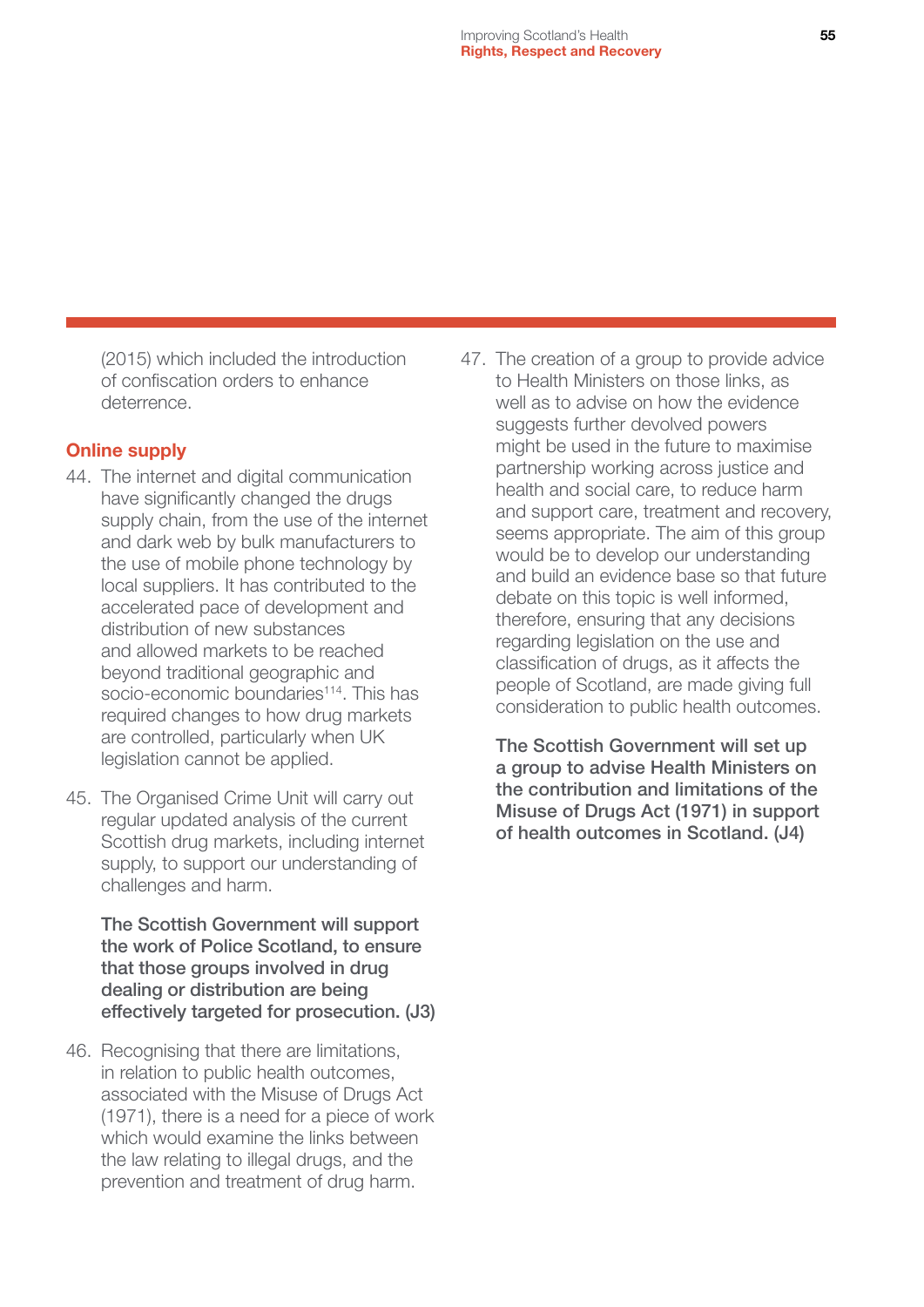- 1 *Scotland's National Performance Framework: Purpose Values and National Outcomes 2018*  – [www.nationalperformance.gov.scot](http://www.nationalperformance.gov.scot)
- 2 Priority 4 of Scotland's new public health priorities (2018): "A Scotland where we reduce the use of and harm from alcohol, tobacco and other drugs" – page 26 of [www.beta.gov.scot/](http://www.beta.gov.scot/publications/scotlands-public-health-priorities/pages/7/) [publications/scotlands-public-health-priorities/pages/7/](http://www.beta.gov.scot/publications/scotlands-public-health-priorities/pages/7/)
- 3 World Health Organization (2013) *Tackling Non-Communicable Diseases Best Buys-* page 9. Available at [http://apps.who.int/iris/bitstream/handle/10665/259232/WHO-NMH-NVI-](http://apps.who.int/iris/bitstream/handle/10665/259232/WHO-NMH-NVI-17.9-eng.pdf;jsessionid=CF0AF0B3D)[17.9-eng.pdf;jsessionid=CF0AF0B3D0E9A5EC293B7D53EF4FCDAA?sequence=1](http://apps.who.int/iris/bitstream/handle/10665/259232/WHO-NMH-NVI-17.9-eng.pdf;jsessionid=CF0AF0B3D)
- 4 Scottish Government, 2017, *A Nation with Ambition the Government's Programme for Scotland 2017-18*, page 94; [https://www.gov.scot/publications/nation-ambition](https://www.gov.scot/publications/nation-ambition-governments-programme-scotland-2017-18/)[governments-programme-scotland-2017-18/](https://www.gov.scot/publications/nation-ambition-governments-programme-scotland-2017-18/)
- 5 Health Scotland (2018) *Mesas Monitoring Report*; Available at: [http://www.healthscotland.](http://www.healthscotland.scot/publications/mesas-monitoring-report-2018) [scot/publications/mesas-monitoring-report-2018](http://www.healthscotland.scot/publications/mesas-monitoring-report-2018)
- 6 NHS Information Services Division Scotland (October 2014) *Estimating the National and Local Prevalence of Problem Drug Misuse in Scotland in 2012/13*, available at: [https://](https://isdscotland.scot.nhs.uk/Health-Topics/Drugs-and-Alcohol-Misuse/Publications/2014-10-28/2014-10-28-Drug-Prevalence-Report.pdf?26302736998) [isdscotland.scot.nhs.uk/Health-Topics/Drugs-and-Alcohol-Misuse/Publications/2014-10-](https://isdscotland.scot.nhs.uk/Health-Topics/Drugs-and-Alcohol-Misuse/Publications/2014-10-28/2014-10-28-Drug-Prevalence-Report.pdf?26302736998) [28/2014-10-28-Drug-Prevalence-Report.pdf?26302736998](https://isdscotland.scot.nhs.uk/Health-Topics/Drugs-and-Alcohol-Misuse/Publications/2014-10-28/2014-10-28-Drug-Prevalence-Report.pdf?26302736998)
- 7 Estimate based on SHeS data including sensitivity analysis to account for non-response bias of harmful/dependent drinkers and under reporting of alcohol consumption in population surveys. Estimate is based on previous analysis by Clark and Simpson (2014), Available at <http://www.healthscotland.com/documents/24408.aspx>
- 8 7. Sources for this section: National Records of Scotland (2018), *Drug Related Deaths in Scotland 2017*, available at: [https://www.nrscotland.gov.uk/files//statistics/drug-related-deaths/17/drug-related-deaths-](https://www.nrscotland.gov.uk/files//statistics/drug-related-deaths/17/drug-related-deaths-17-pub.pd)[17-pub.pdf](https://www.nrscotland.gov.uk/files//statistics/drug-related-deaths/17/drug-related-deaths-17-pub.pd)

National Records of Scotland (2018), *Alcohol Specific Deaths in Scotland 2017*, available at: [https://www.nrscotland.gov.uk/statistics-and-data/statistics/statistics-by-theme/vital](https://www.nrscotland.gov.uk/statistics-and-data/statistics/statistics-by-theme/vital-events/deaths)[events/deaths/alcohol-deaths/alcohol-specific-deaths-new-definition](https://www.nrscotland.gov.uk/statistics-and-data/statistics/statistics-by-theme/vital-events/deaths)

NHS Information Services Division Scotland (2017) *Alcohol-related Hospital Statistics Scotland 2016/17*; [http://www.isdscotland.org/Health-Topics/Drugs-and-Alcohol-Misuse/](http://www.isdscotland.org/Health-Topics/Drugs-and-Alcohol-Misuse/Publications/2017-11-21/2017-11-21-ARHS-Report.pdf) [Publications/2017-11-21/2017-11-21-ARHS-Report.pdf](http://www.isdscotland.org/Health-Topics/Drugs-and-Alcohol-Misuse/Publications/2017-11-21/2017-11-21-ARHS-Report.pdf)

NHS Information Services Division Scotland (2017) *Drug-related Hospital Statistics 2016/17*; Available at: [https://www.isdscotland.org/Health-Topics/Drugs-and-Alcohol-](https://www.isdscotland.org/Health-Topics/Drugs-and-Alcohol-Misuse/Publications/2017-09-26/2017-09-26-DRHS-Summary.pdf?2866762877)[Misuse/Publications/2017-09-26/2017-09-26-DRHS-Summary.pdf?2866762877](https://www.isdscotland.org/Health-Topics/Drugs-and-Alcohol-Misuse/Publications/2017-09-26/2017-09-26-DRHS-Summary.pdf?2866762877)

Admissions may be categorised as both drug and alcohol and therefore appear twice. 9 National Records of Scotland (2018) *Age standardised death rates calculated using* 

- *the European Standard population*, [https://www.nrscotland.gov.uk/statistics-and-data/](https://www.nrscotland.gov.uk/statistics-and-data/statistics/statistics-by-theme/vital-events/deaths) [statistics/statistics-by-theme/vital-events/deaths/age-standardised-death-rates-calculated](https://www.nrscotland.gov.uk/statistics-and-data/statistics/statistics-by-theme/vital-events/deaths)[using-the-esp#Tables](https://www.nrscotland.gov.uk/statistics-and-data/statistics/statistics-by-theme/vital-events/deaths)
- 10 Health Scotland (2018) *Mesas Monitoring Report*; Available at: [http://www.healthscotland.](http://www.healthscotland.scot/publications/mesas-monitoring-report-2018) [scot/publications/mesas-monitoring-report-2018](http://www.healthscotland.scot/publications/mesas-monitoring-report-2018)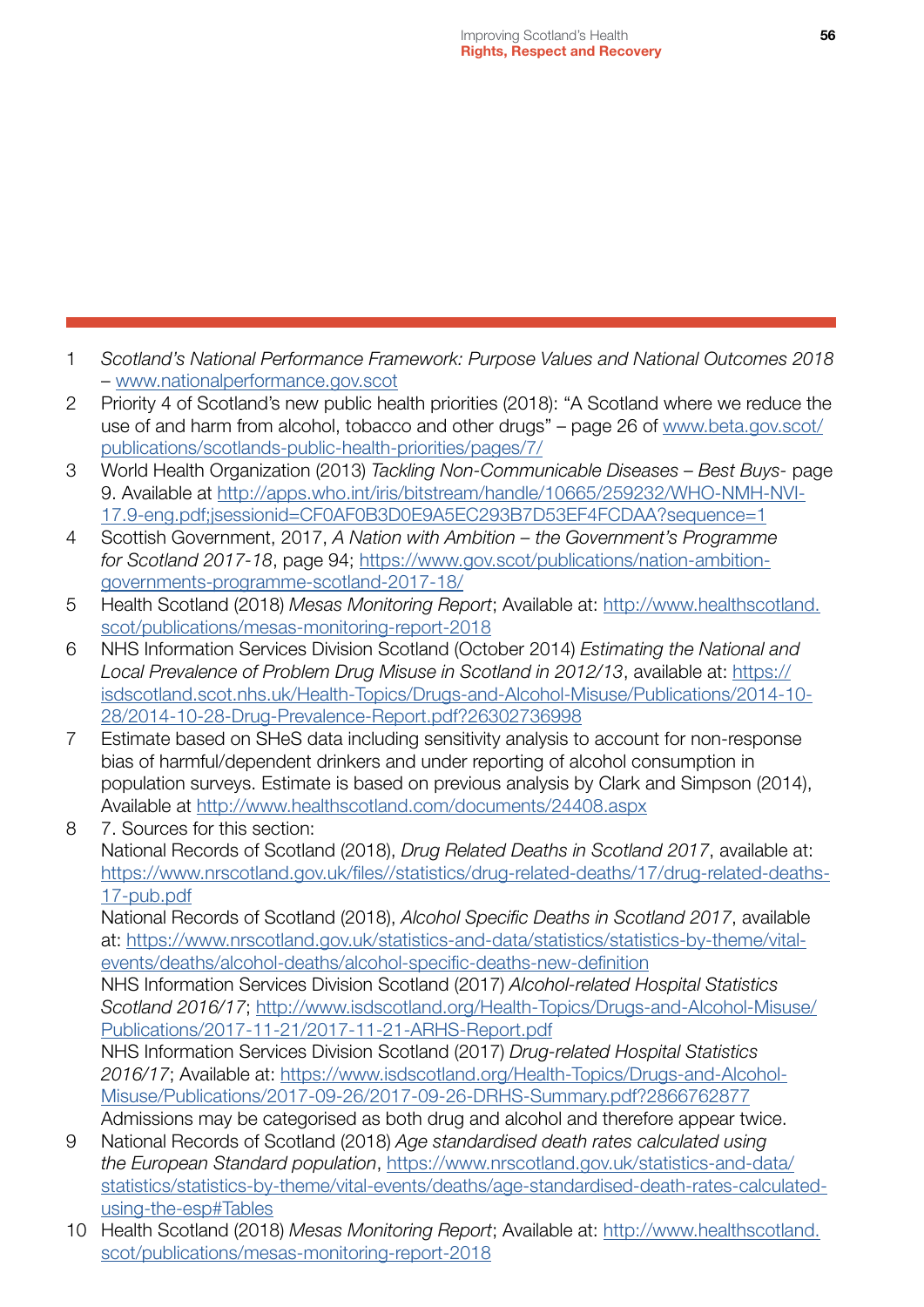- 11 NHS Health Scotland (2018) *The Scottish Burden of Disease Study, 2016: Deprivation Report*, Available at: [https://www.scotpho.org.uk/media/1656/sbod2016-deprivation](https://www.scotpho.org.uk/media/1656/sbod2016-deprivation-report-aug18.pdf)[report-aug18.pdf](https://www.scotpho.org.uk/media/1656/sbod2016-deprivation-report-aug18.pdf)
- 12 Ibid
- 13 NHS Information Services Division Scotland (2017) *Drug Related hospital Drug-Related Hospital Statistics Scotland 2016/17 and Alcohol-Related Hospital Statistics 2016/17 supplementary tables*. Available at: [http://www.isdscotland.org/Health-Topics/Drugs-and-](http://www.isdscotland.org/Health-Topics/Drugs-and-Alcohol-Misuse/Publications/data-tables2017.asp?i)[Alcohol-Misuse/Publications/data-tables2017.asp?id=2044#2044](http://www.isdscotland.org/Health-Topics/Drugs-and-Alcohol-Misuse/Publications/data-tables2017.asp?i)
- 14 Scottish Government. (2016) *Scotland's People Annual Report: Results from the 2015 Scottish Household Survey*. Edinburgh: Scottish Government p. 74 and 75 (Tables 4.5 and 4.6).
- 15 Matheson, C (2017) *Older People with Drug Problems in Scotland: A Mixed Methods Study Exploring the Health and Social Support Needs*, Scottish Drugs Forum. Available at [http://](http://www.sdf.org.uk/wp-content/uploads/2017/06/OPDP-mixed-methods-research-report-PDF.pdf) [www.sdf.org.uk/wp-content/uploads/2017/06/OPDP-mixed-methods-research-report-PDF.pdf](http://www.sdf.org.uk/wp-content/uploads/2017/06/OPDP-mixed-methods-research-report-PDF.pdf)
- 16 Wadd et all. (2017), *Calling Time, Addressing ageism and age discrimination in alcohol policy, practice and research*. Drink Wise, Age well. Available at: [https://ilcuk.org.uk/wp](https://ilcuk.org.uk/wp-content/uploads/2018/10/Calling-Time-Addressing-Ageism-and-Age-Discrimination-in-Alcohol-Policy-Practice-and-Research-.pdf)[content/uploads/2018/10/Calling-Time-Addressing-Ageism-and-Age-Discrimination-in-](https://ilcuk.org.uk/wp-content/uploads/2018/10/Calling-Time-Addressing-Ageism-and-Age-Discrimination-in-Alcohol-Policy-Practice-and-Research-.pdf)[Alcohol-Policy-Practice-and-Research-.pdf](https://ilcuk.org.uk/wp-content/uploads/2018/10/Calling-Time-Addressing-Ageism-and-Age-Discrimination-in-Alcohol-Policy-Practice-and-Research-.pdf)
- 17 Scottish Public Health Observatory: *Alcohol Primary Care Consultations 2012/13*. Available at <https://www.scotpho.org.uk/behaviour/alcohol/data/health-harm>
- 18 Barnsdale, L., et al., (2017) *The National Drug Related Deaths Database (Scotland) Report Analysis of Deaths occurring in 2015 and 2016* NHS Information Services Division Scotland, Available at, [https://www.isdscotland.org/Health-Topics/Drugs-and-Alcohol-Misuse/](https://www.isdscotland.org/Health-Topics/Drugs-and-Alcohol-Misuse/Publications/2018-06-12/2018-06-12-NDRDD-Report.pdf) [Publications/2018-06-12/2018-06-12-NDRDD-Report.pdf](https://www.isdscotland.org/Health-Topics/Drugs-and-Alcohol-Misuse/Publications/2018-06-12/2018-06-12-NDRDD-Report.pdf)
- 19 SHAAP, (2018) *Dying for a Drink: Circumstances and contributory factors to alcohol deaths in Scotland*, Available at: http://www.shaap.org.uk/images/dying-for-a-drink-text for web. [pdf](http://www.shaap.org.uk/images/dying-for-a-drink-text_for_web.pdf)
- 20 NHS Information Services Division (2018) *Injecting Equipment Provision in Scotland 2016/17*. Available at: [http://www.isdscotland.org/Health-Topics/Drugs-and-Alcohol-](http://www.isdscotland.org/Health-Topics/Drugs-and-Alcohol-Misuse/Publications/2018-08-07/2018-08-07-IEP-Summary.pdf?)[Misuse/Publications/2018-08-07/2018-08-07-IEP-Summary.pdf?](http://www.isdscotland.org/Health-Topics/Drugs-and-Alcohol-Misuse/Publications/2018-08-07/2018-08-07-IEP-Summary.pdf?)
- 21 [https://www.isdscotland.org/Health-Topics/Drugs-and-Alcohol-Misuse/Publications/2018-](https://www.isdscotland.org/Health-Topics/Drugs-and-Alcohol-Misuse/Publications/2018-11-27/2018-11-27-Naloxone-Report.pdf) [11-27/2018-11-27-Naloxone-Report.pdf](https://www.isdscotland.org/Health-Topics/Drugs-and-Alcohol-Misuse/Publications/2018-11-27/2018-11-27-Naloxone-Report.pdf)
- 22 Global Commission on Drug Policy, (2018) *The world drug {perception} problem*, available at [http://www.globalcommissionondrugs.org/wp-content/uploads/2018/01/GCDP-](http://www.globalcommissionondrugs.org/wp-content/uploads/2018/01/GCDP-Report-2017_Perceptions-ENGLISH.pdf)Report-2017 Perceptions-ENGLISH.pdf
- 23 Scottish Government (2018) *Substance misuse services: delivery of psychological interventions*, Available at: [https://www.gov.scot/publications/delivery-psychological](https://www.gov.scot/publications/delivery-psychological-interventions-substance-misuse-services-scotland-report/pages/4/)[interventions-substance-misuse-services-scotland-report/pages/4/](https://www.gov.scot/publications/delivery-psychological-interventions-substance-misuse-services-scotland-report/pages/4/)
- 24 Waugh, A, Clarke, A, Knowles, J Rowley, D (2018) *Health and Homelessness in Scotland*, Scottish Government, Edinburgh. Available at: [http://www.gov.scot/](http://www.gov.scot/Publications/2018/06/7974/downloads) [Publications/2018/06/7974/downloads](http://www.gov.scot/Publications/2018/06/7974/downloads)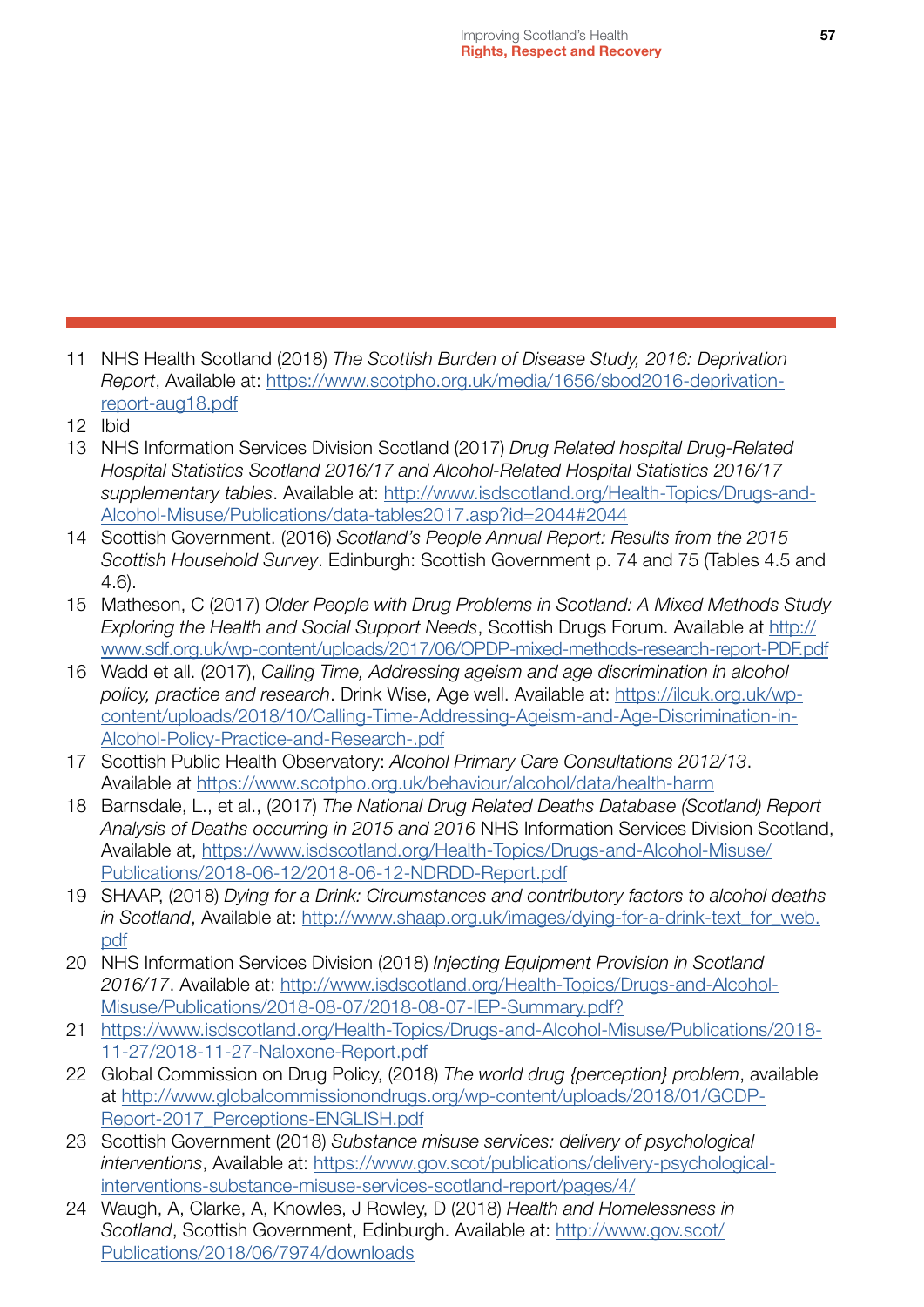- 25 EMCDDA (2015a). *Comorbidity of substance use and mental disorders in Europe*. Available at: <http://www.emcdda.europa.eu/system/files/publications/1988/TDXD15019ENN.pdf>
- 26 Public Health Wales. (2015) Welsh Adverse Childhood Experience (ACE) Study, available at: [http://www2.nphs.wales.nhs.uk:8080/](http://www2.nphs.wales.nhs.uk:8080/PRIDDocs.nsf/7c21215d6d0c613e80256f490030c05a/d488a3852491bc1d80257f370038919e/$FILE/ACE%20Report%20FINAL%20(E).pdf) [PRIDDocs.nsf/7c21215d6d0c613e80256f490030c05a/](http://www2.nphs.wales.nhs.uk:8080/PRIDDocs.nsf/7c21215d6d0c613e80256f490030c05a/d488a3852491bc1d80257f370038919e/$FILE/ACE%20Report%20FINAL%20(E).pdf) [d488a3852491bc1d80257f370038919e/\\$FILE/ACE%20Report%20FINAL%20\(E\).pdf](http://www2.nphs.wales.nhs.uk:8080/PRIDDocs.nsf/7c21215d6d0c613e80256f490030c05a/d488a3852491bc1d80257f370038919e/$FILE/ACE%20Report%20FINAL%20(E).pdf)
- 27 NHS Information Services Division (2018) *Scottish Drug Misuse database 2016/17 annual report and dashboard*; available at: [https://www.isdscotland.org/Health-Topics/Drugs-and-](https://www.isdscotland.org/Health-Topics/Drugs-and-Alcohol-Misuse/Publications/2018-06-26/2018-06-26-SDMD-Report.pdf)[Alcohol-Misuse/Publications/2018-06-26/2018-06-26-SDMD-Report.pdf](https://www.isdscotland.org/Health-Topics/Drugs-and-Alcohol-Misuse/Publications/2018-06-26/2018-06-26-SDMD-Report.pdf)
- 28 Scottish Government (2018) Children's social work statistics 2016/2017; available at: <https://www.gov.scot/Publications/2018/03/6242/downloads>
- 29 Hepatitis Scotland (2014) *Chemsex in Scotland: Starting the Conversation*; available at http://www.hepatitisscotland.org.uk/files/3014/7003/8716/Chemsex\_in\_Scotland\_\_20 [June\\_2016.pdf](http://www.hepatitisscotland.org.uk/files/3014/7003/8716/Chemsex_in_Scotland__20_June_2016.pdf)
- 30 Scottish Drugs Forum (Forthcoming) *IPED Working Group Report*
- 31 Tweed et al (2018) *Why are drug-related deaths among women increasing in Scotland?* Scottish Government, available at [https://www.gov.scot/publications/drug-related-deaths](https://www.gov.scot/publications/drug-related-deaths-women-increasing-scotland-9781787810129/pages/1/)[women-increasing-scotland-9781787810129/pages/1/](https://www.gov.scot/publications/drug-related-deaths-women-increasing-scotland-9781787810129/pages/1/)
- 32 Sources for this section: Scottish Government (2016) *Scottish Crime and Justice Survey 2014/15: Drug Use Report*, available at: <https://www.gov.scot/publications/scottish-crime-justice-survey-2014-15-drug-use/> Scottish Government (2016) *Scottish Schools Adolescent Lifestyle and Substance Use Survey; Drug Use Report*, available at: [https://www2.gov.scot/Topics/Research/by-topic/](https://www2.gov.scot/Topics/Research/by-topic/health-community-care/social-research/SALSUS) [health-community-care/social-research/SALSUS](https://www2.gov.scot/Topics/Research/by-topic/health-community-care/social-research/SALSUS) Scottish Government (2018) *Scottish Health Survey 2017*; available at: [https://www.gov.](https://www.gov.scot/publications/scottish-health-survey-2017-summary-key-findings/) [scot/publications/scottish-health-survey-2017-summary-key-findings/](https://www.gov.scot/publications/scottish-health-survey-2017-summary-key-findings/)
- 33 Scottish prison Service (2018) *Prisoner survey 2017*, Available at: [http://www.sps.gov.uk/](http://www.sps.gov.uk/Corporate/Publications/Publication-6101.aspx) [Corporate/Publications/Publication-6101.aspx](http://www.sps.gov.uk/Corporate/Publications/Publication-6101.aspx)
- 34 Scottish Government (September 2017) *Recorded Crime in Scotland, 2016/17*. Available at: <https://www.gov.scot/Topics/Statistics/Browse/Crime-Justice/PubRecordedCrime>
- 35 ibid
- 36 Scottish prison Service (2018) *Scottish Prison Service Addiction Prevalence Testing Statistics (2016/17)* 1026 Tests were carried out when entering prision (reception) during a one month period. Available at: [https://www.scotpho.org.uk/behaviour/drugs/data/social](https://www.scotpho.org.uk/behaviour/drugs/data/social-harm/)[harm/](https://www.scotpho.org.uk/behaviour/drugs/data/social-harm/)
- 37 Scottish Government. Health and Justice Collaboration Improvement Board, Details available at: [https://www.gov.scot/groups/health-and-justice-collaboration-improvement](https://www.gov.scot/groups/health-and-justice-collaboration-improvement-board/)[board/](https://www.gov.scot/groups/health-and-justice-collaboration-improvement-board/)
- 38 Scottish Government. (2018). Alcohol Framework: Preventing Harm: next steps on changing out relationship with alcohol, available at: [https://www.gov.scot/publications/](https://www.gov.scot/publications/alcohol-framework-2018-preventing-harm-next-steps-changing-relationship-alcohol/) [alcohol-framework-2018-preventing-harm-next-steps-changing-relationship-alcohol/](https://www.gov.scot/publications/alcohol-framework-2018-preventing-harm-next-steps-changing-relationship-alcohol/)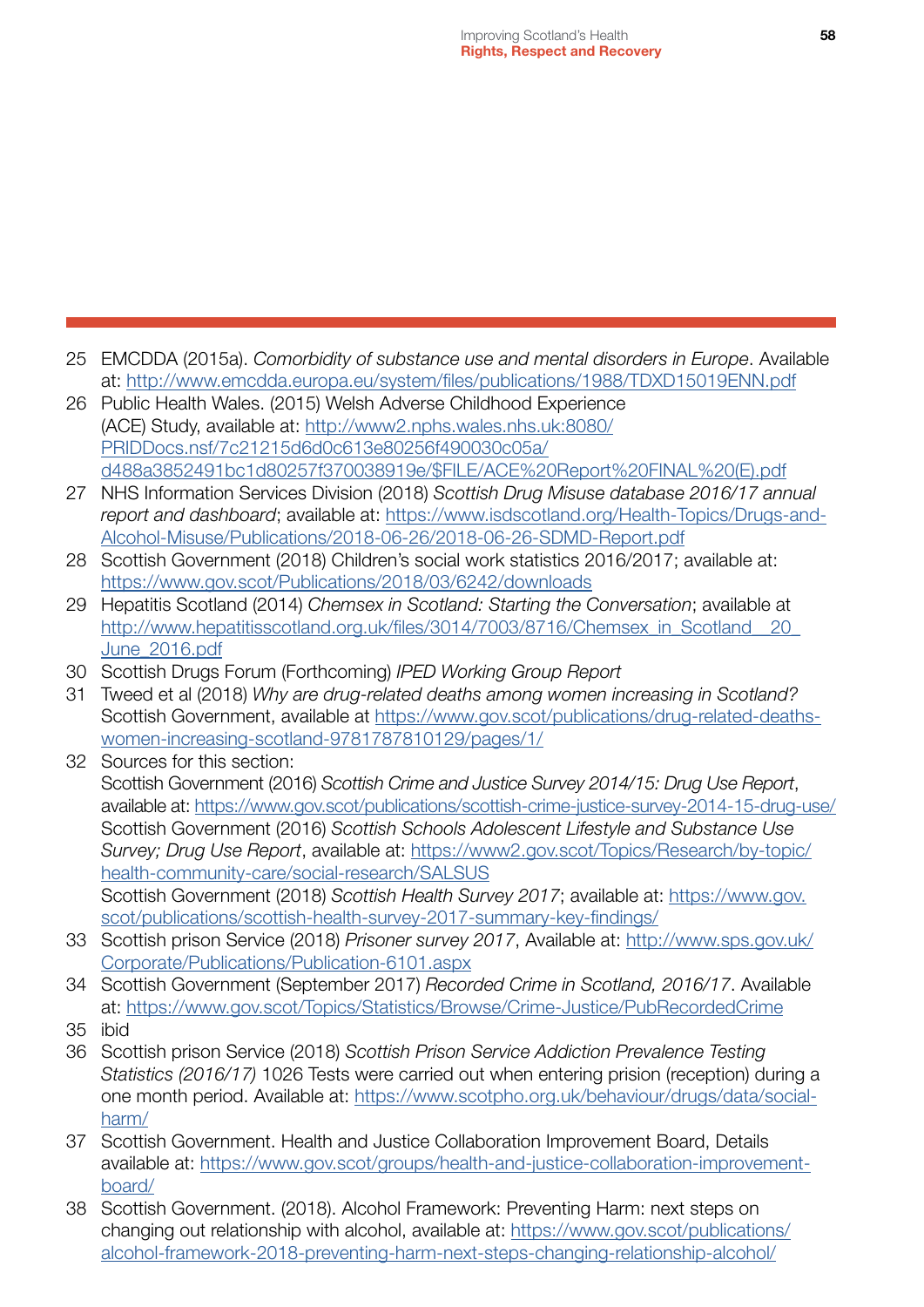- 39 European Monitoring Centre for Drug Dependence and Addiction, [http://www.emcdda.europa.eu/topics/prevention\\_en](http://www.emcdda.europa.eu/topics/prevention_en)
- 40 Scottish Government (2016 *The Fairer Scotland Action Plan*; available at: [https://www2.](https://www2.gov.scot/FairerScotland) [gov.scot/FairerScotland](https://www2.gov.scot/FairerScotland)
- 41 Scottish Government (2018) *Every child, every chance: tackling child poverty delivery plan 2018-2022*, Available at [https://www.gov.scot/publications/child-chance-tackling-child](https://www.gov.scot/publications/child-chance-tackling-child-poverty-delivery-plan-2018-22/)[poverty-delivery-plan-2018-22/](https://www.gov.scot/publications/child-chance-tackling-child-poverty-delivery-plan-2018-22/)
- 42 Child Poverty (Scotland) Act 2017 <http://www.legislation.gov.uk/asp/2017/6/contents>
- 43 PADS Communities Group (2018) Recovering Connections: Changing stigma to respect, Available at: [https://www.scottishrecoveryconsortium.org/assets/files/PADS/PADS-](https://www.scottishrecoveryconsortium.org/assets/files/PADS/PADS-Recovering-Connectiosn-Changing-Stigma-to-Respect.pdf)[Recovering-Connectiosn-Changing-Stigma-to-Respect.pdf](https://www.scottishrecoveryconsortium.org/assets/files/PADS/PADS-Recovering-Connectiosn-Changing-Stigma-to-Respect.pdf)
- 44 Scottish Government Culture Strategy for Scotland. More information available at <https://www.gov.scot/policies/arts-culture-heritage/culture-strategy-for-scotland/>
- 45 Bellis, M. A., Lowey, H., Leckenby, N., Hughes, K. & Harrison, D. (2014) *'Adverse childhood experiences: retrospective study to determine their impact on adult health behaviours and health outcomes in a UK population'* Journal of Public Health 36(1): 81-91
- 46 NHS Information Services Division (2018) *Scottish Drug Misuse database 2016/17 annual report and dashboard*; available at: [https://www.isdscotland.org/Health-Topics/Drugs-and-](https://www.isdscotland.org/Health-Topics/Drugs-and-Alcohol-Misuse/Publications/2018-06-26/2018-06-26-SDMD-Report.pdf)[Alcohol-Misuse/Publications/2018-06-26/2018-06-26-SDMD-Report.pdf](https://www.isdscotland.org/Health-Topics/Drugs-and-Alcohol-Misuse/Publications/2018-06-26/2018-06-26-SDMD-Report.pdf)
- 47 Ibid
- 48 The Sexual Offences Act 2009 specifically recognises that consent for sexual activity cannot be given where a person is incapable due to the effect of alcohol or any other substance to do so,<https://www.legislation.gov.uk/asp/2009/9/contents>
- 49 Scottish Government (2018) *National Improvement Framework and Improvement Plan*, Available at: [https://beta.gov.scot/publications/2018-national-improvement-framework](https://beta.gov.scot/publications/2018-national-improvement-framework-improvement-plan/)[improvement-plan/](https://beta.gov.scot/publications/2018-national-improvement-framework-improvement-plan/)
- 50 Education Scotland, (2017) *Benchmarks: Personal and Social Education*; Available at [https://education.gov.scot/improvement/documents/hwbpersonalsocial%20](https://education.gov.scot/improvement/documents/hwbpersonalsocial%20educationbenchmarkspdf.pdf) [educationbenchmarkspdf.pdf](https://education.gov.scot/improvement/documents/hwbpersonalsocial%20educationbenchmarkspdf.pdf)
- 51 Education Scotland, (2018) *Thematic inspection of personal and social education/ health and wellbeing in Scotland's schools and early learning and childcare settings*, p24, Available at: [https://education.gov.scot/what-we-do/inspection-and-review/thematic-reports/](https://education.gov.scot/what-we-do/inspection-and-review/thematic-reports/Thematic%20inspection%20of%20personal%20and%20social%20education) [Thematic%20inspection%20of%20personal%20and%20social%20education](https://education.gov.scot/what-we-do/inspection-and-review/thematic-reports/Thematic%20inspection%20of%20personal%20and%20social%20education)
- 52 Scottish Government (2016) *Scottish Schools Adolescent Lifestyle and Substance Use Survey; Drug Use Report*, available at: [https://www2.gov.scot/Topics/Research/by-topic/](https://www2.gov.scot/Topics/Research/by-topic/health-community-care/social-research/SALSUS) [health-community-care/social-research/SALSUS](https://www2.gov.scot/Topics/Research/by-topic/health-community-care/social-research/SALSUS)
- 53 Choices for Life,<http://young.scot/choices-for-life>
- 54 Warren, F (2016) 'What works' in drug education and prevention? Scottish Government, Edinburgh, <http://www.gov.scot/Publications/2016/12/4388>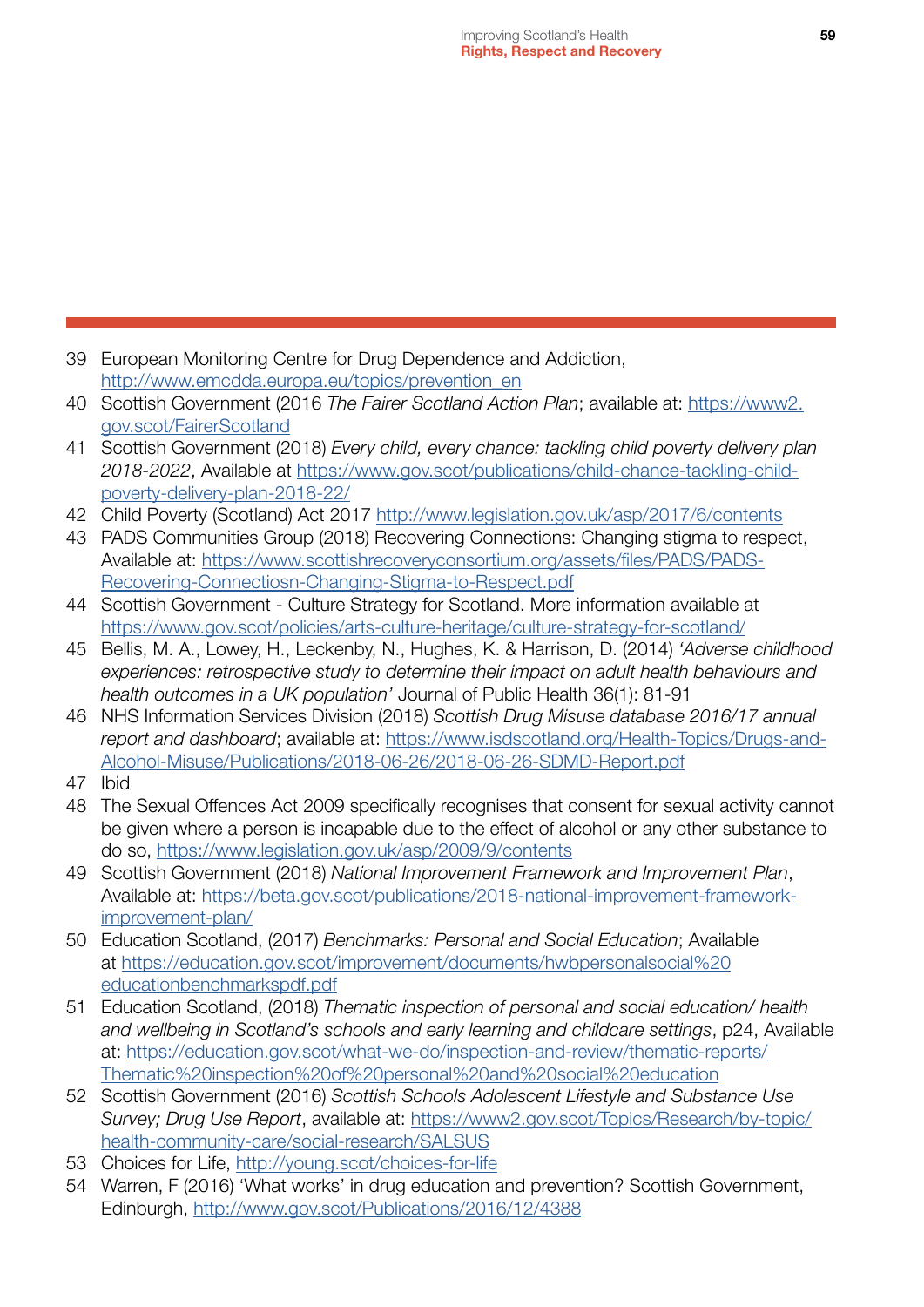- 55 Scottish Youth parliament (2015) *Tackling New Psychoactive Substances*; available at: [https://www.syp.org.uk/tackling\\_new\\_psychoactive\\_substances](https://www.syp.org.uk/tackling_new_psychoactive_substances)
- 56 Scottish Government ( 2016) *Substance Misuse Education and Prevention Interventions in Scotland: Rapid Review Mapping Exercise*, available at: [http://www.gov.scot/](http://www.gov.scot/Resource/0052/00528562.pdf) [Resource/0052/00528562.pdf](http://www.gov.scot/Resource/0052/00528562.pdf)
- 57 Scottish Government (2016) *What works? In drug education and prevention, Summary of findings – what works?* <https://www.gov.scot/Resource/0052/00528567.pdf>
- 58 Department of Health and Social Care (2017) *Drug misuse and dependence: UK guidelines on clinical management'* London, HM Government. Available at [https://www.gov.uk/](https://www.gov.uk/government/publications/drug-misuse-and-dependence-uk-guidelines-on-clinical-management) [government/publications/drug-misuse-and-dependence-uk-guidelines-on-clinical](https://www.gov.uk/government/publications/drug-misuse-and-dependence-uk-guidelines-on-clinical-management)[management](https://www.gov.uk/government/publications/drug-misuse-and-dependence-uk-guidelines-on-clinical-management)
- 59 NICE (2011) *Alcohol-use disorders: diagnosis, assessment and management of harmful drinking and alcohol dependence: Clinical Guidelines*; Available at: [https://www.nice.org.uk/](https://www.nice.org.uk/guidance/cg115) [guidance/cg115](https://www.nice.org.uk/guidance/cg115)
- 60 Scottish Government (2018) *The delivery of psychological interventions in substance misuse services in Scotland: A guide for commissioners, managers, trainers and practitioners*, Available at: [https://www.gov.scot/publications/delivery-psychological-interventions](https://www.gov.scot/publications/delivery-psychological-interventions-substance-misuse-services-scotland-report/pages/4/)[substance-misuse-services-scotland-report/pages/4/](https://www.gov.scot/publications/delivery-psychological-interventions-substance-misuse-services-scotland-report/pages/4/)
- 61 EMCDDA (2012) *New heroin-assisted treatment: Recent evidence and current practices of supervised injectable heroin treatment in Europe and beyond*. Available at [http://www.](http://www.emcdda.europa.eu/system/files/publications/690/Heroin_Insight_335259.pdf) [emcdda.europa.eu/system/files/publications/690/Heroin\\_Insight\\_335259.pdf](http://www.emcdda.europa.eu/system/files/publications/690/Heroin_Insight_335259.pdf)
- 62 Scottish Government (2014) *The Quality Principles: Standard Expectations of Care and Support in Drug and Alcohol Services,* Available at [https://www2.gov.scot/](https://www2.gov.scot/Publications/2014/08/1726) [Publications/2014/08/1726](https://www2.gov.scot/Publications/2014/08/1726)
- 63 Scottish Government (2017) *Health and Social Care Standards: my support, my life.* Available at:<https://www.gov.scot/publications/health-social-care-standards-support-life/> Care Inspectorate (2016) *Alcohol and Drug Partnerships A report on the use and impact of the Quality Principles through validated self-assessment*. Available at [https://hub.](https://hub.careinspectorate.com/media/534651/alcohol-and-drug-partnerships-use-and-impact-of-the-quality-principles.pdf) [careinspectorate.com/media/534651/alcohol-and-drug-partnerships-use-and-impact-of](https://hub.careinspectorate.com/media/534651/alcohol-and-drug-partnerships-use-and-impact-of-the-quality-principles.pdf)[the-quality-principles.pdf](https://hub.careinspectorate.com/media/534651/alcohol-and-drug-partnerships-use-and-impact-of-the-quality-principles.pdf)
- 64 Care Inspectorate (2016) *Alcohol and Drug Partnerships A report on the use and impact of the Quality Principles through validated self-assessment*. Available at [https://hub.](https://hub.careinspectorate.com/media/534651/alcohol-and-drug-partnerships-use-and-impact-of-the-quality-principles.pdf) [careinspectorate.com/media/534651/alcohol-and-drug-partnerships-use-and-impact-of](https://hub.careinspectorate.com/media/534651/alcohol-and-drug-partnerships-use-and-impact-of-the-quality-principles.pdf)[the-quality-principles.pdf](https://hub.careinspectorate.com/media/534651/alcohol-and-drug-partnerships-use-and-impact-of-the-quality-principles.pdf)
- 65 EMCDDA (2018) *Drug Consumption rooms: an overview of provision and evidence*. Available at: [http://www.emcdda.europa.eu/topics/pods/drug-consumption-rooms\\_en](http://www.emcdda.europa.eu/topics/pods/drug-consumption-rooms_en) (accessed (October 2018)
- 66 Tweed, E. , Rodgers, M., Priyadarshi, S. and Crighton, E. (2018) "Taking away the chaos": a health needs assessment for people who inject drugs in public places in Glasgow, Scotland. Available at<http://eprints.gla.ac.uk/152626/>more information at [https://www.](https://www.nhsggc.org.uk/your-health/public-health/reports/health-needs-of-drug-injectors/) [nhsggc.org.uk/your-health/public-health/reports/health-needs-of-drug-injectors/](https://www.nhsggc.org.uk/your-health/public-health/reports/health-needs-of-drug-injectors/)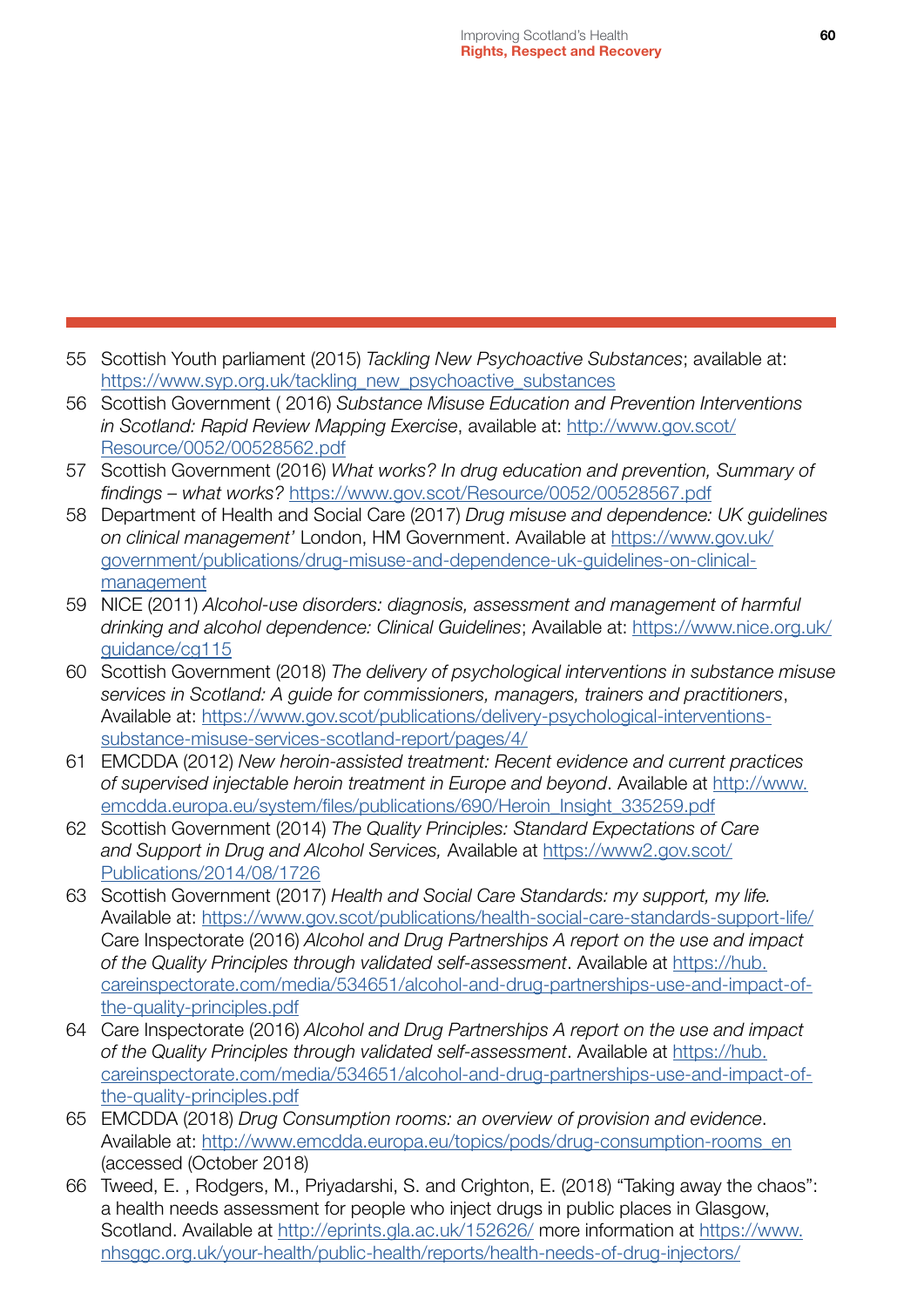- 67 Scottish Government (2010) *Guidelines for services providing injecting equipment: Best practice recommendations for commissioners and injecting equipment provision (IEP) services in Scotland*, Available at <https://www2.gov.scot/Publications/2010/03/29165055/0>
- 68 Pauly, B. et al (2018) Community managed alcohol programs in Canada: Overview of key dimensions and implementation. For more info visit [https://www.uvic.ca/research/centres/](https://www.uvic.ca/research/centres/cisur/projects/map/index.php) [cisur/projects/map/index.php](https://www.uvic.ca/research/centres/cisur/projects/map/index.php) *Scottish Government (2017) Mental Health Strategy 2017 - 2027*, Available at:<http://www.gov.scot/Publications/2017/03/1750>
- 69 NHS Scotland (2018) Quality Prescribing for Chronic Pain a guide for improvement, 2018/2021, Available at: [https://www.therapeutics.scot.nhs.uk/wp-content/](https://www.therapeutics.scot.nhs.uk/wp-content/uploads/2018/03/Strategy-Chronic-Pain-Quality-Prescribing-for-Chronic-Pain-2018.pdf) [uploads/2018/03/Strategy-Chronic-Pain-Quality-Prescribing-for-Chronic-Pain-2018.pdf](https://www.therapeutics.scot.nhs.uk/wp-content/uploads/2018/03/Strategy-Chronic-Pain-Quality-Prescribing-for-Chronic-Pain-2018.pdf)
- 70 Scottish Government (2017) *Mental Health Strategy 2017-2027*. Available at: [https://www.](https://www.gov.scot/publications/mental-health-strategy-2017-2027/) [gov.scot/publications/mental-health-strategy-2017-2027/](https://www.gov.scot/publications/mental-health-strategy-2017-2027/)
- 71 Scottish Government (2018) *Suicide Prevention Action Plan*, available at [https://www.gov.](https://www.gov.scot/publications/scotlands-suicide-prevention-action-plan-life-matters/) [scot/publications/scotlands-suicide-prevention-action-plan-life-matters/](https://www.gov.scot/publications/scotlands-suicide-prevention-action-plan-life-matters/)
- 72 Scottish Government (2018) *Homelessness and Rough Sleeping Action Group: final recommendations report* [https://www.gov.scot/publications/homelessness-and-rough](https://www.gov.scot/publications/homelessness-and-rough-sleeping-action-group-final-report/)[sleeping-action-group-final-report/](https://www.gov.scot/publications/homelessness-and-rough-sleeping-action-group-final-report/)
- 73 Turning Point Scotland, Housing First Glasgow, More information available at: [http://www.](http://www.turningpointscotland.com/what-we-do/homelessness/glasgow-housing-first/) [turningpointscotland.com/what-we-do/homelessness/glasgow-housing-first/](http://www.turningpointscotland.com/what-we-do/homelessness/glasgow-housing-first/)
- 74 Scottish Government (2018) *No One Left Behind: next steps for employability support*. Available at: [https://www.gov.scot/publications/one-left-behind-next-steps-integration](https://www.gov.scot/publications/one-left-behind-next-steps-integration-alignment-employability-support-scotland/)[alignment-employability-support-scotland/](https://www.gov.scot/publications/one-left-behind-next-steps-integration-alignment-employability-support-scotland/)
- 75 Public Health England (2018) *PHE inquiry into the fall in numbers of people in alcohol treatment: findings*; available at [https://www.gov.uk/government/publications/alcohol](https://www.gov.uk/government/publications/alcohol-treatment-inquiry-summary-of-findings/phe-inquiry-into-the-fall-in-numbers-of-people-in-alcohol-treatment-findings)[treatment-inquiry-summary-of-findings/phe-inquiry-into-the-fall-in-numbers-of-people-in](https://www.gov.uk/government/publications/alcohol-treatment-inquiry-summary-of-findings/phe-inquiry-into-the-fall-in-numbers-of-people-in-alcohol-treatment-findings)[alcohol-treatment-findings](https://www.gov.uk/government/publications/alcohol-treatment-inquiry-summary-of-findings/phe-inquiry-into-the-fall-in-numbers-of-people-in-alcohol-treatment-findings)
- 76 National Records of Scotland (2018), *Drug Related Deaths in Scotland 2017*, available at: [https://www.nrscotland.gov.uk/files//statistics/drug-related-deaths/17/drug-related-deaths-](https://www.nrscotland.gov.uk/files//statistics/drug-related-deaths/17/drug-related-deaths-17-pub.pdf)[17-pub.pdf](https://www.nrscotland.gov.uk/files//statistics/drug-related-deaths/17/drug-related-deaths-17-pub.pdf) and National Records of Scotland (2018), *Alcohol Specific Deaths in Scotland 2017*, available at: [https://www.nrscotland.gov.uk/statistics-and-data/statistics/statistics](https://www.nrscotland.gov.uk/statistics-and-data/statistics/statistics-by-theme/vital-events/deaths/alcohol-deaths/alcohol-specific-deaths-new-definition)[by-theme/vital-events/deaths/alcohol-deaths/alcohol-specific-deaths-new-definition](https://www.nrscotland.gov.uk/statistics-and-data/statistics/statistics-by-theme/vital-events/deaths/alcohol-deaths/alcohol-specific-deaths-new-definition)
- 77 Tweed et al (2018) Why are drug-related deaths among women increasing in Scotland? Scottish Government, available at [https://www.gov.scot/publications/drug-related-deaths](https://www.gov.scot/publications/drug-related-deaths-women-increasing-scotland-9781787810129/pages/1/)[women-increasing-scotland-9781787810129/pages/1/](https://www.gov.scot/publications/drug-related-deaths-women-increasing-scotland-9781787810129/pages/1/)
- 78 Scottish Government (2018) *Adverse Childhood Experiences (ACEs) Factsheet*; available at: <https://www.gov.scot/publications/adverse-childhood-experiences/>
- 79 NHS Education for Scotland (2018) *National trauma training framework*; available at: [https://](https://www.nes.scot.nhs.uk/education-and-training/by-discipline/psychology/multiprofessional-psychology/national-trauma-training-framework.aspx) [www.nes.scot.nhs.uk/education-and-training/by-discipline/psychology/multiprofessional](https://www.nes.scot.nhs.uk/education-and-training/by-discipline/psychology/multiprofessional-psychology/national-trauma-training-framework.aspx)[psychology/national-trauma-training-framework.aspx](https://www.nes.scot.nhs.uk/education-and-training/by-discipline/psychology/multiprofessional-psychology/national-trauma-training-framework.aspx)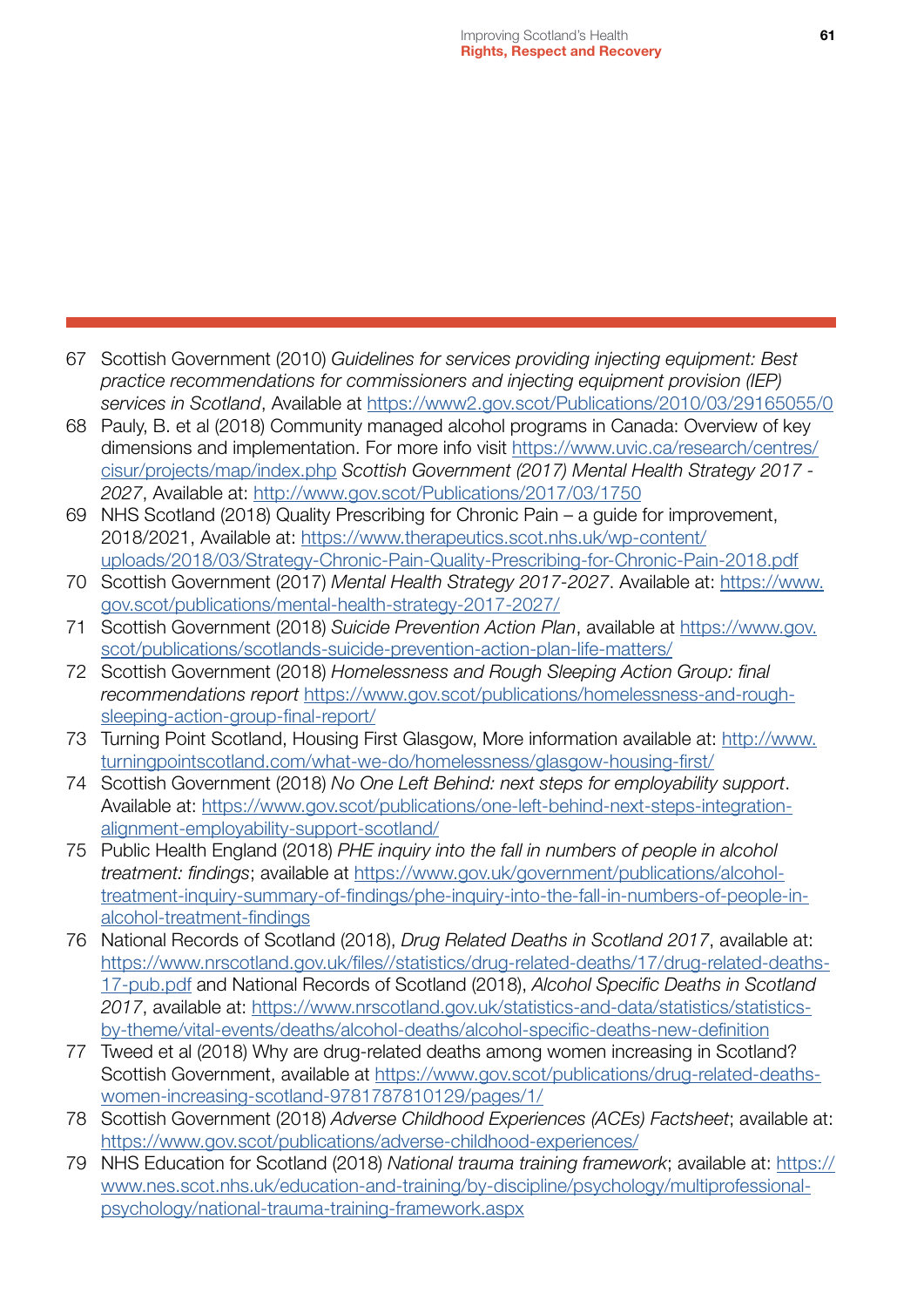- 80 Corra Foundation (2015) , *Everyone Has a Story, Overview Report*. Available at: ["https://](https://www.corra.scot/wp-content/uploads/2015/10/Everyone-Has-a-Story-Overview-Report-1.pdf) [www.corra.scot/wp-content/uploads/2015/10/Everyone-Has-a-Story-Overview-Report-1.](https://www.corra.scot/wp-content/uploads/2015/10/Everyone-Has-a-Story-Overview-Report-1.pdf) [pdf](https://www.corra.scot/wp-content/uploads/2015/10/Everyone-Has-a-Story-Overview-Report-1.pdf)
- 81 Scottish Government (2012) *National Risk Framework to Support the Assessment of Children and Young People*. Available at: [https://www.gov.scot/publications/getting](https://www.gov.scot/publications/getting-priorities-right/)[priorities-right/](https://www.gov.scot/publications/getting-priorities-right/)
- 82 Scottish Government (2013) *Getting Our Priorities Right*. Available at: [https://www.gov.scot/](https://www.gov.scot/publications/getting-priorities-right/) [publications/getting-priorities-right/](https://www.gov.scot/publications/getting-priorities-right/)
- 83 Scottish Government (2014) *National guidance for child protection in Scotland*. Available at: <https://www.gov.scot/publications/national-guidance-child-protection-scotland/>
- 84 Scottish Government. *'Child Protection Improvement Programme'*. Available at: [https://](https://www.gov.scot/policies/child-protection/child-protection-improvement-programme/) [www.gov.scot/policies/child-protection/child-protection-improvement-programme/](https://www.gov.scot/policies/child-protection/child-protection-improvement-programme/)
- 85 Scottish Government(2011) *A Refreshed Framework for Maternity Care in Scotland*: The Maternity Services Action Group. Available at: [https://www2.gov.scot/](https://www2.gov.scot/Publications/2011/02/11122123/0) [Publications/2011/02/11122123/0](https://www2.gov.scot/Publications/2011/02/11122123/0)
- 86 Scottish Government (2017) *The best start: maternity and neonatal care plan executive summary*. Available at: [https://www.gov.scot/publications/best-start-five-year-forward-plan](https://www.gov.scot/publications/best-start-five-year-forward-plan-maternity-neonatal-care-scotland-9781786527646/)[maternity-neonatal-care-scotland-9781786527646/](https://www.gov.scot/publications/best-start-five-year-forward-plan-maternity-neonatal-care-scotland-9781786527646/)
- 87 Scottish Government(2008) *Early Years Framework*. Available at: [https://www2.gov.scot/](https://www2.gov.scot/resource/doc/257007/0076309.pdf) [resource/doc/257007/0076309.pdf](https://www2.gov.scot/resource/doc/257007/0076309.pdf)
- 88 "Carers' Charter: Your rights as an adult carer or young carer in Scotland". <https://www2.gov.scot/Resource/0053/00533336.pdf>
- 89 Independent Care Review:<https://www.carereview.scot/>
- 90 Scottish Government (2012) *National parenting strategy: making a positive difference to children and young people through parenting*. [https://www.gov.scot/publications/national](https://www.gov.scot/publications/national-parenting-strategy-making-positive-difference-children-young-people-through/)[parenting-strategy-making-positive-difference-children-young-people-through/](https://www.gov.scot/publications/national-parenting-strategy-making-positive-difference-children-young-people-through/)
- 91 Scottish Government (2017) *A Nation With Ambition: The Government's Programme for Scotland 2017-18*. Available at: [http://www.gov.scot/Publications/2017/09/8468/](http://www.gov.scot/Publications/2017/09/8468/downloads#res-1) [downloads#res-1](http://www.gov.scot/Publications/2017/09/8468/downloads#res-1)
- 92 Scottish Government (2016) *The UN Convention on the Rights of the Child: a guide for children and young people*, Available at: [https://www.gov.scot/publications/un-convention](https://www.gov.scot/publications/un-convention-rights-child-guide-children-young-people/)[rights-child-guide-children-young-people/](https://www.gov.scot/publications/un-convention-rights-child-guide-children-young-people/)
- 93 Scottish Government, *Maternal and child health*, Available at: [https://www.gov.scot/](https://www.gov.scot/policies/maternal-and-child-health/child-and-adolescent-health-and-wellbeing-action-plan/) [policies/maternal-and-child-health/child-and-adolescent-health-and-wellbeing-action-plan/](https://www.gov.scot/policies/maternal-and-child-health/child-and-adolescent-health-and-wellbeing-action-plan/)
- 94 Scottish Government (2017) *Mental Health Strategy 2017-2027*. Available at: [https://www.](https://www.gov.scot/publications/mental-health-strategy-2017-2027/) [gov.scot/publications/mental-health-strategy-2017-2027/](https://www.gov.scot/publications/mental-health-strategy-2017-2027/)
- 95 Scottish Government (2018) *Every child, Every Chance: The Tackling Child Poverty Delivery Plan*. Available at:<https://www2.gov.scot/Resource/0053/00533606.pdf>
- 96 Child Poverty (Scotland) Act 2017, Available at: [http://www.legislation.gov.uk/asp/2017/6/](http://www.legislation.gov.uk/asp/2017/6/contents) [contents](http://www.legislation.gov.uk/asp/2017/6/contents)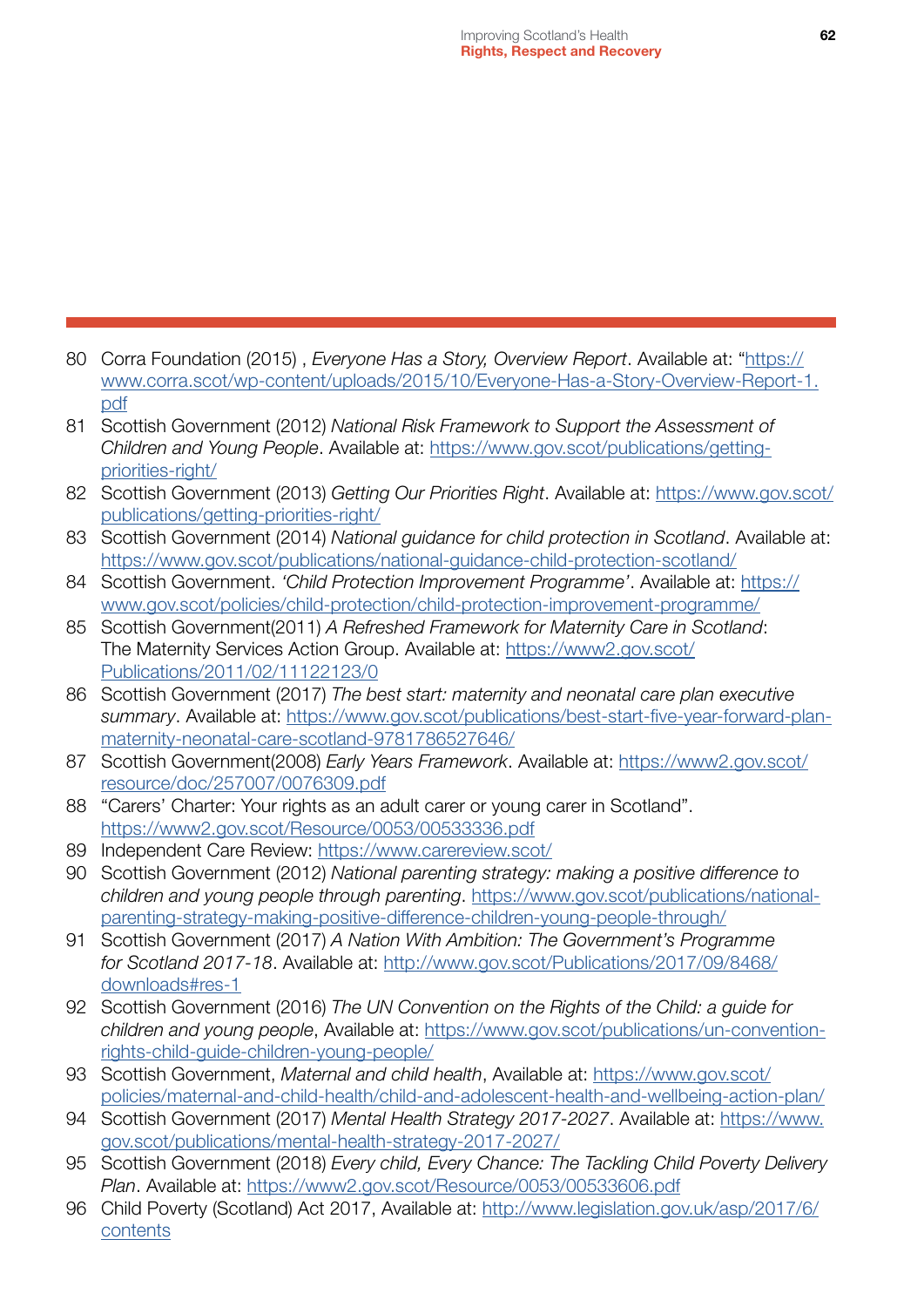97 Scottish Government (2016) *National Strategy for Community Justice* (2016) (page 8). Available at:<https://www.gov.scot/publications/national-strategy-community-justice/> 98 Scottish Government. *Health and Justice Collaboration Improvement Board*, Details available at: *[https://www.gov.scot/groups/health-and-justice-collaboration-improvement](https://www.gov.scot/groups/health-and-justice-collaboration-improvement-board/)board/*

- 99 [Police Scotland](http://www.policecare.scot.nhs.uk/wp-content/uploads/2015/01/SM_Literature_Review-Final.pdf)/NHS Scotland (2018) *Police Care Network Annual Report 2017/18*
- 100 EH Fletcher, L Graham, H Cornish (2015) *Healthcare in Police Custody, Substance Misuse Literature Review*. NHS Scotland, Available online at [http://www.policecare.scot.nhs.uk/wp](http://www.policecare.scot.nhs.uk/wp-content/uploads/2015/01/SM_Literature_Review-Final.pdf)[content/uploads/2015/01/SM\\_Literature\\_Review-Final.pdf](http://www.policecare.scot.nhs.uk/wp-content/uploads/2015/01/SM_Literature_Review-Final.pdf)
- 101 Delivering quality alcohol drugs and tobacco healthcare services to people in police custody in scotland [http://www.policecare.scot.nhs.uk/wp-content/uploads/2017/06/Alcohol-](http://www.policecare.scot.nhs.uk/wp-content/uploads/2017/06/Alcohol-Drugs-and-Tobacco-Healthcare-Services-in-Police-Custody-Guidance-v1.pdf)[Drugs-and-Tobacco-Healthcare-Services-in-Police-Custody-Guidance-v1.pdf](http://www.policecare.scot.nhs.uk/wp-content/uploads/2017/06/Alcohol-Drugs-and-Tobacco-Healthcare-Services-in-Police-Custody-Guidance-v1.pdf)
- 102 Scottish Government (2015) *What Works to Reduce Reoffending: A Summary of the Evidence*. Available at:<https://www2.gov.scot/Publications/2015/05/2480>
- 103 Scottish Government (2010) *Process Evaluation of the Drug Treatment and Testing Orders II (DTTO II) Pilots*. Available at:<https://www2.gov.scot/Publications/2010/04/26095317/0>
- 104 Scottish Prison Service (2018) *Prisoner survey 2017*, Available at: [http://www.sps.gov.uk/](http://www.sps.gov.uk/Corporate/Publications/Publication-6101.aspx) [Corporate/Publications/Publication-6101.aspx](http://www.sps.gov.uk/Corporate/Publications/Publication-6101.aspx)
- 105 Ibid.
- 106 Department for Health and Social Care (2017) *Drug misuse and dependence: UK guidelines on clinical management*. Available at: [https://www.gov.uk/government/publications/drug](https://www.gov.uk/government/publications/drug-misuse-and-dependence-uk-guidelines-on-clinical-management)[misuse-and-dependence-uk-guidelines-on-clinical-management](https://www.gov.uk/government/publications/drug-misuse-and-dependence-uk-guidelines-on-clinical-management)
- 107 Standards for Inspecting and Monitoring Prisons in Scotland [https://www2.gov.scot/](https://www2.gov.scot/Publications/2015/03/8256/0) [Publications/2015/03/8256/0](https://www2.gov.scot/Publications/2015/03/8256/0)
- 108 Drugs, alcohol and tobacco health services in Scottish prisons: guidance for quality service delivery [http://www.knowledge.scot.nhs.uk/media/11318713/20160226%20nphn%20](http://www.knowledge.scot.nhs.uk/media/11318713/20160226%20nphn%20substance%20misuse%20report%20final%20v1.0.pdf) [substance%20misuse%20report%20final%20v1.0.pdf](http://www.knowledge.scot.nhs.uk/media/11318713/20160226%20nphn%20substance%20misuse%20report%20final%20v1.0.pdf)
- 109 Scottish Parliament Justice Committee (2018) *An inquiry into the use of remand in Scotland*. Available at: [https://digitalpublications.parliament.scot/Committees/Report/J/2018/6/24/](https://digitalpublications.parliament.scot/Committees/Report/J/2018/6/24/An-Inquiry-into-the-Use-of-Remand-in-Scotland#Executive-Summary) [An-Inquiry-into-the-Use-of-Remand-in-Scotland#Executive-Summary](https://digitalpublications.parliament.scot/Committees/Report/J/2018/6/24/An-Inquiry-into-the-Use-of-Remand-in-Scotland#Executive-Summary)
- 110 Barnsdale, L., et al., NHS Information Services Division Scotland (2017) *The National Drug Related Deaths Database (Scotland) Report Analysis of Deaths occurring in 2015 and 2016* Available at, [https://www.isdscotland.org/Health-Topics/Drugs-and-Alcohol-Misuse/](https://www.isdscotland.org/Health-Topics/Drugs-and-Alcohol-Misuse/Publications/2018-06-12/2018-06-12-NDRDD-Report.pdf) [Publications/2018-06-12/2018-06-12-NDRDD-Report.pdf](https://www.isdscotland.org/Health-Topics/Drugs-and-Alcohol-Misuse/Publications/2018-06-12/2018-06-12-NDRDD-Report.pdf)
- 111 Scottish Government (2015) *Serious Organised Crime Strategy*. Available at: [https://www.](https://www.gov.scot/publications/scotlands-serious-organised-crime-strategy/) [gov.scot/publications/scotlands-serious-organised-crime-strategy/](https://www.gov.scot/publications/scotlands-serious-organised-crime-strategy/)
- 112 Proceeds of Crime Act 2002. <https://www.legislation.gov.uk/ukpga/2002/29/contents>
- 113 Serious Crime Act 2015.<http://www.legislation.gov.uk/ukpga/2015/9/contents/enacted>
- 114 EMCDDA (2017) *Drugs and the darknet: perspectives for enforcement, research and policy*. Available at:<http://www.emcdda.europa.eu/darknet>